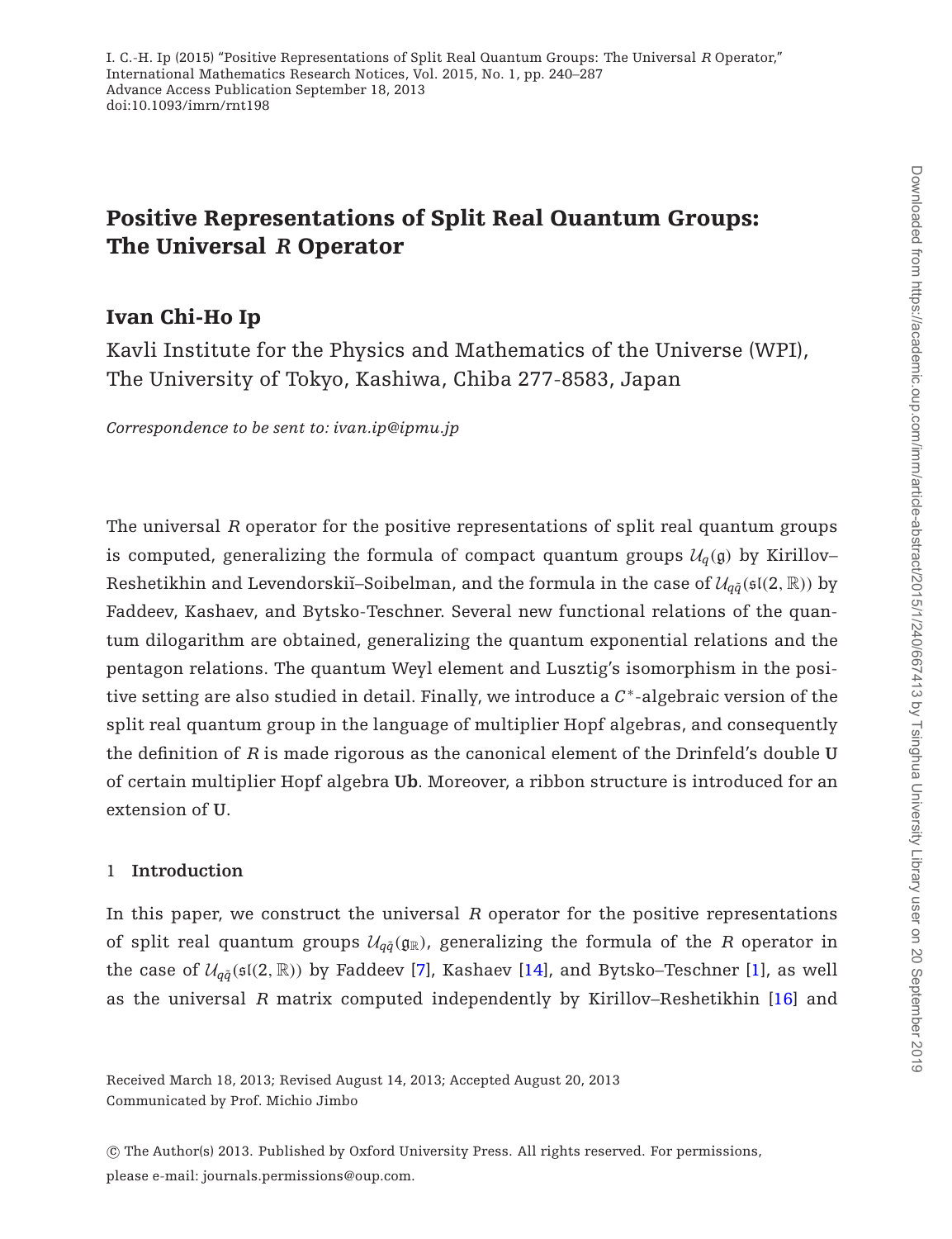Levendorskii–Soibelman [[19\]](#page-46-2) for compact quantum group  $\mathcal{U}_q(\mathfrak{g})$  associated to simple Lie algebra g of all type.

The notion of the *positive principal series representations*, or simply *positive representations*, was introduced in [\[9](#page-46-3)] as a new research program devoted to the representation theory of split real quantum groups  $\mathcal{U}_{q\tilde{q}}(g_{\mathbb{R}})$ . It uses the concept of modular double for quantum groups [\[6,](#page-45-2) [7](#page-45-0)], and has been studied for  $U_{q\bar{q}}(\mathfrak{sl}(2,\mathbb{R}))$  by Teschner et al. [\[1,](#page-45-1) [22](#page-46-4), [23](#page-46-5)]. Explicit construction of the positive representations  $\mathcal{P}_{\lambda}$  of  $\mathcal{U}_{q\bar{q}}(\mathfrak{g}_{\mathbb{R}})$  associated to a simple Lie algebra g has been obtained for the simply laced case in [\[11](#page-46-6)] and nonsimply laced case in [\[12\]](#page-46-7), where the generators of the quantum groups are realized by positive essentially self-adjoint operators. Furthermore, the so-called *transcendental relations* of the (rescaled) generators:

$$
\tilde{\mathbf{e}}_i = \mathbf{e}_i^{\frac{1}{b_i^2}}, \quad \tilde{\mathbf{f}}_i = \mathbf{f}_i^{\frac{1}{b_i^2}}, \quad \tilde{K}_i = K_i^{\frac{1}{b_i^2}}
$$
(1.1)

give the self-duality between different parts of the modular double, while in the nonsimply laced case, new explicit analytic relations between the quantum group and its Langland's dual have been observed [\[12\]](#page-46-7).

Motivated by the detailed study in the case of  $\mathcal{U}_{q\tilde{q}}(\mathfrak{sl}(2,\mathbb{R}))$  by Teschner *et al.*, a natural problem is to find the universal *R* matrix so that it gives a braiding of the positive representations  $P_\lambda$  of the split real quantum groups  $\mathcal{U}_{q\bar{q}}(g_\mathbb{R})$ . Since positive representations are infinite-dimensional, instead of acting by a "matrix", a natural setting will be realizing *R* as a *unitary operator* acting on  $P_{\lambda_1} \otimes P_{\lambda_2}$  such that the usual properties are satisfied:

(1) *Braiding relation*:

<span id="page-1-0"></span>
$$
\Delta'(X)R := (\sigma \circ \Delta)(X)R = R\Delta(X), \quad \sigma(x \otimes y) = y \otimes x. \tag{1.2}
$$

(2) *Quasi-triangularity*:

<span id="page-1-2"></span>
$$
(\Delta \otimes id)(R) = R_{13}R_{23},\tag{1.3}
$$

<span id="page-1-1"></span>
$$
(id \otimes \Delta)(R) = R_{13}R_{12}.
$$
\n
$$
(1.4)
$$

Here the coproduct  $\Delta$  acts on *R* in a natural way on the generators, and we have also used the standard leg notation. These together imply the Yang–Baxter equation

$$
R_{12}R_{13}R_{23}=R_{23}R_{13}R_{12}.
$$
\n(1.5)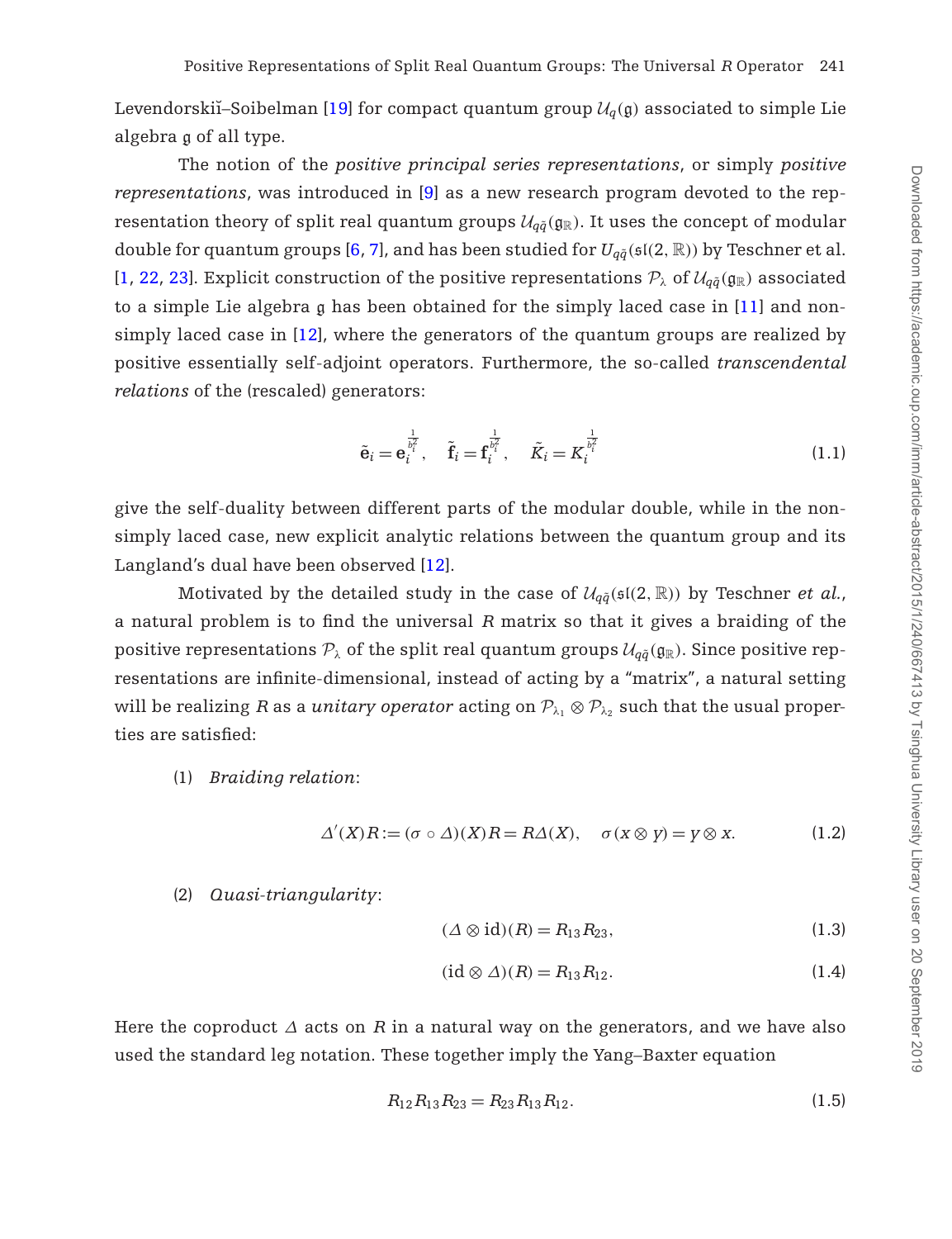The expression of *R* in the case of  $U_{q\bar{q}}(\mathfrak{sl}(2,\mathbb{R}))$  is particularly simple, and is given by

$$
R = q^{\frac{H\otimes H}{4}}g_b(e\otimes f)q^{\frac{H\otimes H}{4}},\tag{1.6}
$$

where

<span id="page-2-2"></span>
$$
E = \frac{i}{q - q^{-1}} \mathbf{e}, \quad F = \frac{i}{q - q^{-1}} \mathbf{f}, \quad K = q^H \tag{1.7}
$$

are the usual generators, and  $q_b(x)$  is the remarkable *quantum dilogarithm function*, central to the study of split real quantum groups. See also [\[1](#page-45-1)] for a discussion of the "universal" aspect of this operator.

On the other hand, the universal *R* matrix in the compact case is given explicitly by products of the form

<span id="page-2-0"></span>
$$
\mathbf{Q}^{\frac{1}{2}}\prod_{\alpha}\operatorname{Exp}_{q^{-2}}((1-q^{-2})E_{\alpha}\otimes F_{\alpha})\mathbf{Q}^{\frac{1}{2}},\tag{1.8}
$$

where  $\mathbf{Q}=q^{\sum (d\cdot A^{-1})_{ij}H_i\otimes H_j}$  with  $d$  such that  $dA$  is the symmetrized Cartan matrix, and *q* corresponds to the short root. Here,  $Exp<sub>a</sub>(x)$  is the quantum exponential function, and  $E_\alpha$  are the root vectors of g, given by the Lusztig's isomorphism  $T_k$  on the simple root vectors, which can be written as certain composition of *q*-commutators, and play a crucial role in the theory of Lusztig's canonical basis [\[21\]](#page-46-8).

Therefore, a natural proposal will be replacing the expression [\(1.8\)](#page-2-0) by

$$
\mathbf{Q}^{\frac{1}{2}} \prod_{\alpha} g_b(\mathbf{e}_{\alpha} \otimes \mathbf{f}_{\alpha}) \mathbf{Q}^{\frac{1}{2}}, \qquad (1.9)
$$

thus generalizing both equations. More precisely, by absorbing *d* into the definition of *qi* (cf. Definition 2.1), we have the following Main Theorem:

**Main Theorem.** Let  $g_R$  be the split real form of a simple Lie algebra g. Let  $w_0 = s_{i_1} s_{i_2} \ldots s_{i_N}$ be a reduced expression of the longest element of the Weyl group. Then the universal *R* operator for the positive representations of  $\mathcal{U}_{q\bar{q}}(g_{\mathbb{R}})$  acting on  $\mathcal{P}_{\lambda_1} \otimes \mathcal{P}_{\lambda_2} \simeq L^2(\mathbb{R}^N) \otimes$  $L^2(\mathbb{R}^N)$  is a unitary operator given by

<span id="page-2-1"></span>
$$
R = \prod_{ij} q_i^{\frac{1}{2}(A^{-1})_{ij} H_i \otimes H_j} \prod_{k=1}^N g_b(e_{\alpha_k} \otimes f_{\alpha_k}) \prod_{ij} q_i^{\frac{1}{2}(A^{-1})_{ij} H_i \otimes H_j},
$$
(1.10)

where  $\mathbf{e}_{\alpha_k} := T_{i_1} T_{i_2} \dots T_{i_{k-1}} \mathbf{e}_{i_k}$  are given by the Lusztig's isomorphism in Theorem 4.9, similarly for  $f_{\alpha_k}$ . The product is such that the term  $k=1$  appears on the rightmost  $\Box$  position.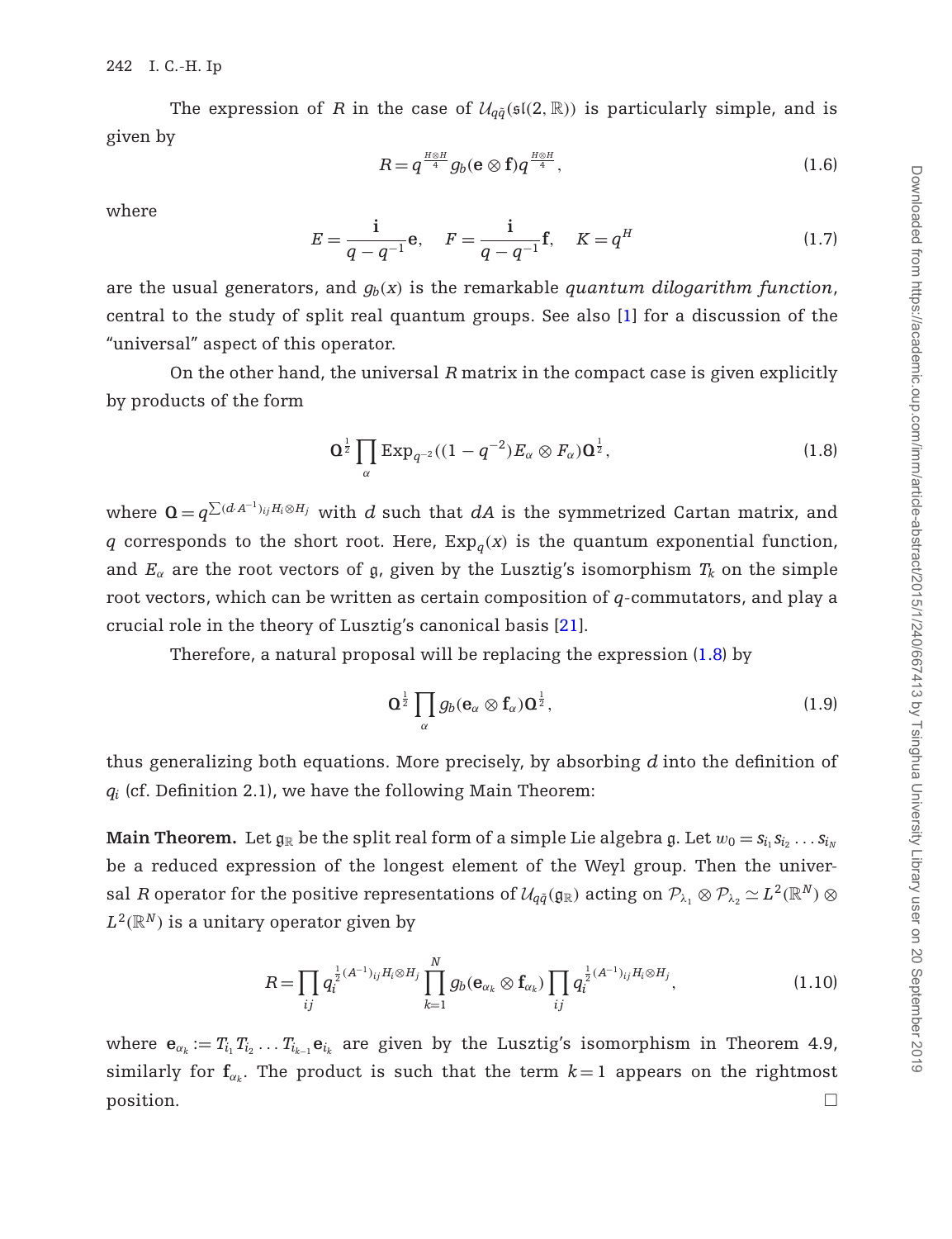In particular, by the properties of the transcendental relations [\[11,](#page-46-6) [12](#page-46-7)] as well as the self-duality of  $q_b(x)$ , the universal *R* operator simultaneously serves as an *R* operator for the modular double counterpart.

The main difficulty lies in the fact that, in order for the expression [\(1.10\)](#page-2-1) to be well-defined, we need both **e**<sub>α</sub> and **f**<sub>α</sub> to be positive essentially self-adjoint, so that we can apply functional calculus. Following the approach by Kirillov and Reshetikhin [\[16\]](#page-46-1) and Levendorskii and Soibelman [\[19](#page-46-2)], the main technical result is that these nonsimple basis can actually be obtained by conjugations on the generators by means of the quantum Weyl elements w*i*, which is unitary in the setting of positive representations (cf. Corollary 4.10).

**Theorem 1.1.** The operators  $\mathbf{e}_{\alpha_k}$  and  $\mathbf{f}_{\alpha_k}$  corresponding to nonsimple roots are positive essentially self-adjoint under the positive representations, and satisfy the transcendental relations.  $\Box$ 

Because of the nice properties enjoyed by the *rescaled* generators  $e_i$  and  $f_i$ , we find it instructive throughout the paper to stick with these variables rather than the original  $E_i$  and  $F_i$  as defined in  $(1.7)$ .

Another difficulty lies in the fact that since the representations are infinitedimensional, we can no longer work with formal power series, and the usual Drinfeld's double construction trick does not really work anymore. Instead, using hard technical analysis, we discover explicitly certain (considerably new) functional relations (cf. Proposition 3.1–3.3) of the quantum dilogarithm function  $q_b(x)$ , and prove directly the braiding relations and the quasi-triangular relations of the *R* operator.

In order to compute the quantum Weyl elements, we have to compute the branching rules for  $U_{q\tilde{q}}(s(2,\mathbb{R})) \subset U_{q\tilde{q}}(\mathfrak{g}_{\mathbb{R}})$ . It turns out that the branching rules are particularly simple, and remarkably they resemble both the decomposition of the tensor product representation  $P_\alpha\otimes P_\beta$  (cf. [\[23\]](#page-46-5)) and the Peter–Weyl-type decomposition of  $L^2(\mathrm{SL}_q^+(2,\mathbb{R}))$ (cf. [\[10](#page-46-9)]) with exactly the same Plancherel measure. (cf. Theorem 4.7).

**Theorem 1.2.** Fix any positive representation  $P_{\lambda} \simeq L^2(\mathbb{R}^N)$  of  $\mathcal{U}_{q\bar{q}}(g_{\mathbb{R}})$ . Restricting to a representation of  $\mathcal{U}_{q\bar{q}}(\mathfrak{sl}(2,\mathbb{R})) \subset \mathcal{U}_{q\bar{q}}(\mathfrak{g}_{\mathbb{R}})$  corresponding to the simple root  $\alpha_i$ , we have the following unitary equivalence:

$$
\mathcal{P}_{\lambda} \simeq L^{2}(\mathbb{R}^{N-2}) \otimes \int_{\mathbb{R}_{+}} P_{\gamma} d\mu(\gamma), \qquad (1.11)
$$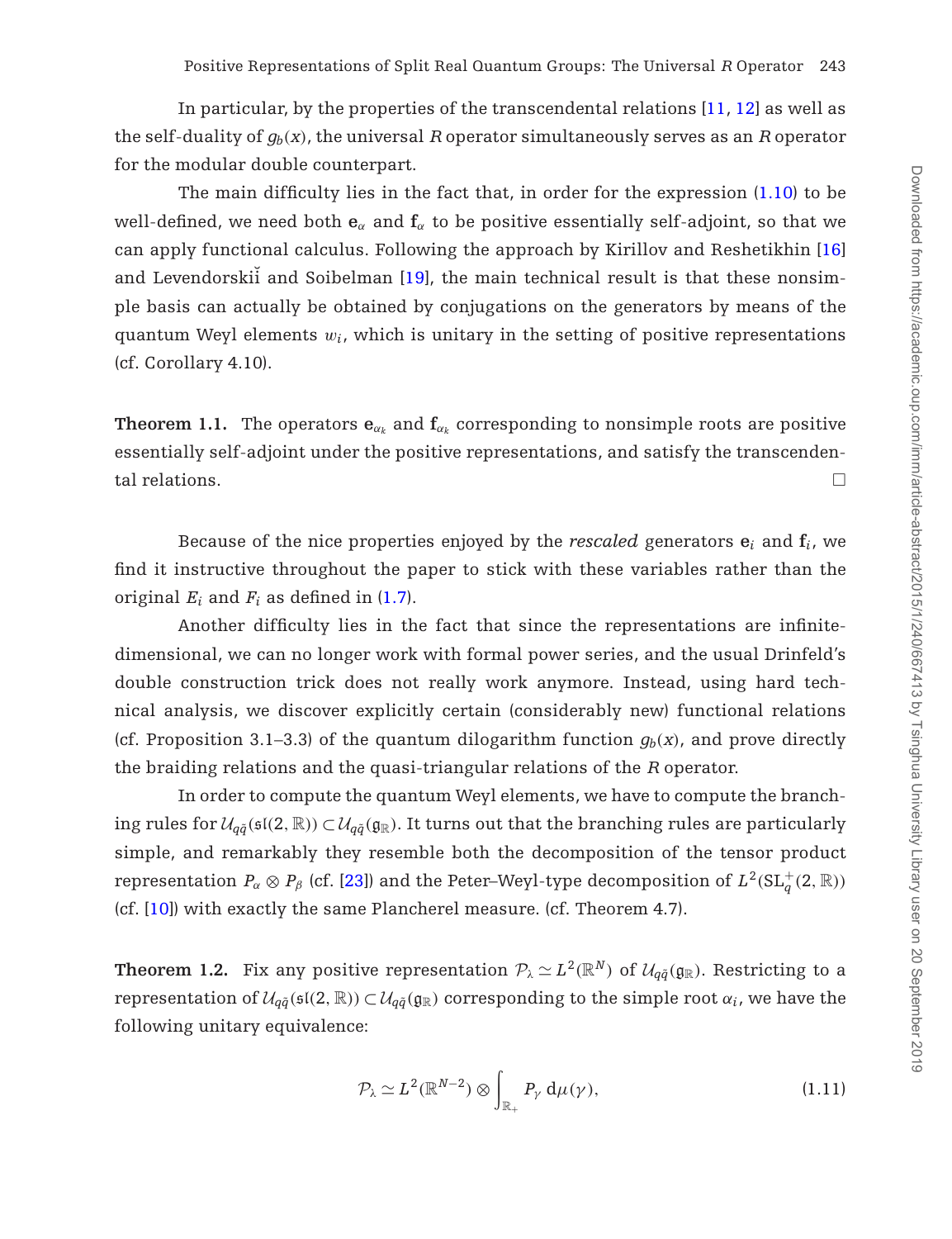where  $P_\gamma$  is the positive representation of  $\mathcal{U}_{q\bar{q}}(\mathfrak{sl}(2,\mathbb{R}))$  with parameter  $\gamma \in \mathbb{R}_+$ , and  $d\mu(\gamma) = |S_{k}(Q_{i} + 2\gamma)|^2 d\gamma$  $d\mu(\gamma) = |S_{b_i}(Q_i + 2\gamma)|^2 d\gamma.$  $2 d\gamma$ .

Furthermore, we also encounter the calculation of the ribbon element  $v$ , and the element *u* which exists for any (regular) quasi-triangular Hopf algebra. Therefore, it is strongly suggested that there is an underlying algebraic structure enveloping all the calculations so far. In particular, the expression for the universal *R* operator suggests that it is a canonical element of certain algebra with a "continuous basis", very similar to the analysis that has been done for the quantum plane in our previous work [\[10](#page-46-9)]. Therefore, we proceed to construct the split real quantum group in the *C*<sup>∗</sup>-algebraic setting, and show that in fact the satisfactory answer lies in the language of a *multiplier Hopf algebra*, introduced by van Daele [\[26\]](#page-47-0). Consequently, all the calculations made so far are rigorously defined and simplified by the following (cf. Corollary 6.15):

**Theorem 1.3.** The universal *R* operator from the Main Theorem can be considered as (the projection of) the canonical element of the Drinfeld's double (cf. [\[3,](#page-45-3) [4](#page-45-4)]) *D*(**Ub**) of the multiplier Hopf algebraic version of the Borel subalgebra **Ub**. -

Finally, we remark that the ribbon element  $v$  calculated are also of certain interest, since the expression involves the number  $Q = b + b^{-1}$ , which implies that there is no classical limit as  $b \rightarrow 0$ . Hence, this ribbon element differs from the one usually considered in compact quantum group, and it is well known that the ribbon structure of Hopf algebra is needed to construct quantum topological invariant by the Reshetikhin– Turaev construction [\[24](#page-46-10), [25\]](#page-46-11). Therefore, this may serve as evidence for the possibility of constructing new classes of topological invariants.

The paper is organized as follows. Section 2 serves as the technical backbone of the paper. We fix the notation by recalling the definition of  $U_q$ (g) associated to simple Lie algebra g of general type. Next, we recall the main properties and construction of the positive representations considered in [\[9](#page-46-3), [11,](#page-46-6) [12](#page-46-7)], and write down explicitly a particular expression for the rank=2 case. Since the paper involves a lot of technical computations, we review in detail the definition and properties of the quantum dilogarithm function  $G_b$  and its variant  $g_b$ , which summarizes old and new results from [\[1,](#page-45-1) [10](#page-46-9), [12](#page-46-7)] that is needed in this paper. Finally, we recall the construction of the universal *R* matrices by [\[16,](#page-46-1) [19](#page-46-2)] in the compact quantum group case, as well as the universal *R* operator by [\[1\]](#page-45-1) in the case of  $\mathcal{U}_{q\tilde{q}}(\mathfrak{sl}(2,\mathbb{R}))$ .

In Section 3, we extend the quantum exponential relations and pentagon relations of  $q_b(x)$  to more generalized setting involving certain *q*-commutators. These new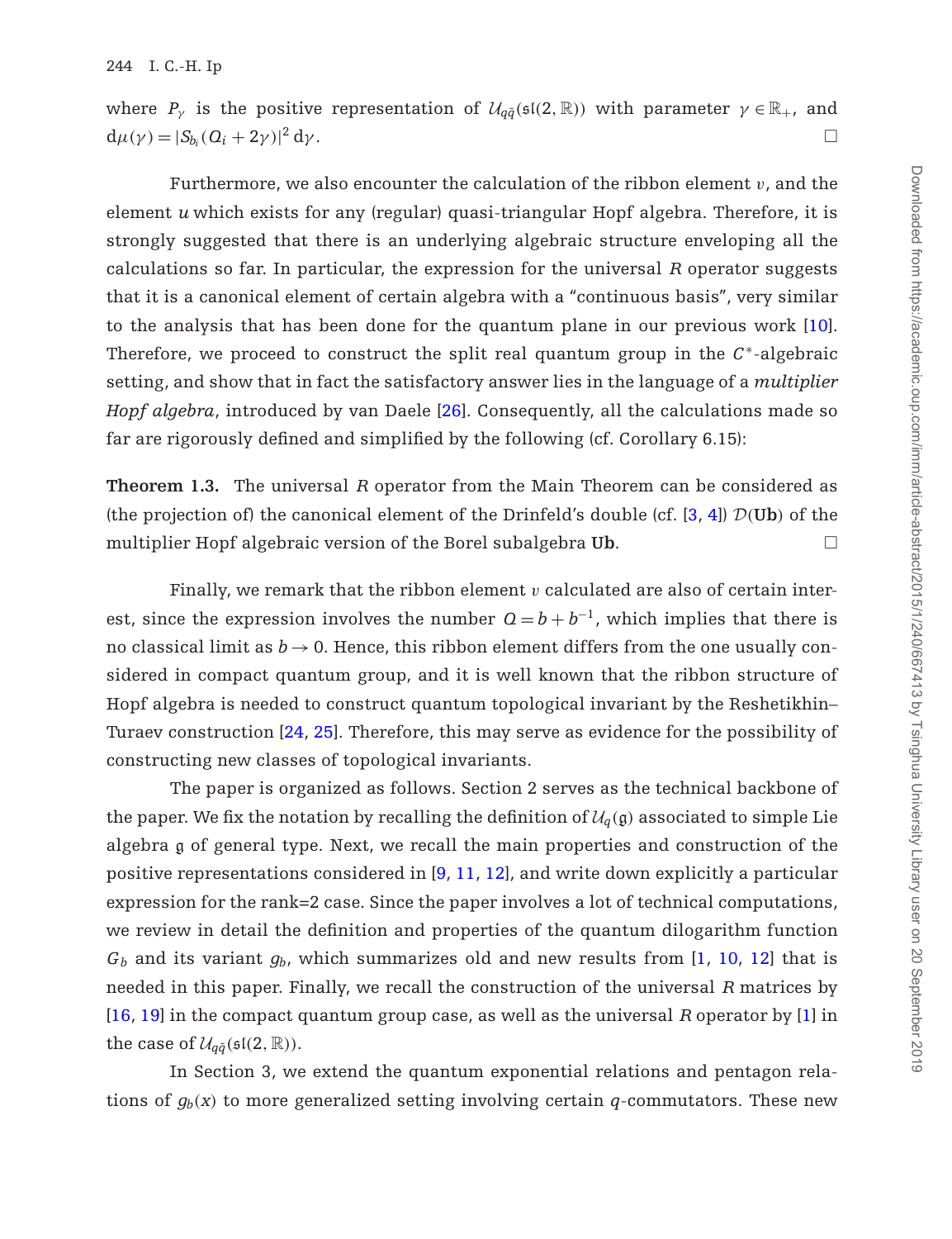functional relations are what we needed to prove the properties of the *R* operator. In Section 4, we proceed to construct the quantum Weyl elements so that conjugations by them realize Lusztig's isomorphism. It involves calculating the ribbon element, and the branching rules of  $\mathcal{U}_{q\bar{q}}(s(2,\mathbb{R})) \subset \mathcal{U}_{q\bar{q}}(s(\mathbb{R}))$ . In Section 5, we state the main theorem about the universal *R* operator, and prove the braiding relations and quasi-triangularity in the simply laced case, while we only give several remarks on the nonsimply laced case to avoid getting too technical. Finally, in Section 6, we introduce the notion of a multiplier Hopf algebra, and by finding certain Hopf pairing, we show that the universal *R* operator can actually be regarded as the canonical element of a Drinfeld's double construction of the Borel subalgebra as a multiplier Hopf algebra, and we introduce a ribbon structure in the extension of the split real quantum group.

# 2 **Preliminaries**

Throughout the paper, we will fix once and for all  $q = \mathrm{e}^{\pi \mathrm{i} b^2}$  with  $\mathrm{i} = \sqrt{-1}$ , 0 <  $b^2 < 1$  and  $b^2 \in \mathbb{R} \setminus \mathbb{Q}$ . We also denote by  $Q = b + b^{-1}$ .

## 2.1 **Definition of**  $U_q(\mathfrak{g})$

In order to fix the convention we use throughout the paper, we recall the definition of the quantum group  $\mathcal{U}_q(\mathfrak{g}_\mathbb{R})$ , where g is of general type [\[2\]](#page-45-5). Let  $I = \{1, 2, ..., n\}$  denote the set of nodes of the Dynkin diagram of  $\mathfrak g$  where  $n = \text{rank}(\mathfrak g)$ .

**Definition 2.1.** Let  $(-, -)$  be the inner product of the root lattice. Let  $\alpha_i$ ,  $i \in I$  be the positive simple roots, and we define

$$
a_{ij} = \frac{2(\alpha_i, \alpha_j)}{(\alpha_i, \alpha_i)},
$$
\n(2.1)

$$
q_i := q^{\frac{1}{2}(\alpha_i, \alpha_i)} := e^{\pi i b_i^2}, \qquad (2.2)
$$

where  $A = (a_{ij})$  is the Cartan matrix. We will let  $\alpha_1$  be the short root in type  $B_n$  and the long root in type  $C_n$ ,  $F_4$  and  $G_2$ .

We choose

$$
\frac{1}{2}(\alpha_i, \alpha_i) = \begin{cases}\n1 & i \text{ is long root or in the simply laced case,} \\
\frac{1}{2} & i \text{ is short root in type } B, C, F, \\
\frac{1}{3} & i \text{ is short root in type } G_2,\n\end{cases}\n\tag{2.3}
$$

and  $(\alpha_i, \alpha_j) = -1$  when *i*, *j* are adjacent in the Dynkin diagram.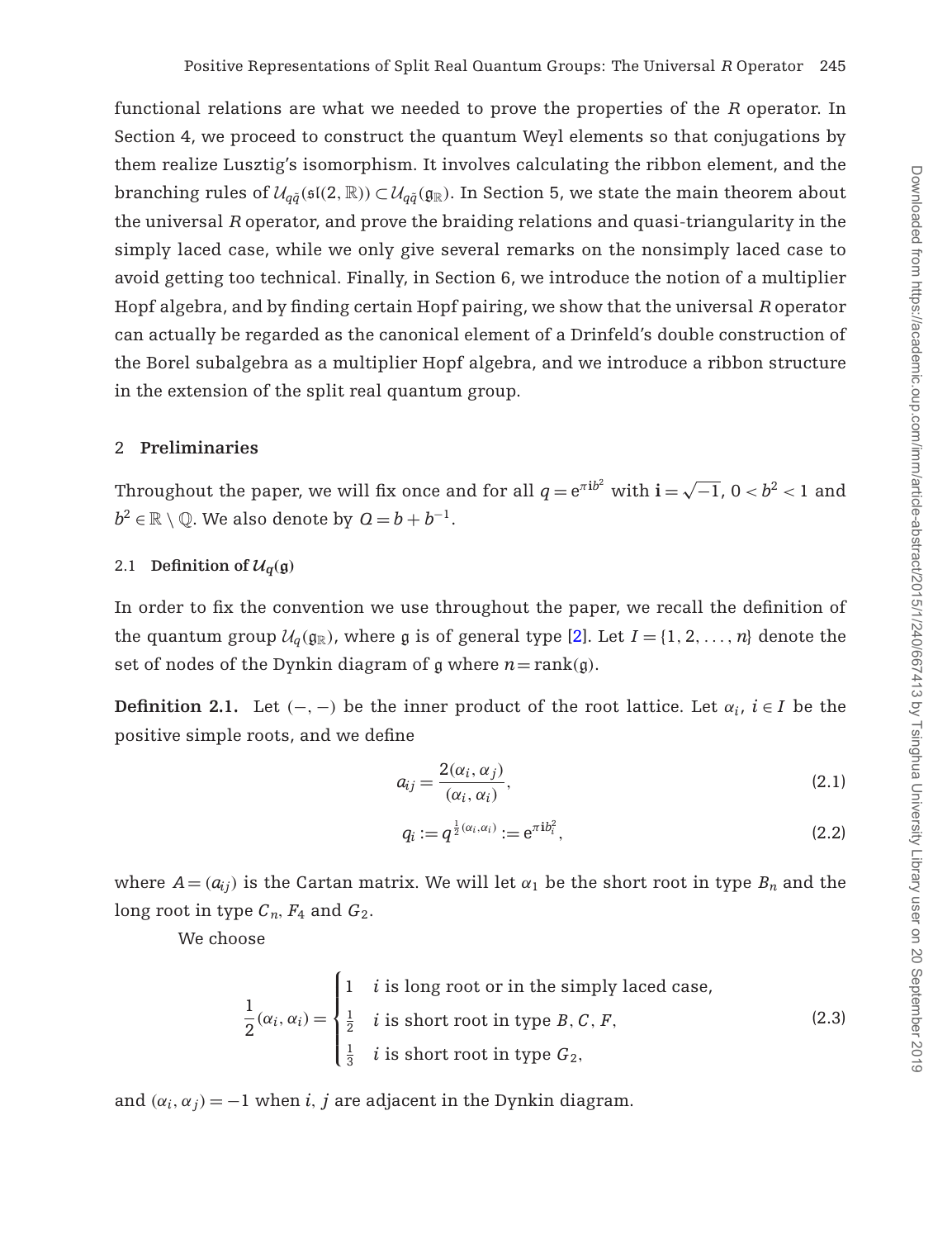Therefore in the case when g is of type  $B_n$ ,  $C_n$  and  $F_4$ , if we define  $b_l = b$ , and  $b_s = \frac{b}{\sqrt{2}}$  we have the following normalization:

$$
q_i = \begin{cases} e^{\pi i b_i^2} = q & i \text{ is long root,} \\ e^{\pi i b_s^2} = q^{\frac{1}{2}} & i \text{ is short root.} \end{cases}
$$
 (2.4)

In the case when g is of type  $G_2$ , we define  $b_l = b$ , and  $b_s = \frac{b}{\sqrt{3}}$ , and we have the following normalization:

$$
q_i = \begin{cases} e^{\pi i b_i^2} = q & i \text{ is long root,} \\ e^{\pi i b_s^2} = q^{\frac{1}{3}} & i \text{ is short root.} \end{cases}
$$
 (2.5)

 $\Box$ 

**Definition 2.2.** Let  $A = (a_{ij})$  denote the Cartan matrix. Then  $U_q(\mathfrak{g})$  with  $q = e^{\pi i b_i^2}$  is the algebra generated by  $E_i$ ,  $F_i$  and  $K_i^{\pm 1}$ ,  $i \in I$  subject to the following relations:

$$
K_i E_j = q_i^{a_{ij}} E_j K_i, \tag{2.6}
$$

$$
K_i F_j = q_i^{-a_{ij}} F_j K_i,
$$
\n
$$
(2.7)
$$

$$
[E_i, F_j] = \delta_{ij} \frac{K_i - K_i^{-1}}{q_i - q_i^{-1}},
$$
\n(2.8)

together with the Serre relations for  $i \neq j$ :

$$
\sum_{k=0}^{1-a_{ij}}(-1)^k \frac{[1-a_{ij}]_{q_i}!}{[1-a_{ij}-k]_{q_i}![k]_{q_i}!} E_i^k E_j E_i^{1-a_{ij}-k} = 0,
$$
\n(2.9)

$$
\sum_{k=0}^{1-a_{ij}}(-1)^k \frac{[1-a_{ij}]_{q_i}!}{[1-a_{ij}-k]_{q_i}![k]_{q_i}!} F_i^k F_j F_i^{1-a_{ij}-k} = 0,
$$
\n(2.10)

where  $[k]_q = \frac{q^k - q^{-k}}{q - q^{-1}}$ . *<sup>q</sup>*−*q*−<sup>1</sup> . -

To deal with operator representations, we also define  $H_i$  so that  $K_i = q_i^{H_i}$ , and it will be convenient to adjoin  $K_i^{\frac{1}{2}}$ , such that the Hopf algebra structure of  $\mathcal{U}_q(\mathfrak{g})$  is given by

$$
\Delta(E_i) = K_i^{-\frac{1}{2}} \otimes E_i + E_i \otimes K_i^{\frac{1}{2}},
$$
\n(2.11)

$$
\Delta(F_i) = K_i^{-\frac{1}{2}} \otimes F_i + F_i \otimes K_i^{\frac{1}{2}},
$$
\n(2.12)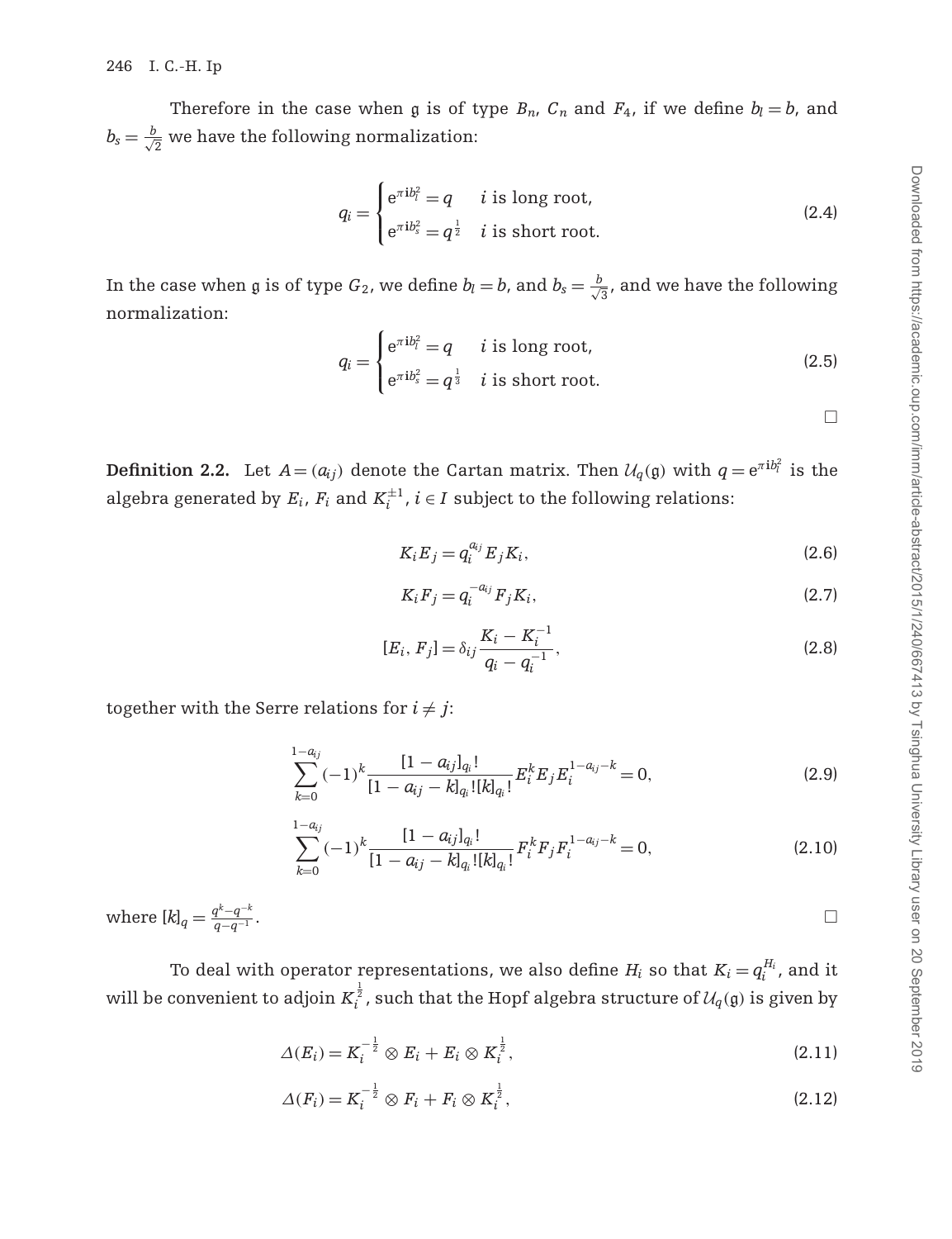$$
\Delta(K_i) = K_i \otimes K_i,\tag{2.13}
$$

$$
\epsilon(E_i) = \epsilon(F_i) = 0, \quad \epsilon(K_i) = 1,
$$
\n(2.14)

$$
S(E_i) = -q_i E_i, \quad S(F_i) = -q_i^{-1} F_i, \quad S(K_i) = K_i^{-1}.
$$
\n(2.15)

We define  $U_q(\mathfrak{g}_{\mathbb{R}})$  to be the real form of  $U_q(\mathfrak{g})$  induced by the star structure

$$
E_i^* = E_i, \quad F_i^* = F_i, \quad K_i^* = K_i.
$$
\n(2.16)

Finally, according to the results of [\[11](#page-46-6), [12](#page-46-7)], we define the modular double  $\mathcal{U}_{q\bar{q}}(g_{\mathbb{R}})$  to be

$$
\mathcal{U}_{q\bar{q}}(\mathfrak{g}_{\mathbb{R}}) := \mathcal{U}_q(\mathfrak{g}_{\mathbb{R}}) \otimes \mathcal{U}_{\bar{q}}(\mathfrak{g}_{\mathbb{R}}) \quad \text{g is simply laced,} \tag{2.17}
$$

$$
\mathcal{U}_{q\bar{q}}(\mathfrak{g}_{\mathbb{R}}) := \mathcal{U}_q(\mathfrak{g}_{\mathbb{R}}) \otimes \mathcal{U}_{\bar{q}}({}^L \mathfrak{g}_{\mathbb{R}}) \quad \text{otherwise},\tag{2.18}
$$

where  $\tilde{q} = e^{\pi i b_s^{-2}}$ , and  $^L g_{\mathbb{R}}$  is the Langland's dual of  $g_{\mathbb{R}}$  obtained by interchanging the long roots and short roots of  $g_{\mathbb{R}}$ .

## 2.2 **Positive representations of**  $\mathcal{U}_{q\tilde{q}}(q_{\mathbb{R}})$

In [\[9,](#page-46-3) [11,](#page-46-6) [12](#page-46-7)], a special class of representations for  $U_{q\bar{q}}(q_R)$ , called the positive representation, is defined. The generators of the quantum groups are realized by positive essentially self-adjoint operators, and also satisfy the so-called *transcendental relations*, relating the quantum group with its modular double counterpart. More precisely, we have

## **Theorem 2.3.** Let

$$
\mathbf{e}_i := 2\sin(\pi b_i^2) E_i, \quad \mathbf{f}_i := 2\sin(\pi b_i^2) F_i.
$$
 (2.19)

Note that  $2 \sin(\pi b_i^2) = (\frac{i}{q_i-q_i^{-1}})^{-1} > 0$ . Then there exists a representation  $\mathcal{P}_\lambda$  of  $\mathcal{U}_{q\bar{q}}(g_\mathbb{R})$ parametrized by the  $\mathbb{R}_+$ -span of the cone of positive weights  $\lambda \in P^+_\mathbb{R}$ , or equivalently by  $\lambda \in \mathbb{R}^n_+$  where  $n = \text{rank}(\mathfrak{g})$ , such that

(1) The generators  $e_i$ ,  $f_i$ , and  $K_i$  are represented by positive essentially selfadjoint operators acting on  $L^2(\mathbb{R}^{l(w_0)})$ , where  $l(w_0)$  is the length of the longest element  $w_0 \in W$  of the Weyl group.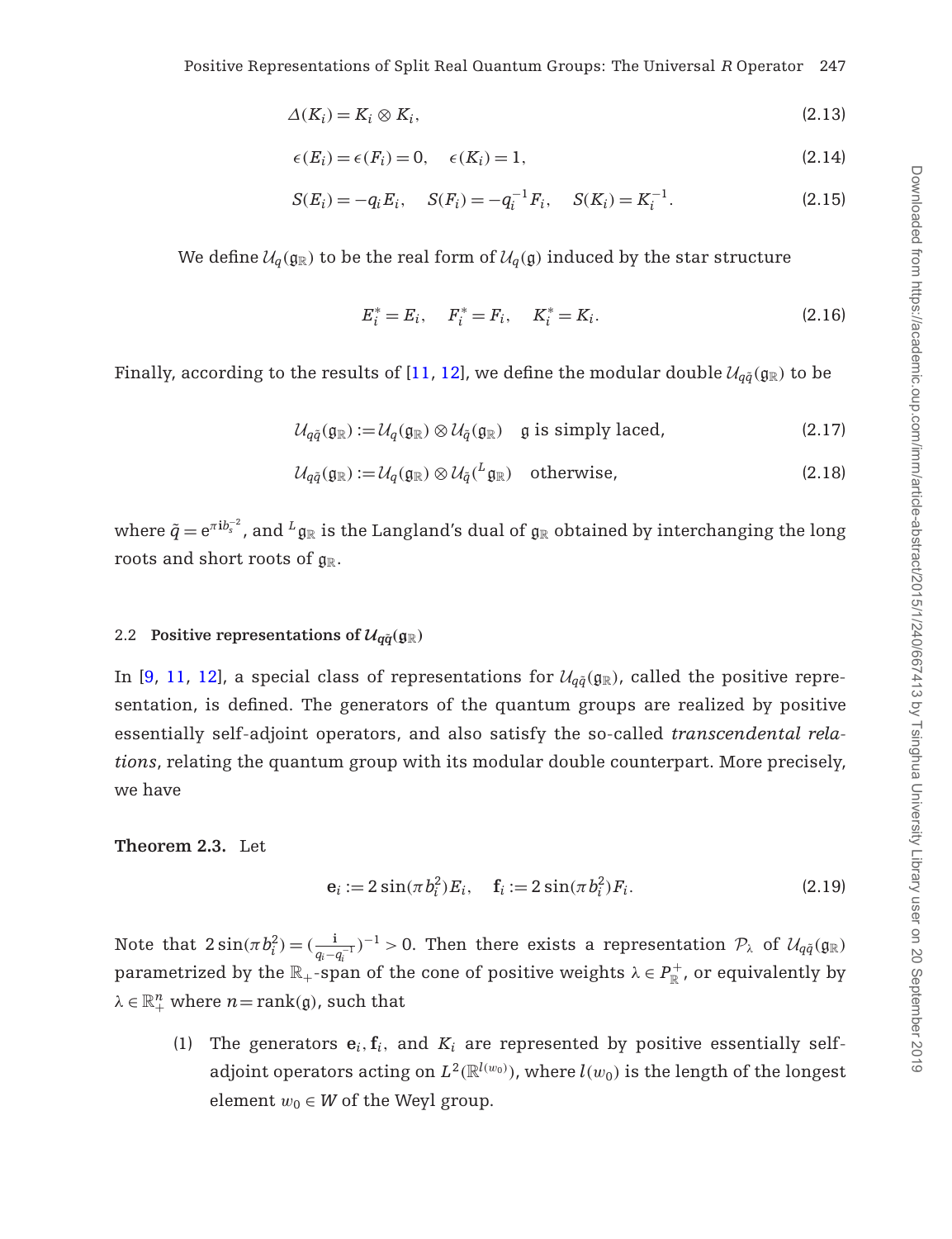(2) Define the transcendental generators:

<span id="page-8-0"></span>
$$
\tilde{\mathbf{e}}_i := \mathbf{e}_i^{\frac{1}{b_i^2}}, \quad \tilde{\mathbf{f}}_i := \mathbf{f}_i^{\frac{1}{b_i^2}}, \quad \tilde{K}_i := K_i^{\frac{1}{b_i^2}}.
$$
\n(2.20)

Then

- (a) if g is simply laced, the generators  $\tilde{\mathbf{e}}_i$ ,  $\tilde{\mathbf{f}}_i$ , and  $\tilde{K}_i$  are obtained by replacing *b* with  $b^{-1}$  in the representations of the generators  $e_i$ ,  $f_i$ , and *Ki*.
- (b) If g is of type *B*, *C*, *F*, and *G*, then the generators  $\tilde{E}_i$ ,  $\tilde{F}_i$ , and  $\tilde{K}_i$ with

$$
\tilde{\mathbf{e}}_i := 2\sin(\pi b_i^{-2})\tilde{E}_i, \quad \tilde{\mathbf{f}}_i := 2\sin(\pi b_i^{-2})\tilde{F}_i \tag{2.21}
$$

generate  $\mathcal{U}_{\tilde{q}}({}^L\mathfrak{g}_{\mathbb{R}})$  defined in the previous section.

(3) The generators  $\mathbf{e}_i, \mathbf{f}_i, K_i$  and  $\tilde{\mathbf{e}}_i, \tilde{\mathbf{f}}_i, \tilde{K}_i$  commute weakly up to a sign.  $\hfill \Box$ 

The positive representations are constructed for each reduced expression  $w_0 \in W$ of the longest element of the Weyl group, and representations corresponding to different reduced expressions are unitary equivalent.

**Definition 2.4.** Fix a reduced expression of  $w_0 = s_i$ , ...  $s_i$ , ... Let the coordinates of  $L^2(\mathbb{R}^N)$ be denoted by  $\{u_i^k\}$  so that  $i$  is the corresponding root index, and  $k$  denotes the sequence this root is appearing in  $w_0$  from the right. Also denote by  $\{v_j\}_{j=1}^N$  the same set of coordinates counting from the left,  $v(i, k)$  the index such that  $u_i^k = v_{v(i, k)}$ , and  $r(k)$  the root index corresponding to  $v_k$ .

**Example 2.5.** The coordinates of  $L^2(\mathbb{R}^6)$  for  $A_3$  corresponding to  $w_0 = s_3 s_2 s_1 s_3 s_2 s_3$  is given by

$$
(u_3^3, u_2^2, u_1^1, u_3^2, u_2^1, u_3^1) = (v_1, v_2, v_3, v_4, v_5, v_6).
$$

**Definition 2.6.** Denote by

$$
[u_s + u_l]e(-p_s - p_l) := e^{\pi b_s(-u_s - 2p_s) + \pi b_l(-u_l - 2p_l)} + e^{\pi b_s(u_s - 2p_s) + \pi b_l(u_l - 2p_l)},
$$
(2.22)

where  $u_s$  (resp.  $u_l$ ) is a linear combination of the variables corresponding to short roots (resp. long roots). The parameters  $\lambda_i$  are also considered in both cases. Similarly  $p_s$  (resp. *pl* ) are linear combinations of the *p*shifting of the short roots (resp. long roots) variables. This applies to all simple g, with the convention given in Definition 2.1.  $\Box$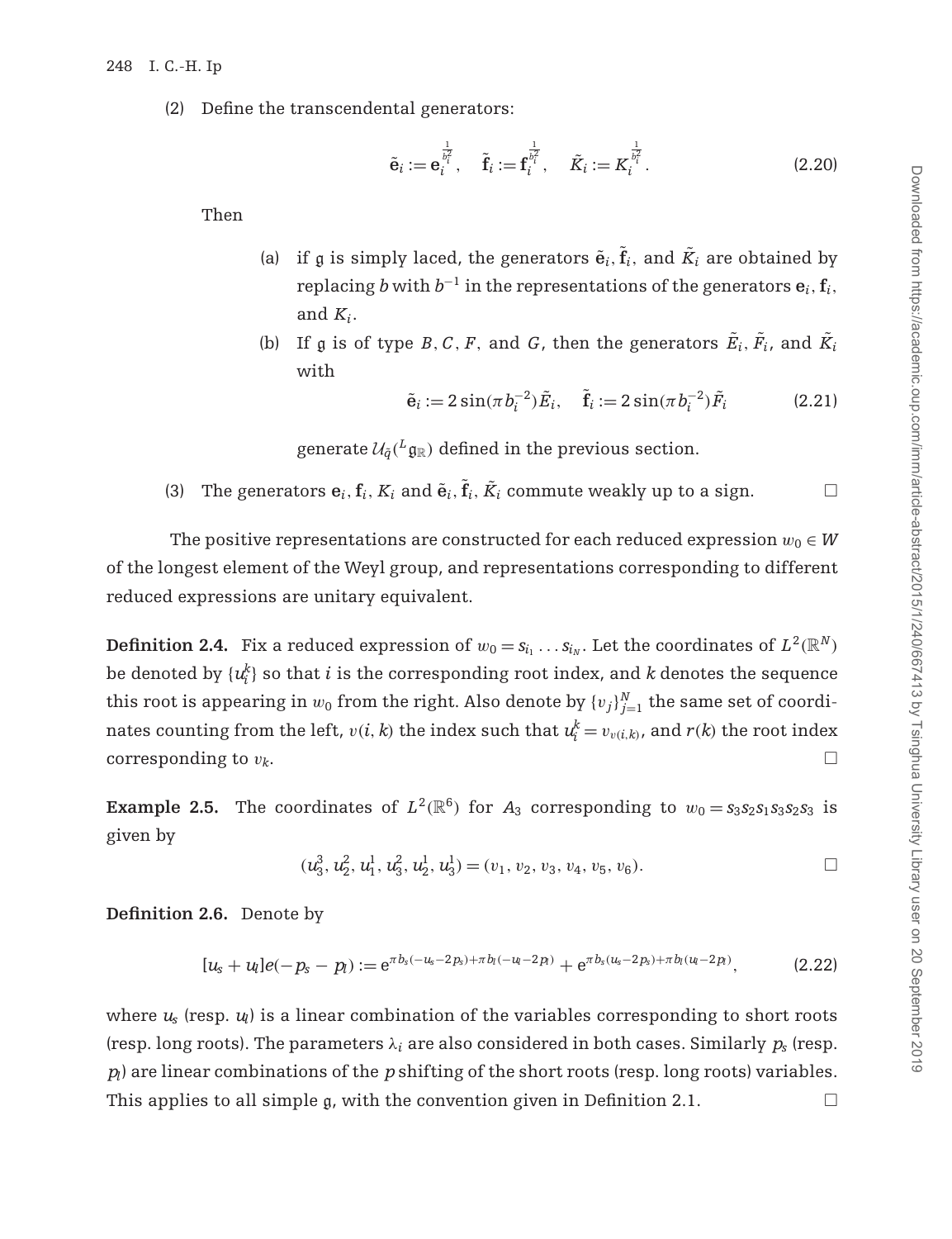**Theorem 2.7** ([\[11,](#page-46-6) [12](#page-46-7)]). For a fixed reduced expression of  $w_0$ , the positive representation  $P_{\lambda}$  is given by

$$
\mathbf{f}_{i} = \sum_{k=1}^{n} \left[ -\sum_{j=1}^{v(i,k)-1} a_{i,r(j)} v_j - u_i^k - 2\lambda_i \right] e(p_i^k), \qquad (2.23)
$$

$$
K_i = e^{-\pi(\sum_{k=1}^{\lfloor (w_0) \rfloor} a_{i, r(k)} b_{r(k)} v_k + 2b_i \lambda_i)},
$$
\n(2.24)

and by taking  $w_0 = w's_i$  so that the simple reflection for root *i* appears on the right, the action of  $e_i$  is given by

<span id="page-9-1"></span>
$$
\mathbf{e}_i = [u_i^1]e(-p_i^1). \tag{2.25}
$$

<span id="page-9-2"></span><span id="page-9-0"></span> $\Box$ 

In this paper, it is instructive to recall the explicit expression in the case of ranks 1 and 2. For details of the construction and the other cases please refer to [\[11,](#page-46-6) [12\]](#page-46-7).

**Proposition 2.8** ([\[1](#page-45-1), [23\]](#page-46-5)). The positive representation  $P_\lambda$  of  $\mathcal{U}_{q\tilde{q}}(\mathfrak{sl}(2,\mathbb{R}))$  is given by

$$
e = [u - \lambda]e(-p) = e^{\pi b(-u + \lambda - 2p)} + e^{\pi b(u - \lambda - 2p)},
$$
  
\n
$$
f = [-u - \lambda]e(p) = e^{\pi b(u + \lambda + 2p)} + e^{\pi b(-u - \lambda + 2p)},
$$
  
\n
$$
K = e^{-2\pi bu}.
$$

(Note that it is unitary equivalent to the canonical form  $(2.23)$ – $(2.25)$  by  $u \mapsto u + \lambda$ .)

**Proposition 2.9** ([\[11\]](#page-46-6)). The positive representation  $P_\lambda$  of  $\mathcal{U}_{q\tilde{q}}(\mathfrak{sl}(3,\mathbb{R}))$  with parameters  $\lambda = (\lambda_1, \lambda_2)$ , corresponding to the reduced expression  $w_0 = s_2 s_1 s_2$ , acting on *f*( $u$ ,  $v$ ,  $w$ )  $\in L^2(\mathbb{R}^3)$ , is given by

$$
e_1 = [v - w]e(-p_v) + [u]e(-p_v + p_w - p_u),
$$
  
\n
$$
e_2 = [w]e(-p_w),
$$
  
\n
$$
f_1 = [-v + u - 2\lambda_1]e(p_v),
$$
  
\n
$$
f_2 = [-2u + v - w - 2\lambda_2]e(p_w) + [-u - 2\lambda_2]e(p_u),
$$
  
\n
$$
K_1 = e^{-\pi b(-u + 2v - w + 2\lambda_1)},
$$
  
\n
$$
K_2 = e^{-\pi b(2u - v + 2w + 2\lambda_2)}.
$$

 $\Box$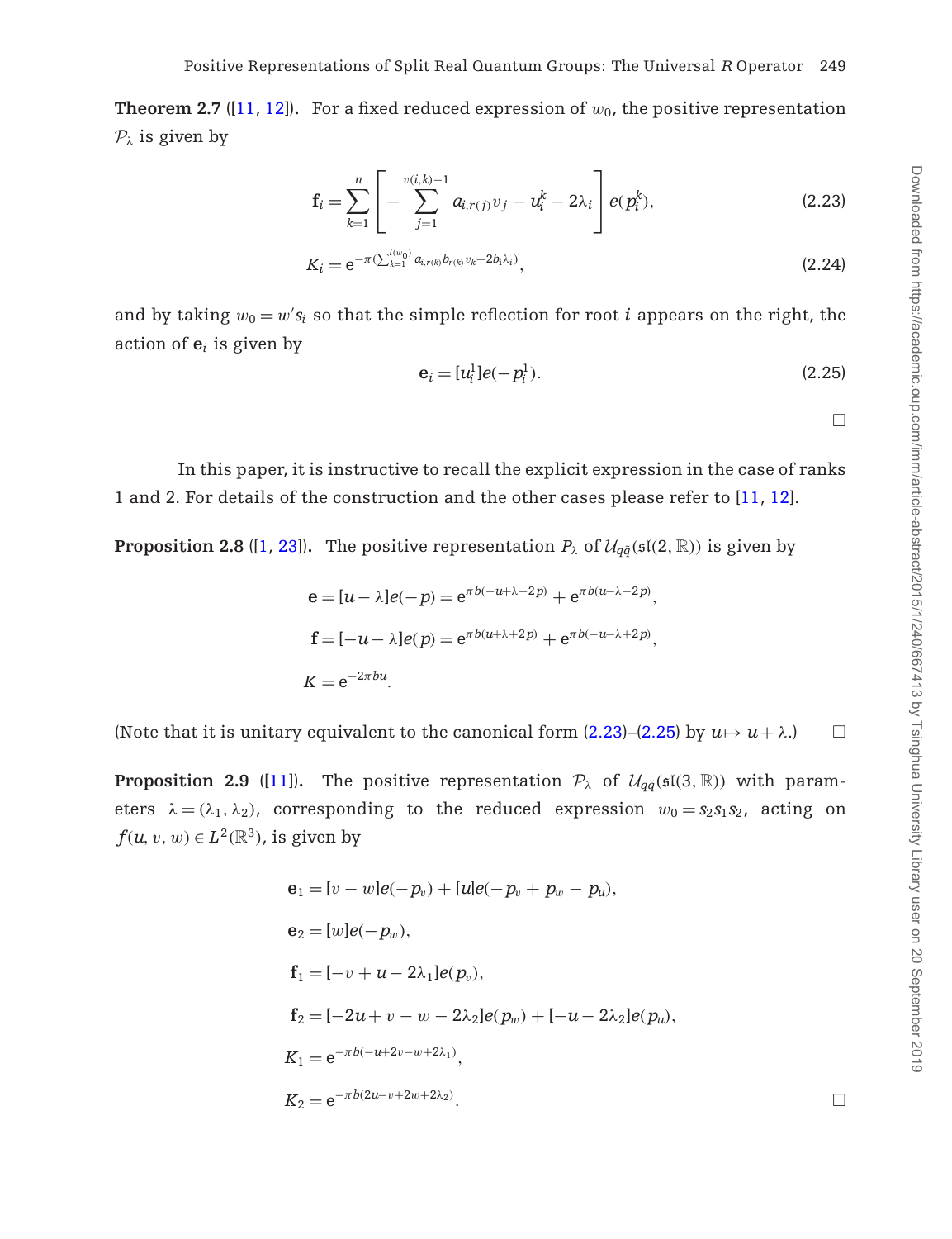**Proposition 2.10** ([\[12\]](#page-46-7)). The positive representation  $P_\lambda$  of  $\mathcal{U}_{q\bar{q}}(g_\mathbb{R})$  with parameters  $\lambda = (\lambda_1, \lambda_2)$ , where  $g_{\mathbb{R}}$  is of type  $B_2$ , corresponding to the reduced expression  $w_0 = s_1 s_2 s_1 s_2$ , acting on  $f(t, u, v, w) \in L^2(\mathbb{R}^4)$ , is given by

$$
e_1 = [t]e(-p_t - p_u + p_w) + [u - v]e(-p_u - p_v + p_w) + [v - w]e(-p_v),
$$
  
\n
$$
e_2 = [w]e(-p_w),
$$
  
\n
$$
f_1 = [2\lambda_1 - t]e(p_t) + [2\lambda_1 - 2t + u - v]e(p_v),
$$
  
\n
$$
f_2 = [2\lambda_2 + 2t - u]e(p_u) + [2\lambda_2 + 2t - 2u + 2v - w]e(p_w),
$$
  
\n
$$
K_1 = e^{\pi b_s(2\lambda_1 - 2t - 2v)} e^{\pi b(u+w)},
$$
  
\n
$$
K_2 = e^{\pi b(2\lambda_2 - 2u - 2w)} e^{\pi b_s(2t + 2v)}.
$$

In this case (cf. Definition 2.6),  $u_s$  are linear combinations of  $\{t, v\}$ , while  $u_l$  are linear combinations of  $\{u, w\}$ . Similarly for  $p_s$  and  $p_l$ .

We will omit the case of type  $G_2$  for simplicity.

## 2.3 **Quantum dilogarithm**  $G_b(x)$  and  $g_b(x)$

First introduced by Faddeev [\[6,](#page-45-2) [7](#page-45-0)], (See also [\[8](#page-46-12)]), the quantum dilogarithm  $G_b(x)$  and its variants  $q_b(x)$  play a crucial role in the study of positive representations of split real quantum groups, and also appear in many other areas of mathematics and physics. In this subsection, let us recall the definition and some properties of the quantum dilogarithm functions [\[1,](#page-45-1) [10,](#page-46-9) [23](#page-46-5)] that is needed in the calculations in this paper.

**Definition 2.11.** The quantum dilogarithm function  $G_b(x)$  is defined on  $0 \le \text{Re}(z) \le Q$  by

$$
G_b(x) = \bar{\zeta}_b \exp\left(-\int_{\Omega} \frac{e^{\pi tz}}{(e^{\pi bt} - 1)(e^{\pi b^{-1}t} - 1)} \frac{dt}{t}\right),\tag{2.26}
$$

where

$$
\zeta_b = e^{\frac{\pi i}{2} \left(\frac{b^2 + b^{-2}}{6} + \frac{1}{2}\right)},\tag{2.27}
$$

and the contour goes along  $\mathbb R$  with a small semicircle going above the pole at  $t=0$ . This can be extended meromorphically to the whole complex plane with poles at  $x = -nb - mb^{-1}$  and zeros at  $x = Q + nb + mb^{-1}$ , for  $n, m \in \mathbb{Z}_{\geq 0}$ .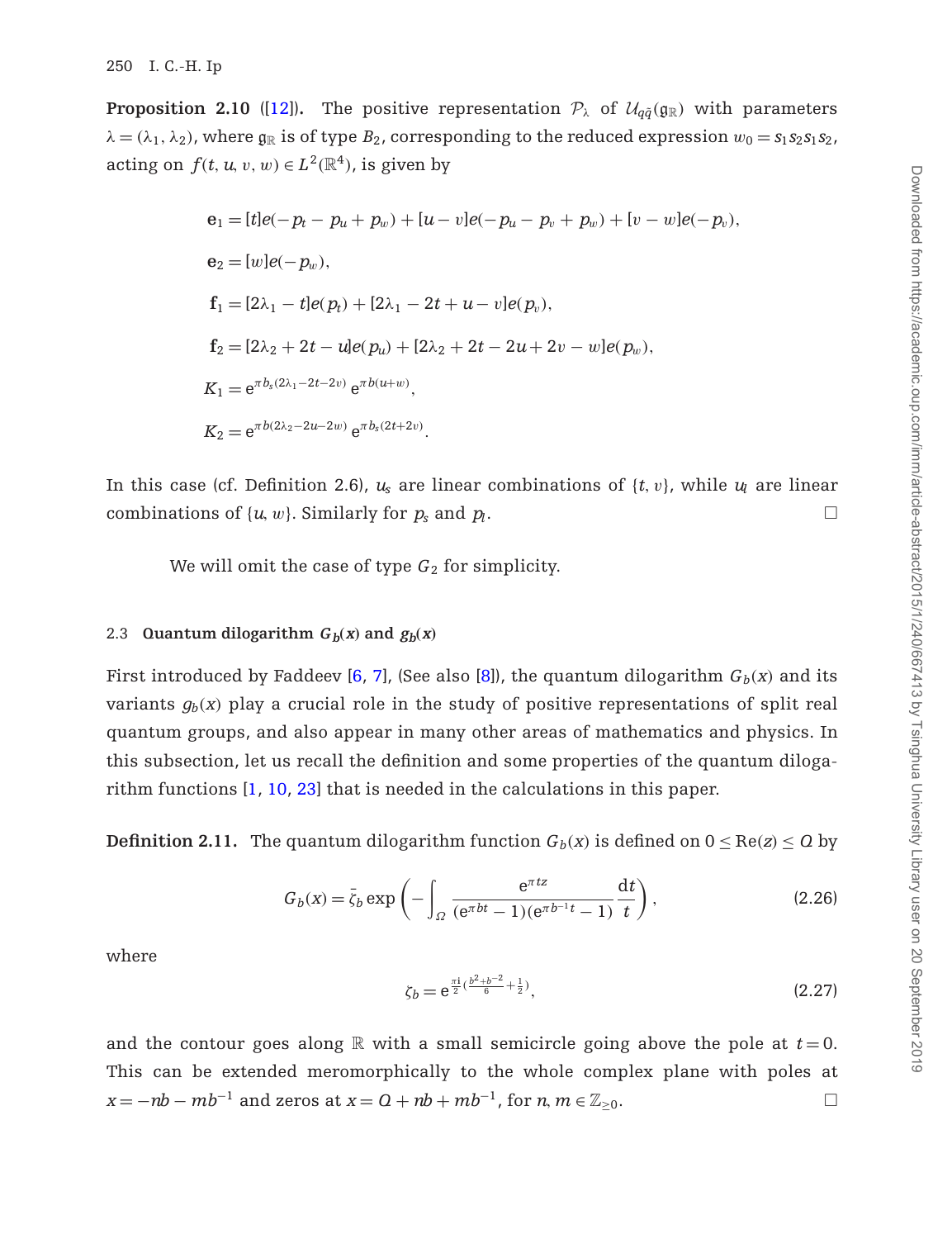The quantum dilogarithm  $G_b(x)$  satisfies the following properties:

**Proposition 2.12.** *Self-duality*:

<span id="page-11-1"></span>
$$
G_b(x) = G_{b^{-1}}(x); \t\t(2.28)
$$

*Functional equations*:

$$
G_b(x+b^{\pm 1}) = (1 - e^{2\pi i b^{\pm 1}x}) G_b(x); \tag{2.29}
$$

*Reflection property*:

$$
G_b(x)G_b(0-x) = e^{\pi ix(x-0)};
$$
\n(2.30)

*Complex conjugation*:

<span id="page-11-2"></span>
$$
\overline{G_b(x)} = \frac{1}{G_b(Q - \bar{x})},\tag{2.31}
$$

in particular

<span id="page-11-0"></span>
$$
\left| G_b \left( \frac{Q}{2} + ix \right) \right| = 1 \quad \text{for } x \in \mathbb{R}.
$$
 (2.32)

*Asymptotic properties*:

$$
G_b(x) \sim \begin{cases} \bar{\zeta}_b & \text{Im}(x) \to +\infty, \\ \zeta_b e^{\pi i x (x - \Omega)} & \text{Im}(x) \to -\infty. \end{cases}
$$
 (2.33)

 $\Box$ 

**Lemma 2.13** (*q*-binomial theorem). For positive self-adjoint variables  $U, V$  with  $UV = q^2 VU$ , we have:

$$
(U+V)^{ib^{-1}t} = \int_C \begin{pmatrix} \mathbf{i}t \\ \mathbf{i}\tau \end{pmatrix}_b U^{ib^{-1}(t-\tau)} V^{ib^{-1}\tau} d\tau,
$$
 (2.34)

where the *q*-beta function (or *q*-binomial coefficient) is given by

$$
\begin{pmatrix} t \\ \tau \end{pmatrix}_b = \frac{G_b(-\tau)G_b(\tau - t)}{G_b(-t)},
$$
\n(2.35)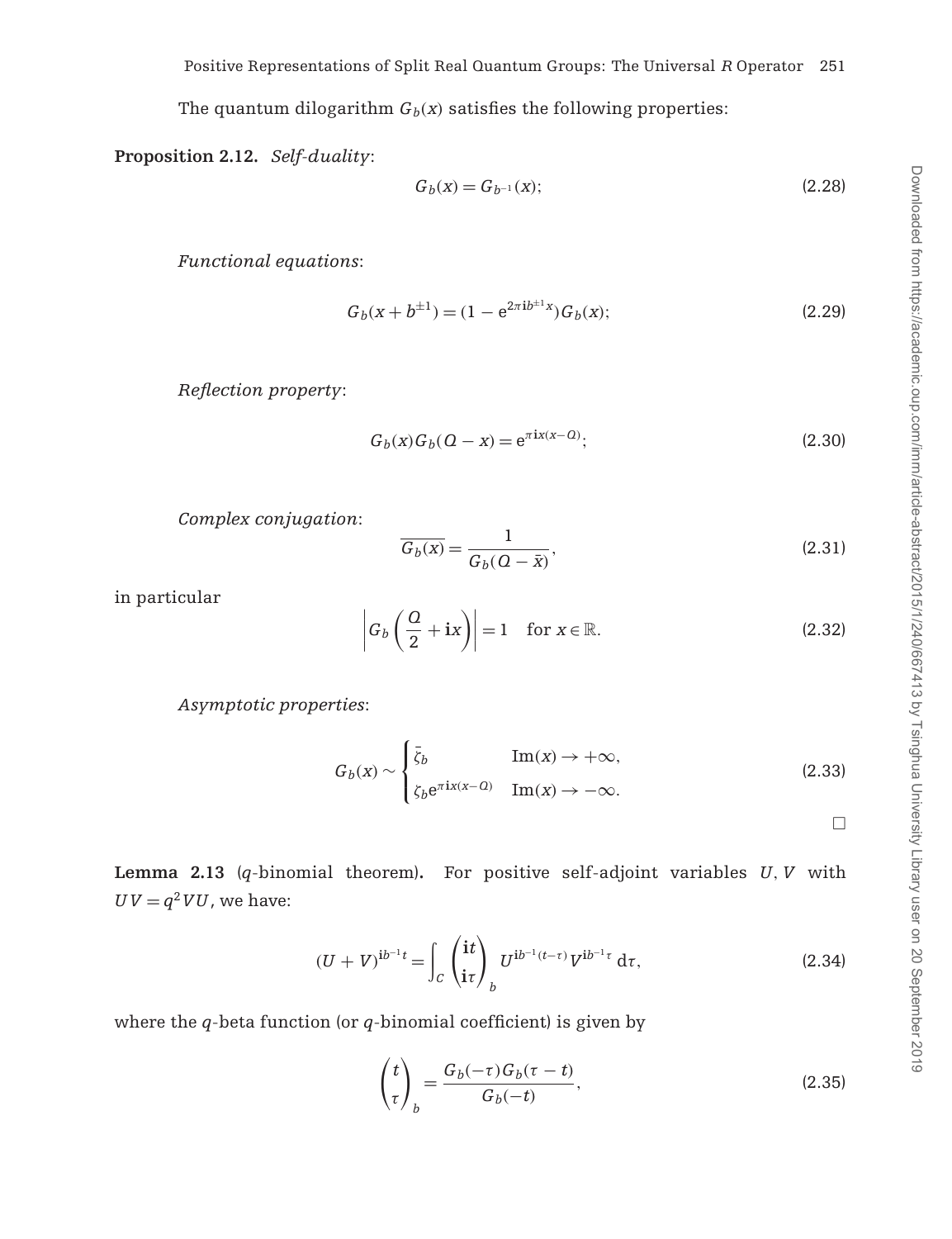and *C* is the contour along R that goes above the pole at  $\tau = 0$  and below the pole at  $\tau = t$ .

**Lemma 2.14** (tau-beta theorem)**.** We have

$$
\int_{C} e^{-2\pi\tau\beta} \frac{G_b(\alpha + i\tau)}{G_b(2 + i\tau)} d\tau = \frac{G_b(\alpha)G_b(\beta)}{G_b(\alpha + \beta)},
$$
\n(2.36)

where the contour *C* goes along R and goes above the poles of  $G_b(Q + i\tau)$  and below those of  $G_b(\alpha + i\tau)$ . By the asymptotic properties of  $G_b$ , the integral converges for  $Re(\beta) > 0, Re(\alpha + \beta) < Q.$ 

Generalizing the delta distribution results from [\[10,](#page-46-9) Corollary 3.13], we have the following proposition:

**Proposition 2.15.** For  $f(x)$  entirely analytic and rapidly decreasing (faster than any exponential) along the real direction, we have

$$
\lim_{\epsilon \to 0} \int_{\mathbb{R}} \frac{G_b(\epsilon + ix - mb - nb^{-1})G_b(0 + mb + nb^{-1} - 2\epsilon)}{G_b(0 + ix - \epsilon)} f(x) dx \tag{2.37}
$$

$$
=\sum_{\substack{kb+lb^{-1} < mb+nb^{-1} \\ k,l > 0}} r_{kl} f(-i(kb+lb^{-1})),\tag{2.38}
$$

where the constants  $r_{kl}$  is the residue of the integrand at  $-i(kb + lb^{-1})$ .  $□$ 

Finally, we will need the new integral transformation obtained in [\[10](#page-46-9)]:

**Proposition 2.16.** The 3–2 relation is given by

$$
\int_{C} G_{b}(\alpha + i\tau) G_{b}(\beta - i\tau) G_{b}(\gamma - i\tau) e^{-2\pi i(\beta - i\tau)(\gamma - i\tau)} d\tau = G_{b}(\alpha + \gamma) G_{b}(\alpha + \beta), \tag{2.39}
$$

where the contour goes along R and separates the poles for **i**τ and −**i**τ . By the asymptotic properties for  $G_b$ , the integral converges for Re( $\alpha - \beta - \gamma$ ) <  $\frac{a}{2}$ .  $\frac{a}{2}$ .

We will also need another important variant of the quantum dilogarithm.

**Definition 2.17.** The function  $g_b(x)$  is defined by

$$
g_b(x) = \frac{\bar{\zeta}_b}{G_b(\frac{Q}{2} + \frac{\log x}{2\pi i b})},
$$
\n(2.40)

where log takes the principal branch of *x*.  $\Box$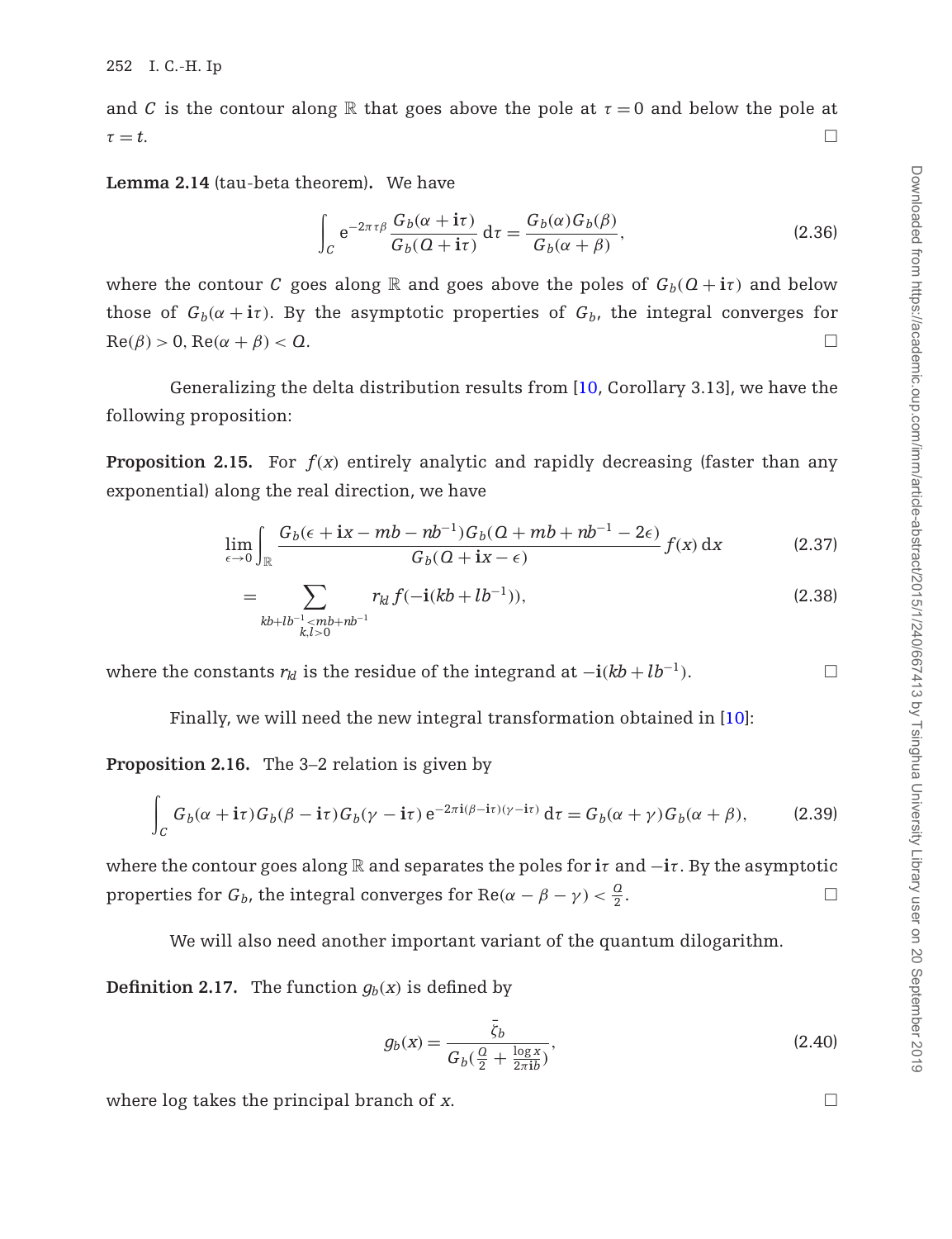**Lemma 2.18** ([\[1](#page-45-1), (3.31), (3.32)])**.** We have the following Fourier transformation formula:

$$
\int_{\mathbb{R}^{+i0}} \frac{e^{-\pi i t^2}}{G_b(2+it)} X^{ib^{-1}t} dt = g_b(X),
$$
\n(2.41)

$$
\int_{\mathbb{R}+\mathrm{i}0} \frac{\mathrm{e}^{-\pi \, \Omega t}}{G_b(\Omega + \mathrm{i}t)} X^{\mathrm{i}b^{-1}t} \, \mathrm{d}t = g_b^*(X),\tag{2.42}
$$

where *X* is a positive operator and the contour goes above the pole at  $t = 0$ .

We will need the following properties of  $g_b(x)$ .

**Lemma 2.19.** By [\(2.32\)](#page-11-0),  $|g_b(x)| = 1$  when  $x \in \mathbb{R}_+$ , hence  $g_b(X)$  is a unitary operator for any positive operator *X*. Furthermore, by [\(2.28\)](#page-11-1) and Lemma 2.18, we have the self-duality of  $g_b(x)$  given by

<span id="page-13-2"></span>
$$
g_b(X) = g_{b^{-1}}(X^{\frac{1}{b^2}}).
$$
\n(2.43)

<span id="page-13-6"></span><span id="page-13-1"></span><span id="page-13-0"></span> $\Box$ 

**Lemma 2.20.** If  $UV = q^2 VU$  where *U* and *V* are positive self-adjoint operators, then

$$
g_b(U)g_b(V) = g_b(U + V),
$$
\n(2.44)

$$
g_b(U)^* V g_b(U) = q^{-1} U V + V,
$$
\n(2.45)

$$
g_b(V)Ug_b(V)^* = U + q^{-1}UV.
$$
\n(2.46)

Note that [\(2.44\)](#page-13-0) and [\(2.45\)](#page-13-1) together imply the pentagon relation

<span id="page-13-3"></span>
$$
g_b(V)g_b(U) = g_b(U)g_b(q^{-1}UV)g_b(V).
$$
\n(2.47)

<span id="page-13-5"></span><span id="page-13-4"></span> $\Box$ 

If  $UV = q^4 VU$ , then we apply the lemma twice and obtain

$$
g_b(U)^* V g_b(U) = V + [2]_q q^2 V U + q^4 V U^2, \qquad (2.48)
$$

$$
g_b(V)Ug_b(V)^* = U + [2]_q q^{-2}UV + q^{-4}UV^2.
$$
 (2.49)

where  $[2]_q = q + q^{-1}$ .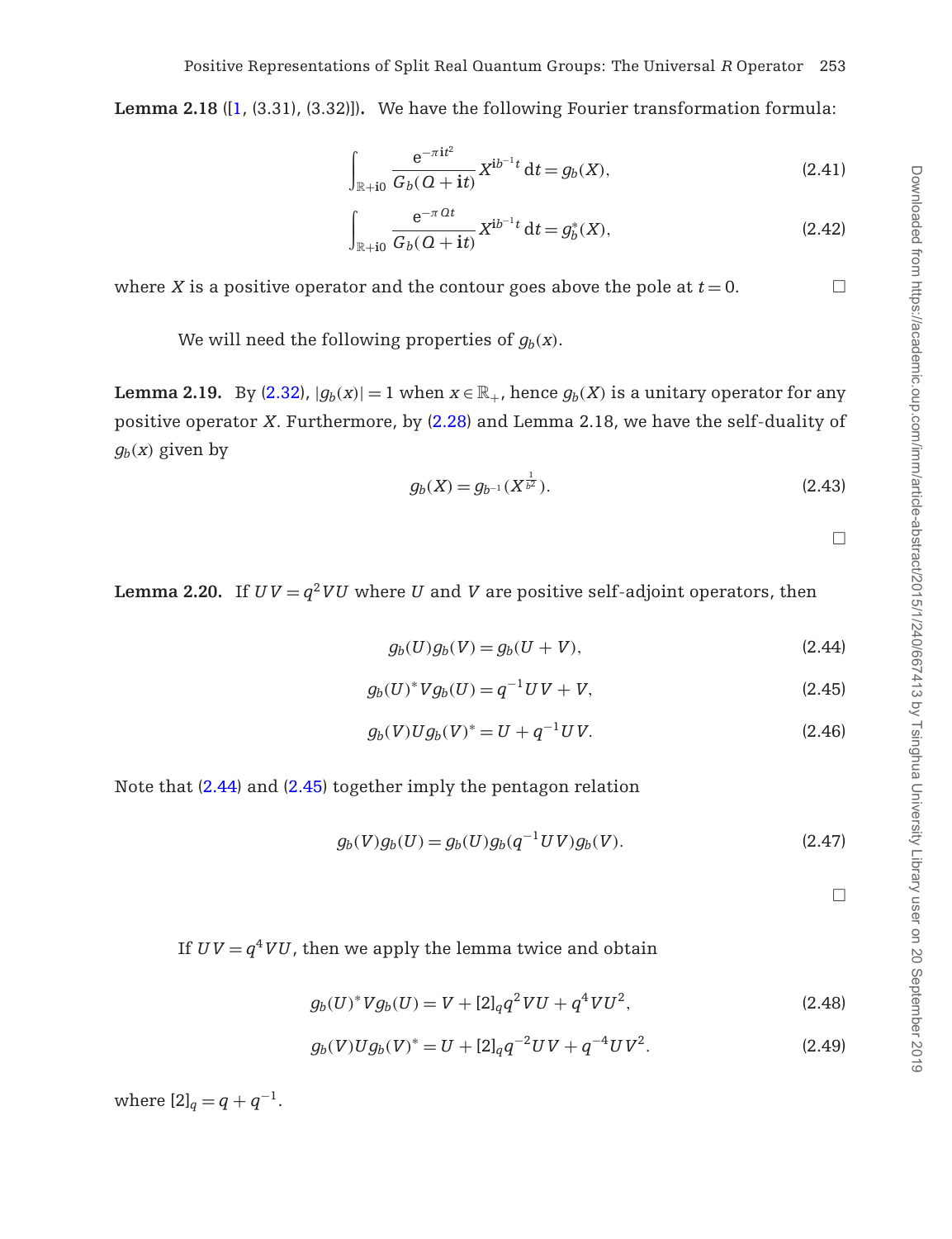As a consequence of the above lemma, we also have the following:

**Lemma 2.21** ([\[12,](#page-46-7) [27\]](#page-47-1)). If  $UV = q^2 VU$  where *U* and *V* are positive essentially self-adjoint operators, then  $U + V$  is positive essentially self-adjoint, and

$$
(U+V)^{\frac{1}{b^2}} = U^{\frac{1}{b^2}} + V^{\frac{1}{b^2}}.
$$
\n(2.50)

 $\Box$ 

# 2.4 **Universal R** matrices for  $U_q(\mathfrak{g})$

For  $q := e^{h/2}$ , it is known [\[5](#page-45-6), [13\]](#page-46-13) that for the quantum group  $\mathcal{U}_h(q)$  as a  $\mathbb{C}[[h]]$ -algebra completed in the *h*-adic topology, one can associate certain canonical, invertible element *R* in an appropriate completion of  $(U_h(\mathfrak{g}))^{\otimes 2}$  such that the braiding relation and quasitriangularity  $(1.2)$ – $(1.4)$  are satisfied.

For the quantum groups  $U_h(q)$  associated to the simple Lie algebra  $q$ , an explicit multiplicative formula has been computed independently in [\[16](#page-46-1), [19](#page-46-2)], where the central ingredient involves the quantum Weyl group which induces Lusztig's isomorphism *Ti*. Explicitly, let

$$
[U, V]_q := qUV - q^{-1}VU
$$
\n(2.51)

be the *q*-commutator.

**Definition 2.22** ([\[16,](#page-46-1) [20](#page-46-14)])**.** Define

$$
T_i(K_j) = K_j K_i^{-a_{ij}}, \quad T_i(E_i) = -F_i K_i^{-1}, \quad T_i(F_i) = -K_i E_i,
$$
\n(2.52)

$$
T_i(E_j) = (-1)^{a_{ij}} \frac{1}{[-a_{ij}]_{q_i}!} \left[ \left[ E_i, \ldots [E_i, E_j]_{q_i^{\frac{a_{ij}}{2}}} \right]_{q_i^{\frac{a_{ij}+2}{2}}} \cdots \right]_{q_i^{\frac{-a_{ij}-2}{2}}}, \tag{2.53}
$$

$$
T_i(F_j) = \frac{1}{[-a_{ij}]_{q_i}!} \left[ \left[ F_i, \ldots [F_i, F_j]_{q_i^{\frac{a_{ij}}{2}}} \right]_{q_i^{\frac{a_{ij}+2}{2}}} \cdots \right]_{q_i^{\frac{-a_{ij}-2}{2}}}.
$$
\n(2.54)

 $\Box$ 

Note that we have slightly modified the notation and scaling used in [\[16](#page-46-1)].

**Proposition 2.23** ([\[20](#page-46-14), [21](#page-46-8)]). The operators  $T_i$  satisfy the Weyl group relations:

<span id="page-14-0"></span>
$$
\underbrace{T_i T_j T_i \cdots}_{-a'_{ij}+2} = \underbrace{T_j T_i T_j \cdots}_{-a'_{ij}+2},\tag{2.55}
$$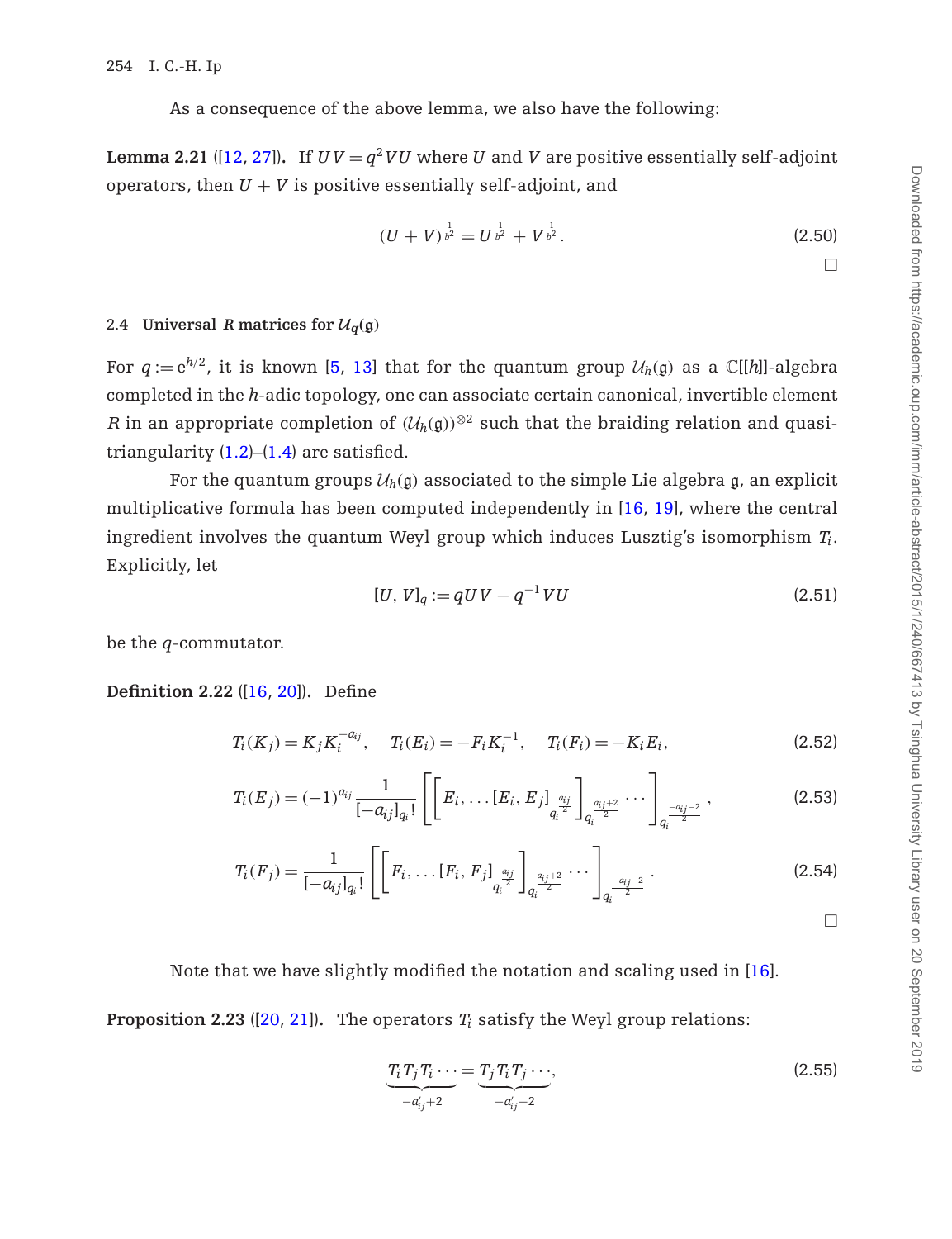for  $X = E$ ,  $F$ ,  $K$ .

where  $-a'_{ij} = \max\{-a_{ij}, -a_{ji}\}$ . Furthermore, for  $\alpha_i, \alpha_j$  simple roots, and an element  $w = s_{i_1} \cdots s_{i_k} \in W$  such that  $w(\alpha_i) = \alpha_j$ , we have

$$
T_{i_1}\cdots T_{i_k}(X_i)=X_j\tag{2.56}
$$

**Definition 2.24** ([\[18](#page-46-15)])**.** Define the (upper) quantum exponential function as

$$
Exp_q(x) = \sum_{k=0}^{\infty} \frac{z^k}{\lceil k \rceil_q!},\tag{2.57}
$$

where  $\lceil k \rceil_q = \frac{1-q^k}{1-q}$ , so that

$$
[k]_{q^2}! = [k]_q! q^{\frac{k(k-1)}{2}}.
$$
\n(2.58)

 $\Box$ 

**Theorem 2.25** ([\[16,](#page-46-1) [19](#page-46-2)]). Let  $w_0 = s_{i_1} \cdots s_{i_N}$  be a reduced expression of the longest element of the Weyl group. Then the universal *R* matrix is given by

$$
R = \mathbf{Q}^{\frac{1}{2}} \hat{R}(i_N | s_{i_1} \cdots s_{i_N - 1}) \cdots \hat{R}(i_2 | s_{i_1}) \hat{R}(i_1) \mathbf{Q}^{\frac{1}{2}},
$$
\n(2.59)

where

$$
\mathbf{Q} := q^{\sum_{i,j=1}^{n} (d \cdot A^{-1})_{ij} H_i \otimes H_j},\tag{2.60}
$$

*d* is such that  $d_i A_{ij}$  is the symmetrized Cartan matrix,  $q = q_s$ , and

$$
\hat{R}(i) := \mathop{\rm Exp}\nolimits_{q_i^{-2}}((1 - q_i^{-2})E_i \otimes F_i),
$$
\n(2.61)

$$
\hat{R}(i_l|s_{i_1}\cdots s_{i_{l-1}}) := (T_{i_1}^{-1} \otimes T_{i_1}^{-1}) \cdots (T_{i_{l-1}}^{-1} \otimes T_{i_{l-1}}^{-1}) \hat{R}(i_1).
$$
\n(2.62)

<span id="page-15-0"></span> $\Box$ 

In both studies [\[16](#page-46-1), [19\]](#page-46-2), the expression for the *R* matrix is obtained from the canonical element of the Drinfeld double of  $U_h(b_+)$  generated by  $E_i$ 's and  $H_i$ 's. The Lusztig's isomorphism gives the ordered basis of  $U_h(b_+)$ , and there exists a dual pairing between  $U_h(b_+)$  and  $U_h(b_-)$  of this basis involving the quantum factorials  $[k]_q$ !, hence the expression [\(2.61\)](#page-15-0).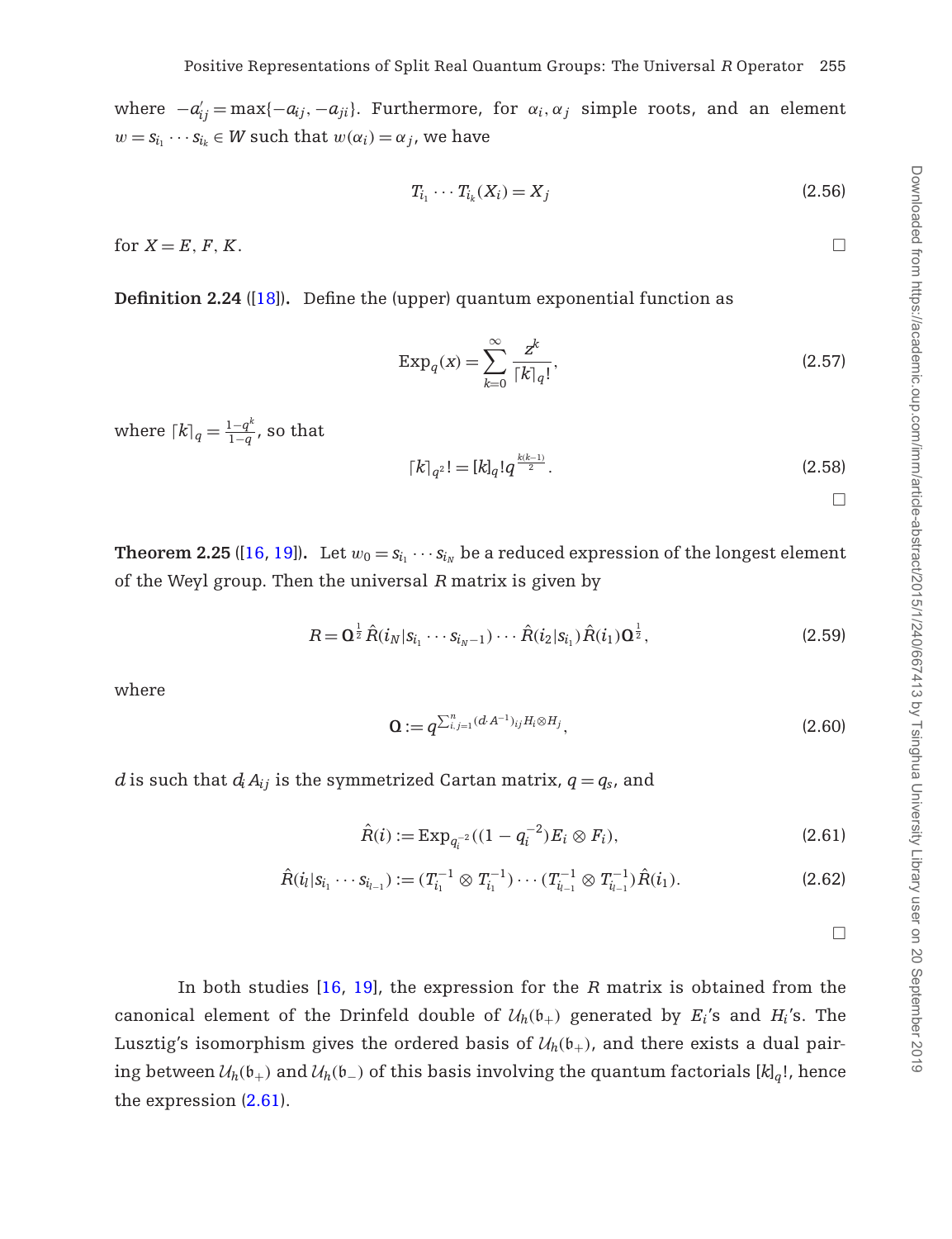#### 2.5 **Universal** *R* **operator for**  $\mathcal{U}_{q\tilde{q}}(s\mathfrak{l}(2,\mathbb{R}))$

In the case of  $\mathcal{U}_{q\tilde{q}}(\mathfrak{sl}(2,\mathbb{R}))$ , an expression of the *R* operator is computed in [\[1\]](#page-45-1). It is given formally by

<span id="page-16-0"></span>
$$
R = q^{\frac{H\otimes H}{4}}g_b(e\otimes f)q^{\frac{H\otimes H}{4}},\tag{2.63}
$$

where we recall

$$
e := 2\sin(\pi b^2)E, \quad f := 2\sin(\pi b^2)F, \quad K := q^H. \tag{2.64}
$$

The operator *R* acts naturally on  $P_{\lambda_1} \otimes P_{\lambda_2}$  by means of the positive representation. Note that the remarkable fact about this expression is the positivity of the argument  $\mathbf{e} \otimes \mathbf{f}$ inside the quantum dilogarithm  $g_b$  which makes the expression a well-defined operator. In fact it is clear that *R* acts as a unitary operator by Lemma 2.19 of the properties of  $g_b(x)$ . Furthermore, by the transcendental relations [\(2.20\)](#page-8-0) and self-duality [\(2.43\)](#page-13-2) of  $g_b$ , the expression [\(2.63\)](#page-16-0) is invariant under the change of  $b \leftrightarrow b^{-1}$ :

$$
R = \tilde{R} := \tilde{q}^{\frac{\tilde{H}\otimes\tilde{H}}{4}} g_{b^{-1}}(\tilde{\mathbf{e}}\otimes\tilde{\mathbf{f}})\tilde{q}^{\frac{\tilde{H}\otimes\tilde{H}}{4}}.
$$
\n(2.65)

Hence in fact it simultaneously serves as the *R* operator of the modular double  $\mathcal{U}_{q\tilde{q}}(\mathfrak{sl}(2,\mathbb{R})).$ 

The properties as an *R* operator imply certain functional equations for the quantum dilogarithm  $g_b$ . While the quasi-triangular relations  $(1.3)$ – $(1.4)$  are equivalent to [\(2.44\)](#page-13-0), the braiding relation

$$
\Delta'(X)R = R\Delta(X)
$$

implies the following:

**Lemma 2.26.** We have

$$
(\mathbf{e} \otimes K^{-1} + 1 \otimes \mathbf{e})g_b(\mathbf{e} \otimes \mathbf{f}) = g_b(\mathbf{e} \otimes \mathbf{f})(\mathbf{e} \otimes K + 1 \otimes \mathbf{e}),
$$
\n(2.66)

and similarly

$$
(\mathbf{f} \otimes 1 + K \otimes \mathbf{f})g_b(\mathbf{e} \otimes \mathbf{f}) = g_b(\mathbf{e} \otimes \mathbf{f})(\mathbf{f} \otimes 1 + K^{-1} \otimes \mathbf{f}). \tag{2.67}
$$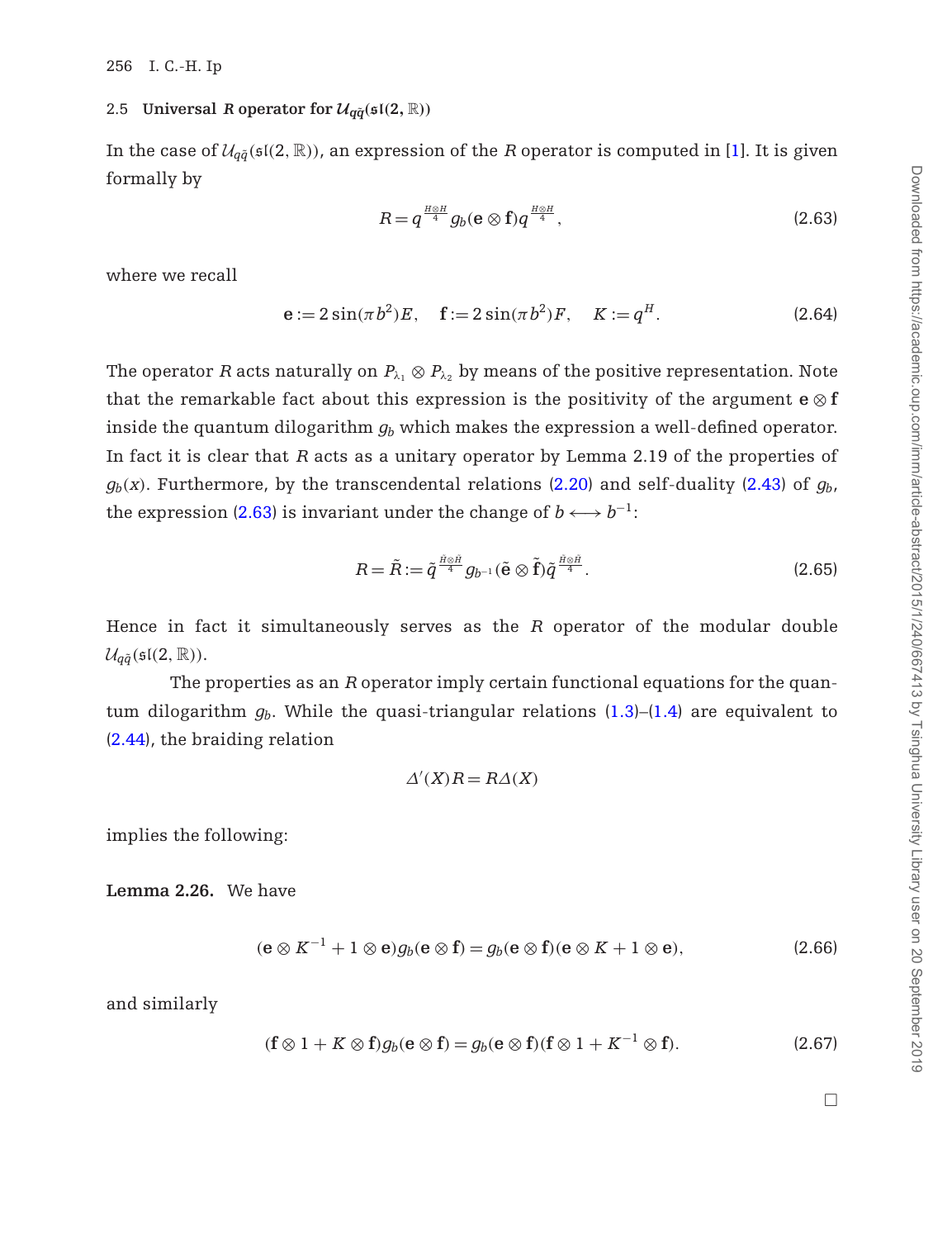**Proof.** By definition

$$
\Delta'(\mathbf{e})R = R\Delta(\mathbf{e})
$$
  
\n
$$
\iff \Delta'(\mathbf{e})q^{\frac{1}{4}H\otimes H}g_b(\mathbf{e}\otimes \mathbf{f})q^{\frac{1}{4}H\otimes H} = q^{\frac{1}{4}H\otimes H}g_b(\mathbf{e}\otimes \mathbf{f})q^{\frac{1}{4}H\otimes H}\Delta(\mathbf{e})
$$
  
\n
$$
\iff (\mathbf{e}\otimes K^{-1} + 1\otimes \mathbf{e})g_b(\mathbf{e}\otimes \mathbf{f}) = g_b(\mathbf{e}\otimes \mathbf{f})(\mathbf{e}\otimes K + 1\otimes \mathbf{e})
$$
\n(2.68)

and similarly for the other statement using  $\Delta(f)$ .

# 3 **Generalized Pentagon Relations for**  $g_b(x)$

It turns out that the exponential and pentagon relations [\(2.44\)](#page-13-0)–[\(2.47\)](#page-13-3) are not enough to show the properties of the universal *R* matrix. In this section, following techniques from [\[18](#page-46-15)], we derive more general functional equations for  $g<sub>b</sub>(x)$  which generalizes the pentagon relation as well as the quantum exponential relation.

# 3.1 **Simply laced case**

**Proposition 3.1.** Let *U* and *V* be positive self-adjoint operators such that  $c := \frac{UV - VU}{q - q^{-1}}$  is also positive self-adjoint, and  $Uc = q^2cU$ ,  $Vc = q^{-2}cV$ . Then

$$
g_b(V)Ug_b^*(V) = U + c,\t\t(3.1)
$$

$$
g_b^*(U)Vg_b(U) = c + V,
$$
\n(3.2)

which also implies

<span id="page-17-0"></span>
$$
g_b(V)g_b(U) = g_b(U)g_b(c)g_b(V). \tag{3.3}
$$

 $\Box$ 

Note that if  $UV = q^2 VU$ , these reduce to the usual pentagon relations  $(2.45)$ – $(2.47)$ .

**Proof.** By induction, we calculate formally

$$
VU = UV - (q - q^{-1})c,
$$
  

$$
V^nU = V^{n-1}UV - (q - q^{-1})V^{n-1}c
$$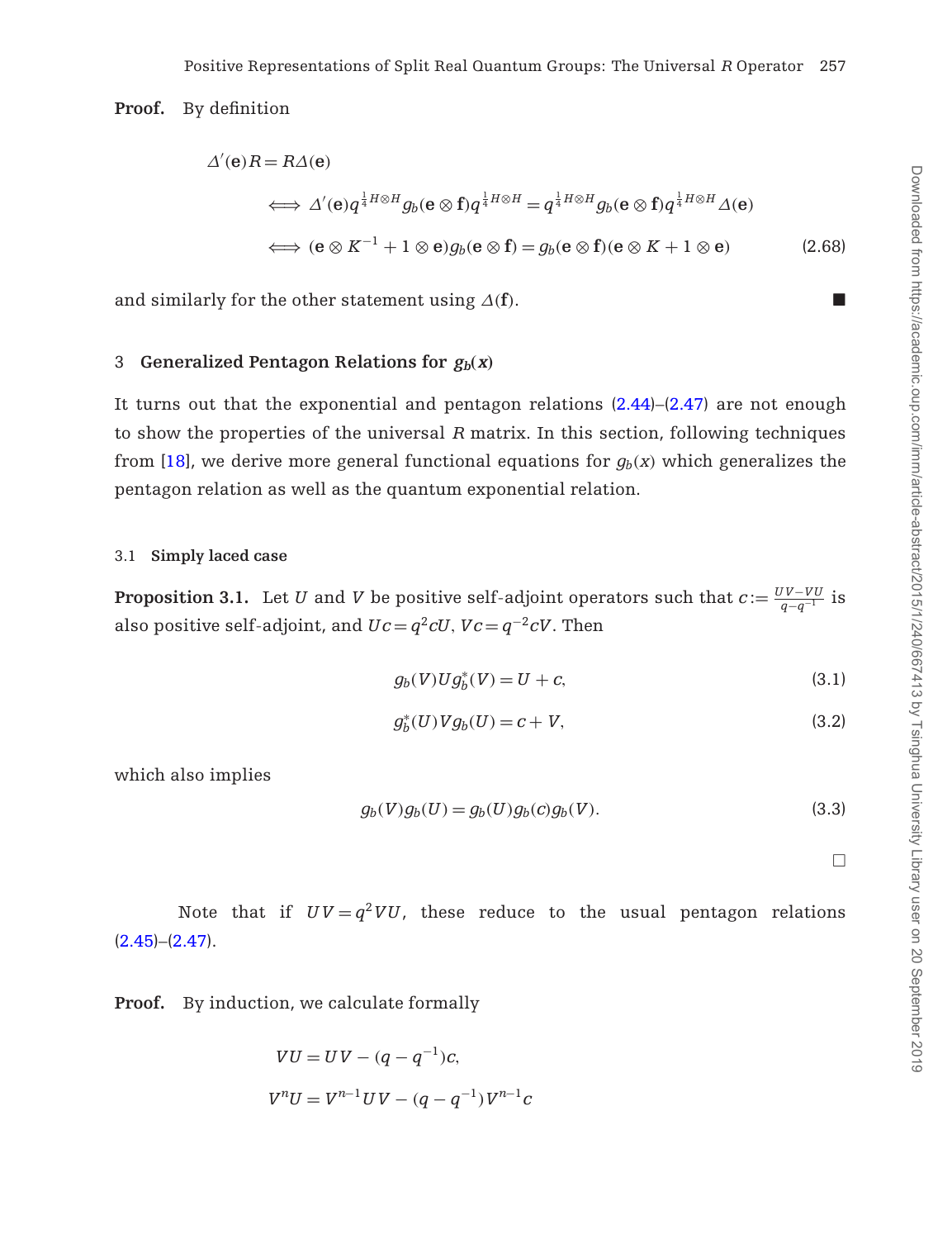$$
= V^{n-2}UV^2 - (q - q^{-1})V^{n-2}cV + (q - q^{-1})V^{n-1}c
$$
  
\n
$$
= \cdots
$$
  
\n
$$
= UV^n - (q - q^{-1})(q^{2-2n} + q^{4-2n} + \cdots + 1)cV^{n-1}
$$
  
\n
$$
= UV^n - q(1 - q^{-2n})cV^{n-1}
$$
  
\n
$$
= UV^n + q(1 - q^{2n})cq^{-2n}V^{n-1}.
$$

Hence by virtue of functional calculus, we can replace the power by complex powers  $i\mathbf{b}^{-1}\mathbf{t}$ , and apply the integration formula for  $g_b(x)$ . We obtain

$$
g_b(V)U = Ug_b(V) + qc \int_{\mathbb{R}+i0} (1 - q^{2ib^{-1}t})q^{-2ib^{-1}t} e^{-\pi i t^2} \frac{V^{ib^{-1}t-1}}{G_b(Q+it)} dt
$$
  
\n
$$
= Ug_b(V) + qc \int_{\mathbb{R}+i0} (1 - e^{-2\pi b(t-ib)}) e^{2\pi b(t-ib)} e^{-\pi i(t-ib)^2} \frac{V^{ib^{-1}t}}{G_b(Q+it+b)} dt
$$
  
\n
$$
= Ug_b(V) + qc \int_{\mathbb{R}+i0} \frac{(1 - e^{-2\pi b(t-ib)}) e^{2\pi bt} q^{-2} e^{-2\pi bt} q}{(1 - e^{2\pi i b(Q+it)})} e^{-\pi i t^2} \frac{V^{ib^{-1}t}}{G_b(Q+it)} dt
$$
  
\n
$$
= (U + c)g_b(V).
$$

Hence

$$
g_b(V)Ug_b^*(V) = U + c
$$

and

$$
g_b(V)g_b(U)g_b^*(V) = g_b(U + c) = g_b(U)g_b(c).
$$

Similarly, we also have

$$
g_b^*(U) V g_b(U) = c + V.
$$

# 3.2 **Nonsimply laced case**

In the nonsimply laced case, more *q*-commutators are involved. By applying the same techniques in the previous subsections repeatedly, we have the following relations.

**Proposition 3.2.** Let *U* and *V* be positive operators and define *c* and *d* to be

$$
c := \frac{[U, V]}{q - q^{-1}}, \quad d := \frac{q^{-1}cV - qVc}{q^2 - q^{-2}},
$$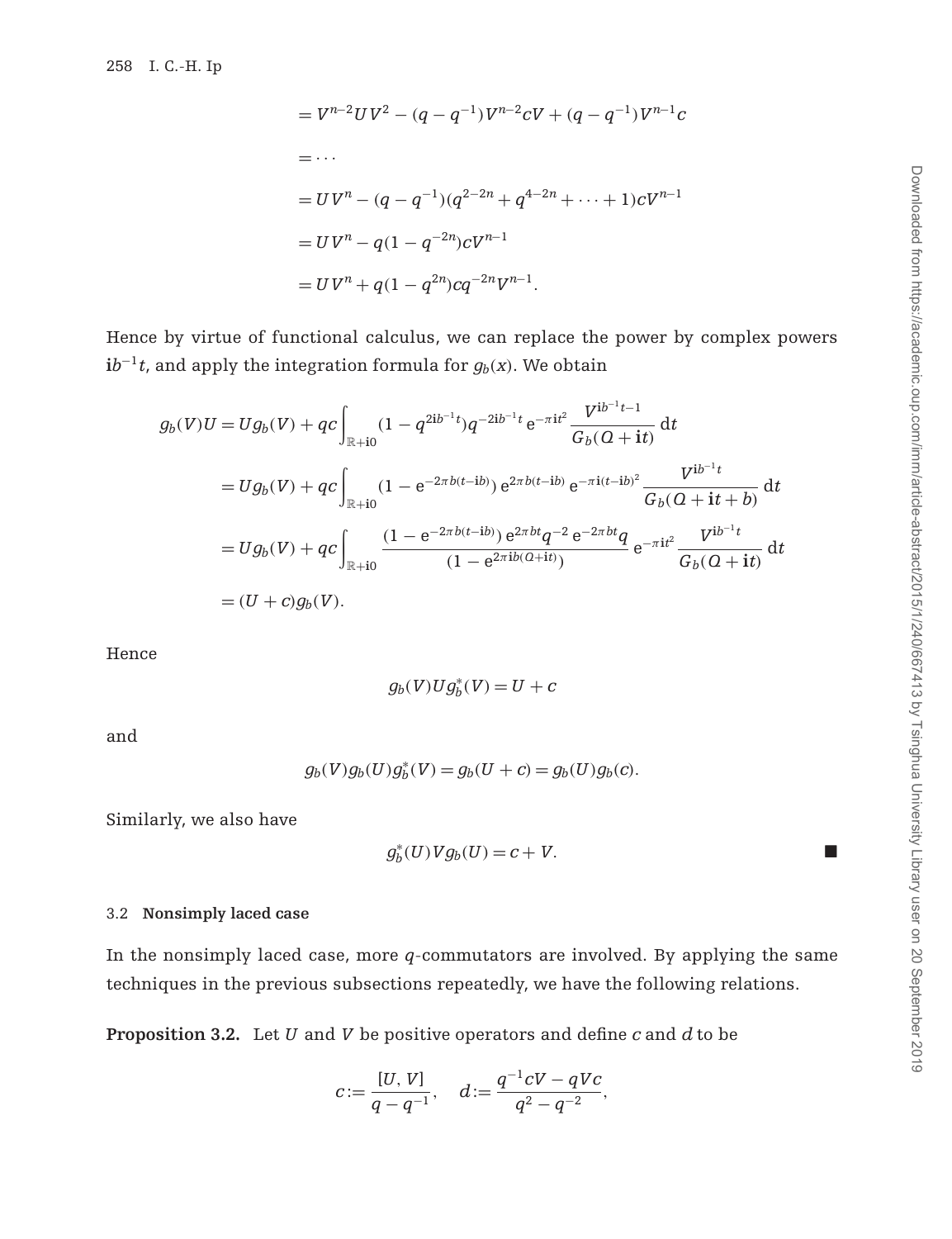such that *c* and *d* are positive self-adjoint, and the following relations hold:

$$
Uc = q^4cU, \quad cd = q^4dc, \quad dV = q^4Vd.
$$

Then we have

$$
g_b(V)Ug_b^*(V) = U + c + d.\t\t(3.4)
$$

Similarly, we have

$$
g_b^*(U)Vg_b(U) = d' + c + V,
$$
\n(3.5)

where

$$
d' := \frac{q^{-1}Uc - qcU}{q^2 - q^{-2}},
$$

with

$$
Vc = q^{-4}cV, \quad cd' = q^{-4}d'c, \quad d'U = q^{-4}Ud'.
$$

Note that when  $UV = q^4 VU$ , these reduce to the relations  $(2.48)$ – $(2.49)$ .

Even more generally for the type  $G_2$  case, by defining  $e \coloneqq \frac{q^{-2}dV-q^2Vd}{q^3-q^{-3}}$  such that  $e$ is positive self-adjoint and

$$
Uc = q6 cU, \quad cd = q6 dc, \quad de = q6 ed, \quad eV = q6 Ve,
$$

we have

$$
g_b(V)Ug_b^*(V) = U + c + d + e.
$$

Similar relations also hold for the other *q*-commutators *d* and *e* .

Finally, we have the following useful functional relations generalizing the *q*-exponential relation.

**Proposition 3.3.** Let *U*, *c*, *d*, *d*<sup>*l*</sup> be as in Proposition 3.2. Let  $q = e^{\pi i b_s^2}$  and  $q^2 = e^{\pi i b_l^2}$ . Then we have

$$
g_{b_s}(U + c) = g_{b_s}(U)g_{b_l}(d')g_{b_s}(c),
$$
\n(3.6)

$$
g_{b_l}(U + c + d) = g_{b_l}(U)g_{b_s}(c)g_{b_l}(d). \qquad (3.7)
$$

 $\Box$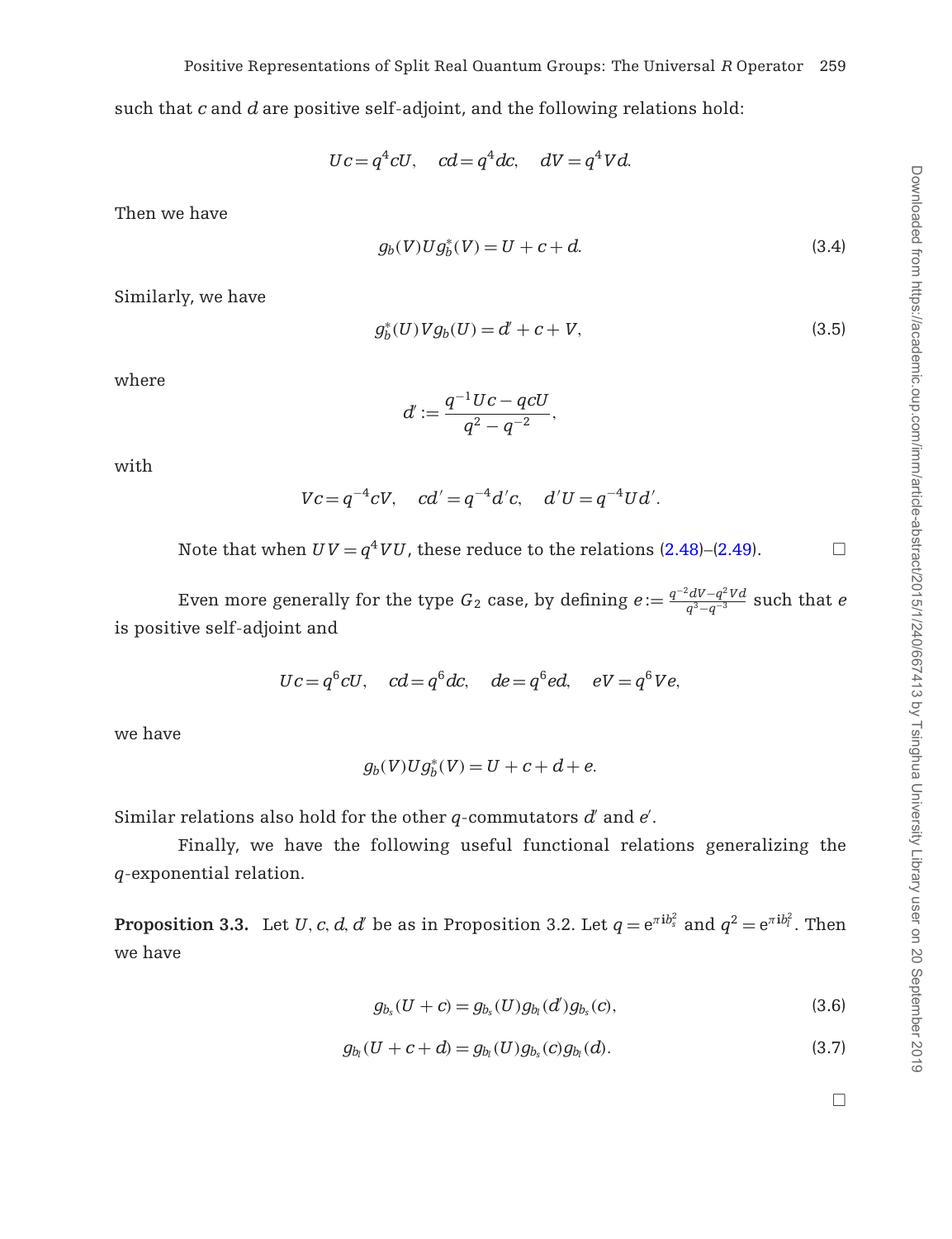Using Propositions 3.1 and 3.2, these two relations are related by the transcendental relations in virtue with the approach in [\[12](#page-46-7)], where the long roots and short roots are interchanged, and using the self-duality  $(2.43)$  of  $g_b(x)$ .

The functional relations in the case of compact quantum exponential function using power series can be found in [\[17](#page-46-16)], where some of the generalized functional relations for type  $G_2$  case have been computed. We will leave the analogue of these functional relations of  $g_b(x)$  in the case of type  $G_2$  to the interested reader.

# 4 **Quantum Weyl Element and Lusztig's Isomorphism**

The starting point of the present work is the observation of the positivity appearing in the root vectors  $e_{ij}$  corresponding to the nonsimple roots  $\alpha_i + \alpha_j$ . They are given by composition of certain *q*-commutators of simple root generators  $e_i$  and  $e_j$ , and in turn is given by the Lusztig's isomorphism. Therefore to prove positivity, we show that Lusztig's isomorphism can actually be implemented by conjugations of certain elements w*i*, which is known as the quantum Weyl elements. In the compact case this is done in [\[16,](#page-46-1) [19\]](#page-46-2) by means of semi-simplicity of  $\mathcal{U}_a(\mathfrak{sl}_2)$ -submodules in  $\mathcal{U}_a(\mathfrak{g})$ -modules. In the current paper, we show that the w*<sup>i</sup>* can actually be implemented as a unitary operator, hence preserving positivity. The construction requires explicit calculation of the ribbon element *u* and v in Section 4.2, as well as the branching rules of  $\mathcal{U}_{q\bar{q}}(\mathfrak{sl}(2,\mathbb{R})) \subset \mathcal{U}_{q\bar{q}}(\mathfrak{g}_{\mathbb{R}})$  as positive representations in Section 4.3 since we no longer have obvious semi-simplicity.

# 4.1 **Positivity of e<sup>i</sup> <sup>j</sup>**

It is well-known that the Lusztig's isomorphism *Ti* defined in Definition 2.22 essentially gives the generators of the canonical basis of  $\mathcal{U}_q(\mathfrak{g})$ . In the present case of positive representations, we also require the generators to be positive essentially self-adjoint.

In the simply laced case, we observe the following:

**Proposition 4.1.** Fix a positive representation  $P_\lambda$ . Then

$$
\mathbf{e}_{ij} := \frac{[\mathbf{e}_j, \mathbf{e}_i]_{q^{\frac{1}{2}}}}{q - q^{-1}} = \frac{q^{\frac{1}{2}} \mathbf{e}_j \mathbf{e}_i - q^{-\frac{1}{2}} \mathbf{e}_i \mathbf{e}_j}{q - q^{-1}} \tag{4.1}
$$

is positive essentially self-adjoint, and also satisfies the transcendental relations

$$
\tilde{\mathbf{e}}_{ij} := \mathbf{e}_{ij}^{\frac{1}{b^2}} = \frac{\tilde{q}^{\frac{1}{2}}\tilde{\mathbf{e}}_j\tilde{\mathbf{e}}_i - \tilde{q}^{-\frac{1}{2}}\tilde{\mathbf{e}}_i\tilde{\mathbf{e}}_j}{\tilde{q} - \tilde{q}^{-1}}.
$$
\n(4.2)

 $\Box$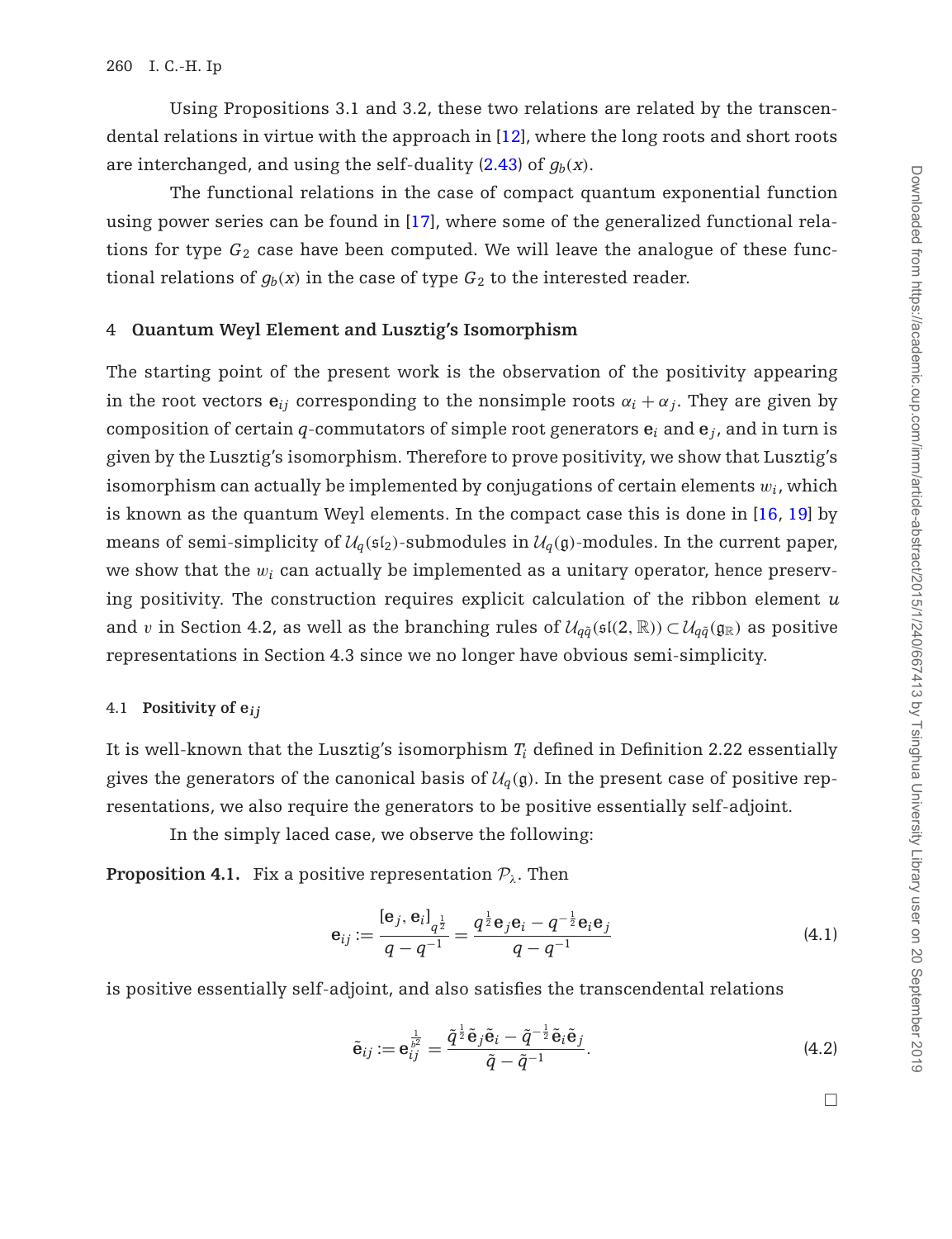**Proof.** Without loss of generality, we can choose  $w_0 = w's_js_is_j$ . Then it suffices to look at the representation in the case of type  $A_2$  given by Proposition 2.9. We obtain

$$
\mathbf{e}_{ij} = e^{-\pi b(v - 2w + 2p_v + 2p_w)} + e^{-\pi b(v + 2p_v + 2p_w)}
$$
(4.3)

$$
+ e^{-\pi b(u-w+2p_u+2p_v)} + e^{-\pi b(-u-w+2p_u+2p_v)}, \qquad (4.4)
$$

which is evidently positive. Since each term  $q^2$  commute with the terms on its right, by Lemma 2.21, the operator is essentially self-adjoint, and satisfy the transcendental relation.

We have similar observations in the nonsimply laced as well. Again it suffices to consider rank 2 case.

**Proposition 4.2.** In general, define the operators

<span id="page-21-0"></span>
$$
\mathbf{e}_{ij} = (-1)^{a_{ij}} \left[ [\mathbf{e}_i, \dots [\mathbf{e}_i, \mathbf{e}_j]_{\substack{a_{ij} \\ q_i^{-2}}} \right]_{q_i^{\frac{a_{ij}+2}{2}}} \dots \left]_{\substack{a_{ij}-2 \\ q_i^{-2}}} \prod_{k=1}^{-a_{ij}} (q_i^k - q_i^{-k})^{-1} \right]. \tag{4.5}
$$

Then it is positive essentially self-adjoint, and satisfy the generalized transcendental relations, where **e**  $\frac{1}{b_i^2}$  is given by the same expression as  $\mathbf{e}_{ij}$  with all  $\mathbf{e}_i$  replaced by  $\tilde{\mathbf{e}}_i$ ,  $q_i$ replaced by  $\tilde{q}_i$ , and  $a_{ij}$  replaced by  $a_{ji}$ .

**Proof.** These are calculated directly from the explicit expression of the positive representations of type  $B_2$ ,  $G_2$  and also the transcendental relations using expressions of type  $C_2$  given in [\[12\]](#page-46-7).

We note that  $e_{ij} = T_i(e_j)$  up to some constant. Therefore, if we can show that  $T_i$ are given by *inner automorphism* of some unitary element, then both positivity and transcendental relations of the remaining generators in higher rank will be immediate. This is achieved by the use of the quantum Weyl elements described in Section 4.4.

Finally, we define  $f_{ij}$  with the exact same formula  $(4.5)$  with  $e$  replaced by  $f$ . Then using the Weyl element  $w_0$  derived in Section 4.4 we see that it also satisfies all the properties enjoyed by **e***i j*.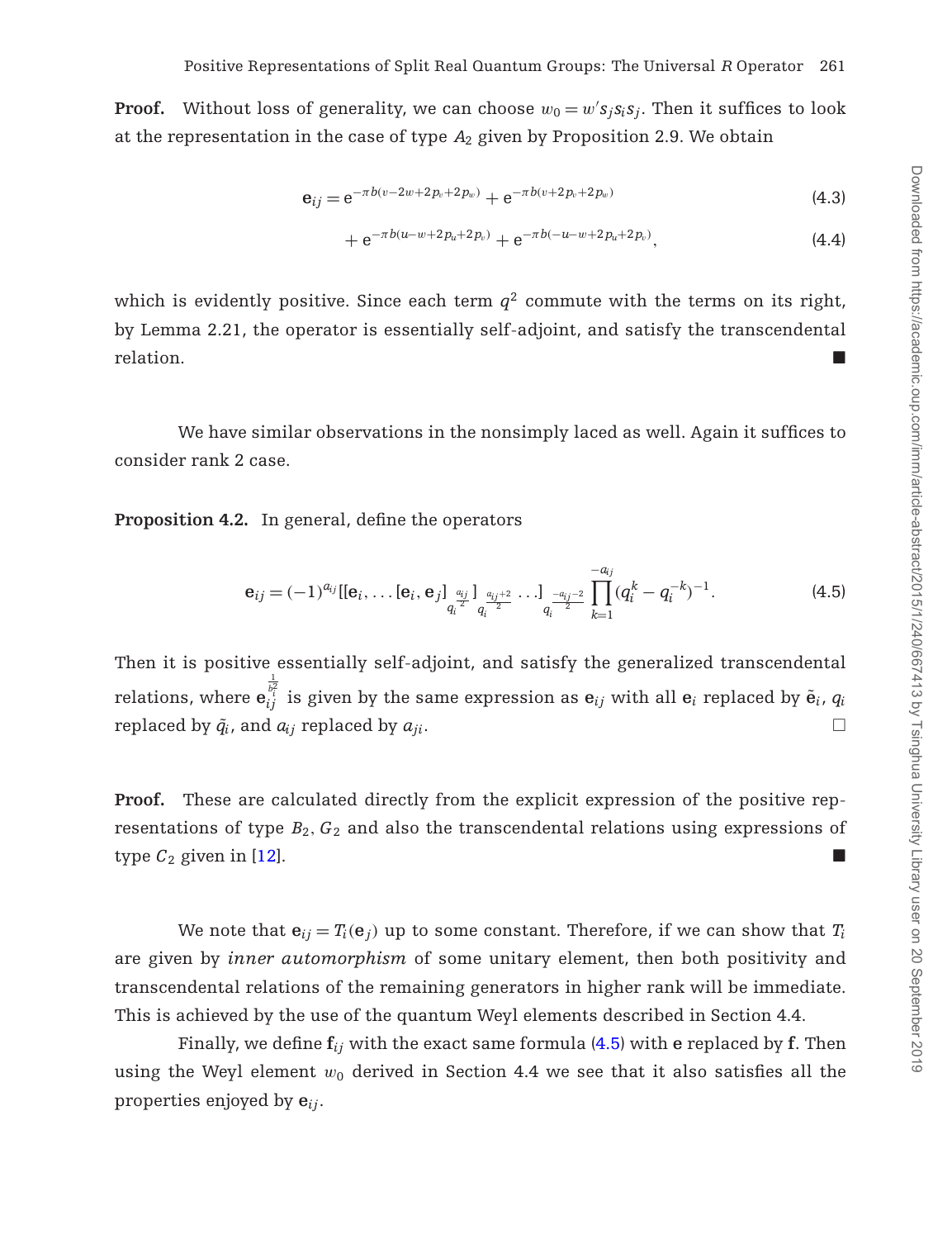#### 4.2 **Calculation of the ribbon element <b>u** and **v** for  $\mathcal{U}_{q\tilde{q}}(\mathfrak{sl}(2,\mathbb{R}))$

In this section, we restrict the attention to a fixed positive representation  $P_\lambda$  of  $U_{q\bar{q}}(\mathfrak{sl}(2,\mathbb{R}))$ . Let the *R* operator be given by [\(2.63\)](#page-16-0). Explicitly, it can be written as

<span id="page-22-0"></span>
$$
R = \mathbf{Q}^{\frac{1}{2}} \left( \int_{\mathbb{R} + i0} \frac{e^{-\pi i t^2} e^{ib^{-1}t} \otimes \mathbf{f}^{ib^{-1}t}}{G_b(Q+it)} dt \right) \mathbf{Q}^{\frac{1}{2}}, \tag{4.6}
$$

where

<span id="page-22-1"></span>
$$
\mathbf{Q} = q^{\frac{H\otimes H}{2}} = \sum_{n=0}^{\infty} \left(\frac{\pi i b^2}{2}\right)^n \frac{H^n \otimes H^n}{n!}.
$$
 (4.7)

We will write *R* informally as  $R = \sum_k \alpha_k \otimes \beta_k$ .

We wish to calculate the element

$$
u = m^{op} \circ (1 \otimes S)R = \sum_{k} S(\beta_k) \alpha_k, \tag{4.8}
$$

which is crucial in the analysis of quasi-triangular Hopf algebras. Here, we will first calculate the expression formally using an extension of the antipode *S*. In Section 6, we will then define *u* rigorously as an element in certain multiplier Hopf-\* algebra.

From the expression of  $u$ , it means we need to calculate the action of  $\mathbf{f}^{ib^{-1}t}\mathbf{e}^{ib^{-1}t}$ ,  $i$ n other words we need to calculate the action of  $e^{ib^{-1}t}$  and  $f^{ib^{-1}t}$  under the positive representation  $P_\lambda$  of  $\mathcal{U}_{q\tilde{q}}(\mathfrak{sl}(2,\mathbb{R}))$ . Furthermore we also need the actual effect of the antipode. We introduce the expression

<span id="page-22-2"></span>
$$
S(\mathbf{e}) = e^{\pi i b \cdot \Omega} \mathbf{e} = -q \mathbf{e}, \quad S(\mathbf{f}) = e^{-\pi i b \cdot \Omega} \mathbf{f} = -q^{-1} \mathbf{f}, \quad S(H) = -H \tag{4.9}
$$

consistent with the usual definition, and define *S* on the complex powers by

$$
S(e^{ib^{-1}t}) := e^{-\pi \Omega t} e^{ib^{-1}t}, \quad S(f^{ib^{-1}t}) := e^{\pi \Omega t} f^{ib^{-1}t}.
$$
 (4.10)

Again the definition is rigorous once we impose the setting of multiplier Hopf-\* algebra in Section 6.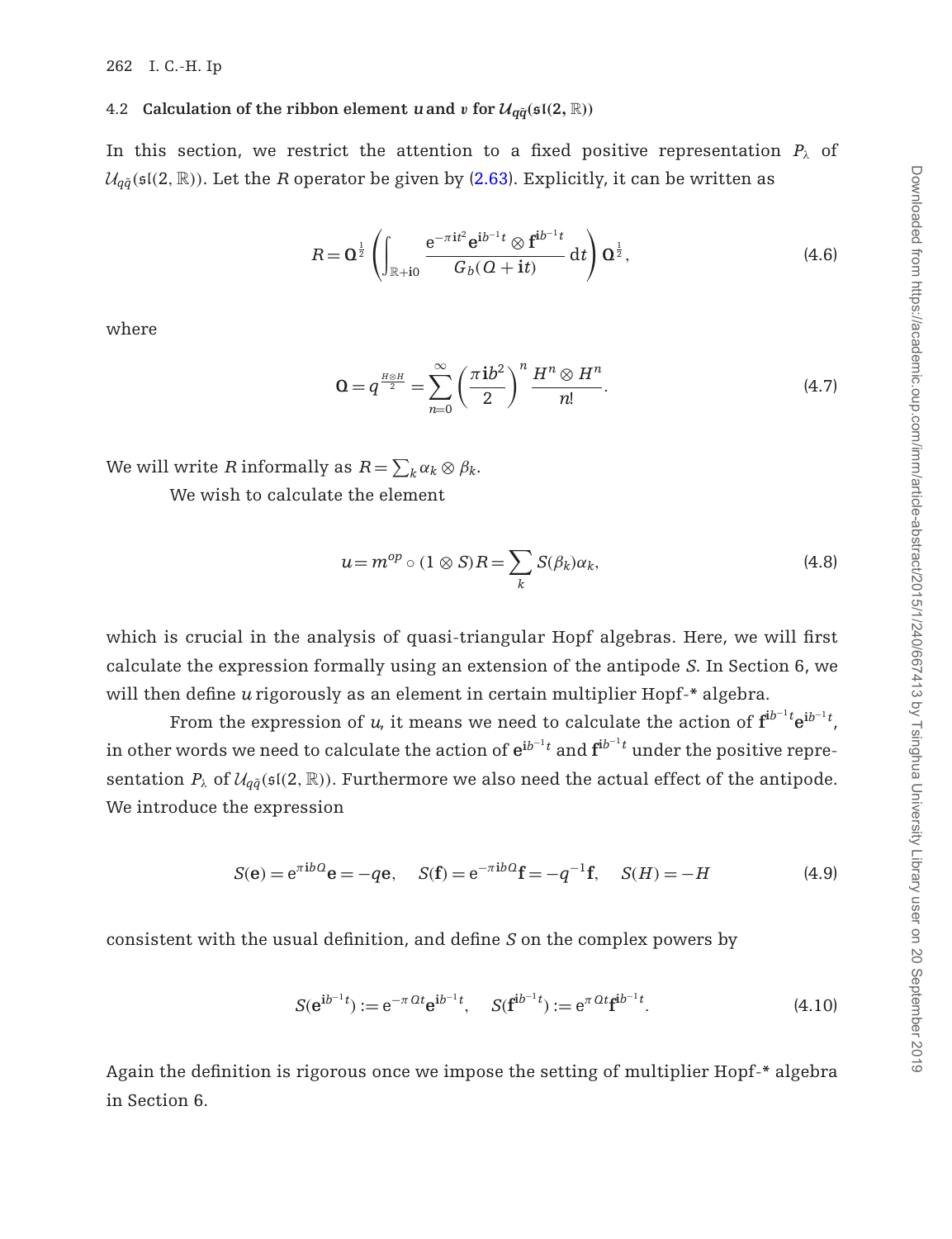**Lemma 4.3.** The action of  $e^{ib^{-1}t}$  and  $f^{ib^{-1}t}$  on  $f(x)$  is given by

$$
e^{ib^{-1}t} \cdot f(x) = e^{\pi i (x-\lambda)t} e^{\frac{-\pi i t^2}{2}} \frac{G_b(\frac{\alpha}{2} + ix - i\lambda)}{G_b(\frac{\alpha}{2} + ix - i\lambda - it)} f(x - t),
$$
(4.11)

$$
\mathbf{f}^{\mathbf{i}b^{-1}t} \cdot f(x) = e^{\pi i (x + \lambda)t} e^{\frac{\pi i t^2}{2}} \frac{G_b(\frac{0}{2} + i x + i \lambda + i t)}{G_b(\frac{0}{2} + i x + i \lambda)} f(x + t).
$$
 (4.12)

Note that these actions are unitary transformations.

**Proof.**

$$
e = e^{-\pi bx + \pi b\lambda - 2\pi bp} + e^{\pi bx - \pi b\lambda - 2\pi bp}
$$
  
\n
$$
= g_b^*(e^{-2\pi b(x-\lambda)}) e^{\pi bx - \pi b\lambda - 2\pi bp} g_b(e^{-2\pi b(x-\lambda)})
$$
  
\n
$$
= g_b^*(e^{-2\pi b(x-\lambda)}) e^{\pi i(\frac{x^2}{2} - \lambda x)} e^{-2\pi bp} e^{-\pi i(\frac{x^2}{2} - \lambda x)} g_b(e^{-2\pi b(x-\lambda)}),
$$
  
\n
$$
e^{ib^{-1}t} \cdot f(x) = g_b^*(e^{-2\pi b(x-\lambda)}) e^{\pi i(\frac{x^2}{2} - \lambda x)} e^{-2\pi i/p} e^{-\pi i(\frac{x^2}{2} - \lambda x)} g_b(e^{-2\pi b(x-\lambda)}) \cdot f(x)
$$
  
\n
$$
= g_b^*(e^{-2\pi b(x-\lambda)}) e^{\pi i(\frac{x^2}{2} - \lambda x)} e^{-\pi i(\frac{(x-t)^2}{2} - \lambda(x-t))} g_b(e^{-2\pi b(x-\lambda-t)}) f(x-t)
$$
  
\n
$$
= e^{\pi i(x-\lambda)t} e^{\frac{-\pi i t^2}{2}} \frac{g_b(e^{-2\pi b(x-\lambda-t)})}{g_b(e^{-2\pi b(x-\lambda)})} f(x-t)
$$
  
\n
$$
= e^{\pi i(x-\lambda)t} e^{\frac{-\pi i t^2}{2}} \frac{G_b(\frac{0}{2} + ix - i\lambda)}{G_b(\frac{0}{2} + ix - i\lambda)} f(x-t).
$$

Similarly,

$$
\mathbf{f} = e^{-\pi bx - \pi b\lambda + 2\pi bp} + e^{\pi bx + \pi b\lambda + 2\pi bp}
$$
  
\n
$$
= g_b(e^{-2\pi b(x + \lambda)}) e^{\pi bx + \pi b\lambda + 2\pi bp} g_b^*(e^{-2\pi b(x + \lambda)})
$$
  
\n
$$
= g_b(e^{-2\pi b(x + \lambda)}) e^{-\pi i(\frac{x^2}{2} + \lambda x)} e^{2\pi bp} e^{\pi i(\frac{x^2}{2} + \lambda x)} g_b^*(e^{-2\pi b(x + \lambda)}),
$$
  
\n
$$
\mathbf{f}^{ib^{-1}t} \cdot f(x) = g_b(e^{-2\pi b(x + \lambda)}) e^{-\pi i(\frac{x^2}{2} + \lambda x)} e^{2\pi i p} e^{\pi i(\frac{x^2}{2} + \lambda x)} g_b^*(e^{-2\pi b(x + \lambda)}) \cdot f(x)
$$
  
\n
$$
= g_b(e^{-2\pi b(x + \lambda)}) e^{-\pi i(\frac{x^2}{2} + \lambda x)} e^{\pi i(\frac{(x + \mu)^2}{2} + \lambda(x + t))} g_b^*(e^{-2\pi b(x + \lambda + t)}) f(x + t)
$$

 $\Box$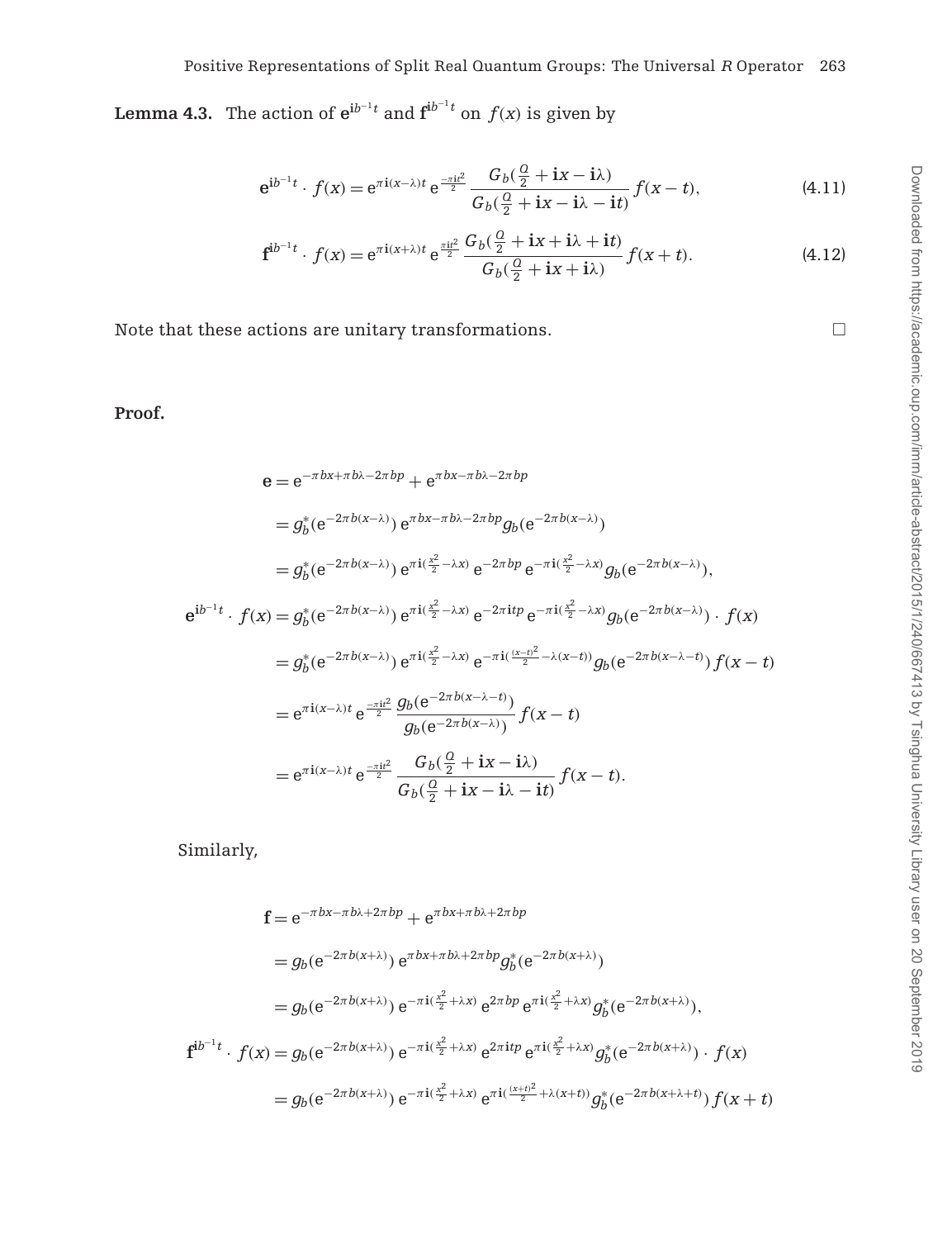$$
= e^{\pi i (x+\lambda)t} e^{\frac{\pi i t^2}{2}} \frac{g_b(e^{-2\pi b(x+\lambda)})}{g_b(e^{-2\pi b(x+\lambda+t)})} f(x+t)
$$
  

$$
= e^{\pi i (x+\lambda)t} e^{\frac{\pi i t^2}{2}} \frac{G_b(\frac{Q}{2} + ix + i\lambda + it)}{G_b(\frac{Q}{2} + ix + i\lambda)} f(x+t).
$$

Hence combining, we have

$$
\mathbf{f}^{\mathbf{i}b^{-1}t}\mathbf{e}^{\mathbf{i}b^{-1}t} = e^{\pi i(x+\lambda)t} e^{\frac{\pi i t^2}{2}} \frac{G_b(\frac{Q}{2} + \mathbf{i}x + \mathbf{i}\lambda + \mathbf{i}t)}{G_b(\frac{Q}{2} + \mathbf{i}x + \mathbf{i}\lambda)} e^{\pi i(x+t-\lambda)t} e^{\frac{-\pi i t^2}{2}} \frac{G_b(\frac{Q}{2} + \mathbf{i}x - \mathbf{i}\lambda + \mathbf{i}t)}{G_b(\frac{Q}{2} + \mathbf{i}x - \mathbf{i}\lambda)} f(x)
$$

$$
= e^{\pi i t(2x+t)} \frac{G_b(\frac{Q}{2} + \mathbf{i}x + \mathbf{i}\lambda + \mathbf{i}t)}{G_b(\frac{Q}{2} + \mathbf{i}x + \mathbf{i}\lambda)} \frac{G_b(\frac{Q}{2} + \mathbf{i}x - \mathbf{i}\lambda + \mathbf{i}t)}{G_b(\frac{Q}{2} + \mathbf{i}x - \mathbf{i}\lambda)} f(x).
$$

**Theorem 4.4.** The element  $u = \sum S(\beta_k) \alpha_k = m^{op}(1 \otimes S)R$  is given by

$$
u = e^{2\pi i(\lambda^2 + \frac{a^2}{4})} K^{\frac{a}{b}}.
$$
\n
$$
(4.13)
$$

**Proof.** First note that  $He = eH + 2e$  implies

$$
Hne = e(H + 2)n
$$

$$
Hneib-1t = eib-1t(H + 2ib-1t)n.
$$

Similarly

$$
H^n \mathbf{f}^{\mathbf{i}b^{-1}t} = \mathbf{f}^{\mathbf{i}b^{-1}t} (H - 2\mathbf{i}b^{-1}t)^n.
$$

Note that  $H$  commutes with  $\mathbf{f}^{ib^{-1}t}\mathbf{e}^{ib^{-1}t}.$ 

Hence using the "continuous basis" [\(4.6\)](#page-22-0)–[\(4.7\)](#page-22-1)

$$
(H^{n} \otimes H^{n})(e^{ib^{-1}t} \otimes f^{ib^{-1}t})(H^{m} \otimes H^{m}) = H^{n}e^{ib^{-1}t}H^{m} \otimes H^{n}f^{ib^{-1}t}H^{m},
$$
  

$$
m^{op}(1 \otimes S) = S(H^{n}\mathbf{f}^{ib^{-1}t}H^{m})H^{n}\mathbf{e}^{ib^{-1}t}H^{m}
$$
  

$$
= (-1)^{m}(-1)^{n}H^{m}\mathbf{e}^{\pi \Omega t}\mathbf{f}^{ib^{-1}t}H^{n}H^{n}\mathbf{e}^{ib^{-1}t}H^{m}
$$
  

$$
= (-1)^{m}(-1)^{n}H^{m}\mathbf{e}^{\pi \Omega t}\mathbf{f}^{ib^{-1}t}\mathbf{e}^{ib^{-1}t}(H + 2ib^{-1}t)^{2n}H^{m}
$$
  

$$
= \mathbf{e}^{\pi \Omega t}\mathbf{f}^{ib^{-1}t}\mathbf{e}^{ib^{-1}t}(-H^{2})^{m}(-H^{2} - 4ib^{-1}tH + 4b^{-2}t^{2})^{n}.
$$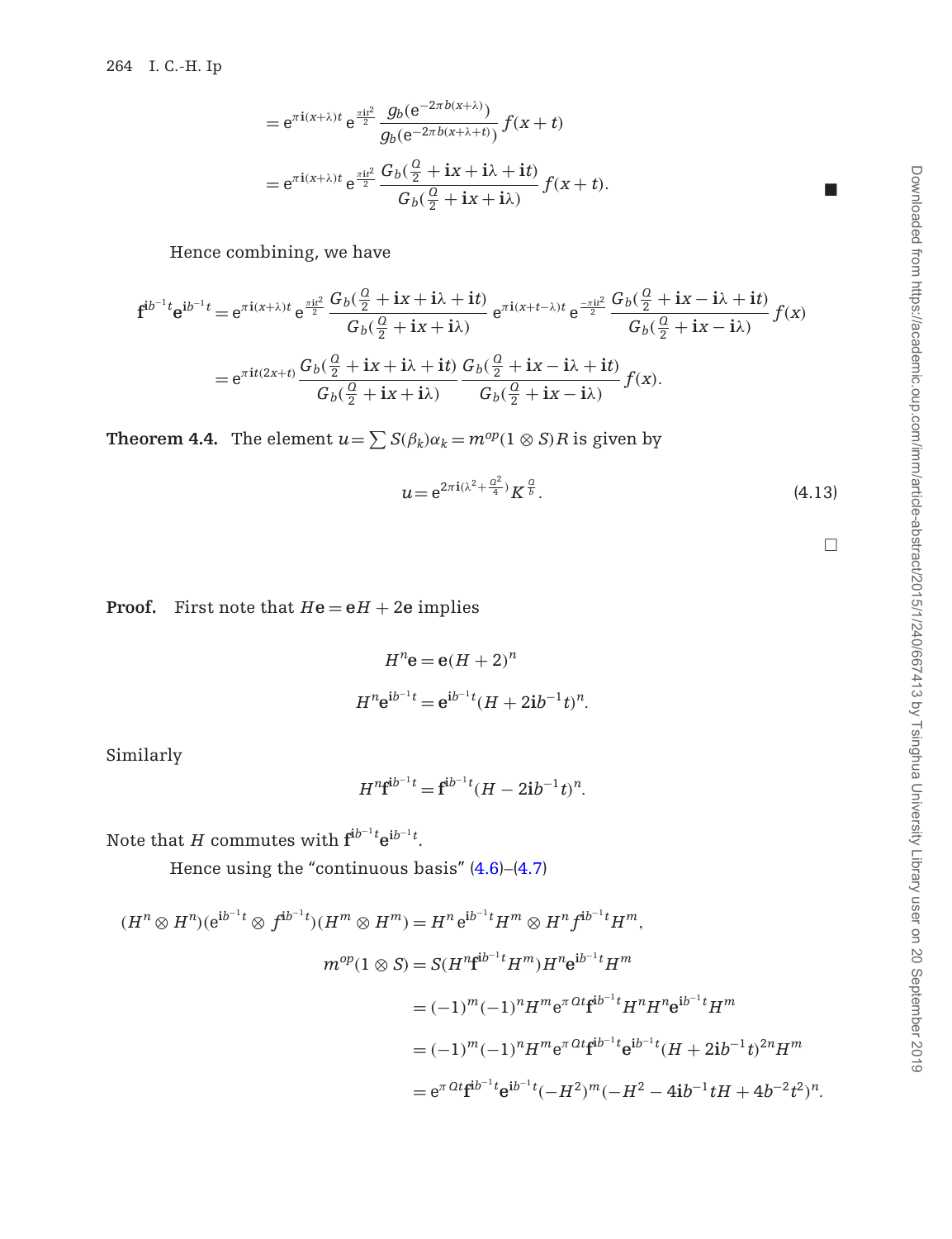Hence

$$
m^{op}(1 \otimes S)R = \left(\int_{\mathbb{R}+i0} \frac{e^{-\pi i t^2 + \pi \Omega t}}{G_b(0+it)} f^{ib^{-1}t} e^{ib^{-1}t} K^{-ib^{-1}t} e^{\pi i t^2} dt\right) q^{-\frac{H^2}{2}}
$$

$$
= \left(\int_{\mathbb{R}+i0} \frac{e^{\pi \Omega t}}{G_b(0+it)} f^{ib^{-1}t} e^{ib^{-1}t} K^{-ib^{-1}t} dt\right) q^{-\frac{H^2}{2}},
$$

and the action on  $f(x)$  is given by  $(K = e^{-2\pi bx} = q^{2ib^{-1}x}$ , so  $H = 2ib^{-1}x$ ):

$$
u = \int_{\mathbb{R}+i0} e^{-(\pi i b^2)(2i b^{-1}x)^2/2} \cdot e^{-2\pi bx(-i b^{-1}t)} e^{\pi i t(2x+t)}
$$
  
\n
$$
\cdot \frac{G_b(\frac{a}{2} + ix + i\lambda + it)}{G_b(\frac{a}{2} + ix + i\lambda)} \frac{G_b(\frac{a}{2} + ix - i\lambda + it)}{G_b(\frac{a}{2} + ix - i\lambda)} \frac{e^{\pi a t}}{G_b(a + it)} dt
$$
  
\n
$$
= \frac{\int_{\mathbb{R}+i0} e^{2\pi i (x+t)^2 + 2\pi a t} G_b(\frac{a}{2} + ix + i\lambda + it) G_b(\frac{a}{2} + ix - i\lambda + it) G_b(-it) dt}{G_b(\frac{a}{2} + ix + i\lambda) G_b(\frac{a}{2} + ix - i\lambda)}
$$
  
\n
$$
= e^{2\pi i (\lambda^2 + \frac{a^2}{4})} e^{-2\pi a x}
$$
  
\n
$$
\cdot \frac{\int_{\mathbb{R}+i0} e^{-2\pi i (\frac{a}{2} + ix + i\lambda + it)(\frac{a}{2} + ix - i\lambda + it)} G_b(\frac{a}{2} + ix + i\lambda + it) G_b(\frac{a}{2} + ix - i\lambda + it) G_b(-it) dt}{G_b(\frac{a}{2} + ix + i\lambda) G_b(\frac{a}{2} + ix - i\lambda)}
$$
  
\n
$$
= e^{2\pi i (\lambda^2 + \frac{a^2}{4})} K^{\frac{a}{b}},
$$

where in the last line we used the 3–2 relations from Proposition 2.16.

**Remark 4.5.** Letting  $l = -\frac{a}{2} + i\lambda$ , one can rewrite this expression as

$$
u = q^{-2\frac{l}{b}(\frac{l}{b} + \frac{Q}{b})} K^{\frac{Q}{b}},\tag{4.14}
$$

and compare with the expression from the compact case  $[16]$  $[16]$  on the  $(2j + 1)$ -dimensional module *Vj*:

$$
u = q^{-2j(j+1)}K.\t\t(4.15)
$$

 $\Box$ 

Now one can check that the following is satisfied:  $S^2(a) = uau^{-1}$ :

$$
S^{2}(\mathbf{e}^{\mathbf{i}b^{-1}t}) = e^{-2\pi \Omega t} \mathbf{e}^{\mathbf{i}b^{-1}t} = K^{\frac{\Omega}{b}} \mathbf{e}^{\mathbf{i}b^{-1}t} K^{-\frac{\Omega}{b}} = u \mathbf{e}^{\mathbf{i}b^{-1}t} u^{-1},
$$
  

$$
S^{2}(\mathbf{f}^{\mathbf{i}b^{-1}t}) = e^{2\pi \Omega t} \mathbf{f}^{\mathbf{i}b^{-1}t} = K^{\frac{\Omega}{b}} \mathbf{f}^{\mathbf{i}b^{-1}t} K^{-\frac{\Omega}{b}} = u \mathbf{f}^{\mathbf{i}b^{-1}t} u^{-1}.
$$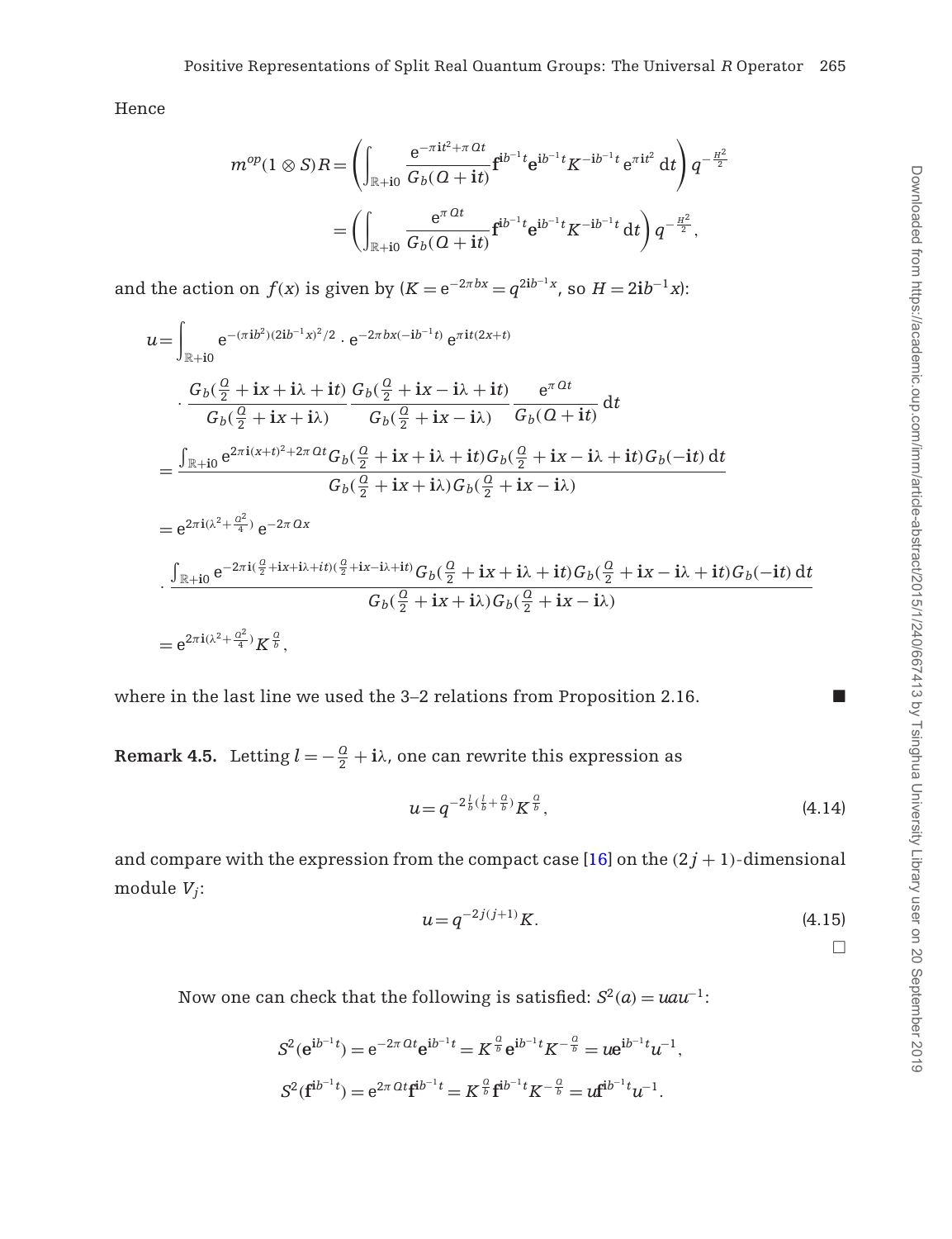**Definition 4.6.** The ribbon element v is defined to be the constant operator acting on  $P_\lambda$ as multiplication by

<span id="page-26-0"></span>
$$
v = e^{2\pi i(\lambda^2 + \frac{a^2}{4})},\tag{4.16}
$$

such that  $u = vK^{\frac{a}{b}}$ .  $\overline{b}$  .

## 4.3 **Branching rules for**  $\mathcal{U}_{q\tilde{q}}(\mathfrak{sl}(2,\mathbb{R})) \subset \mathcal{U}_{q\tilde{q}}(\mathfrak{g}_{\mathbb{R}})$

In [\[16,](#page-46-1) [19\]](#page-46-2), the quantum Weyl element is defined by decomposing  $U_q(\mathfrak{g})$  into irreducible  $U_{q_i}$ (sl<sub>2</sub>) submodules corresponding to simple roots  $\alpha_i$ , which exists because the algebra involved is semisimple. In the current setting of positive representations, which is infinite-dimensional, it is not at all clear whether the same decomposition is possible. It turns out that the branching rules are particularly simple, and they remarkably resemble both the decomposition of the tensor product representation  $P_\alpha \otimes P_\beta$  (cf. [\[23](#page-46-5)]) and the Peter–Weyl-type decomposition of  $L^2(\mathrm{SL}_q^+(2,\mathbb{R}))$  (cf. [\[10\]](#page-46-9)) with exactly the same Plancherel measure  $d\mu(\gamma) = |S_b(Q + 2\gamma)|^2 d\gamma$ .

Let  $q_i = e^{\pi i b_i^2}$  and  $Q_i = b_i + b_i^{-1}$ .

**Theorem 4.7.** Fix any positive representation  $P_{\lambda} \simeq L^2(\mathbb{R}^N)$  of  $\mathcal{U}_{q\tilde{q}}(g_{\mathbb{R}})$ , where  $N = l(w_0)$ . As a representation of  $\mathcal{U}_{q_i\tilde{q_i}}(\mathfrak{sl}(2,\mathbb{R})) \subset \mathcal{U}_{q\tilde{q}}(\mathfrak{g}_{\mathbb{R}})$  corresponding to the simple root  $\alpha_i$ ,

$$
\mathcal{P}_{\lambda} \simeq L^{2}(\mathbb{R}^{N-2}) \otimes \int_{\mathbb{R}_{+}} P_{\gamma} d\mu(\gamma) \qquad (4.17)
$$

is a unitary equivalence, where  $P_\gamma$  is the positive representation of  $\mathcal{U}_{q_i\tilde{q}_i}(\mathfrak{sl}(2,\mathbb{R}))$  with parameter  $\gamma \in \mathbb{R}_+$ , and the Plancherel measure is given by

$$
d\mu(\gamma) = |S_{b_i}(Q_i + 2\gamma)|^2 dy, \qquad (4.18)
$$

where  $S_b(x) = G_b(x) e^{\frac{\pi i}{2}x(Q-x)}$ . The contract of the contract of the contract of the contract of the contract of the contract of the contract of the contract of the contract of the contract of the contract of the contract of the contract of the contrac

**Proof.** Using the same techniques as in [\[10\]](#page-46-9), it suffices to diagonalize the Casimir element.

By taking  $w_0 = w's_i$  so that the simple reflection for root *i* appears on the right, the action of  $\mathbf{e}_i$  is the standard action (using the notation from Section 2.2)

$$
\mathbf{e}_i = [u_i^1]e(-p_i^1),
$$

while the action of  $f_i$  and  $K_i$  are given by [\(2.23\)](#page-9-0) and [\(2.24\)](#page-9-2), respectively.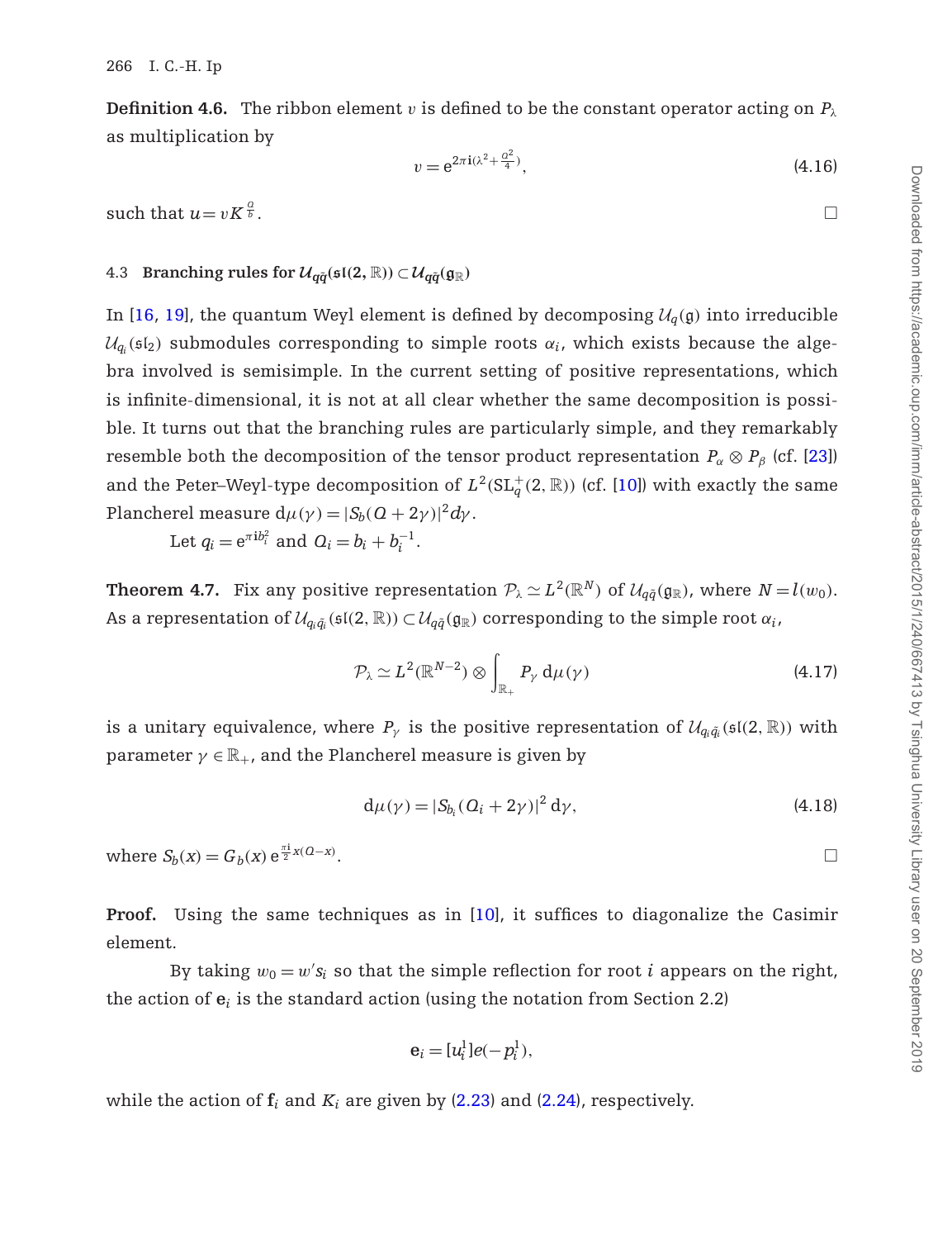Note that  $e_i$  commutes with the terms of  $f_i$  for  $k > 1$ . Then the rescaled Casimir element  $\mathbf{c}_i$  for this  $\mathcal{U}_{q_i\tilde{q}_i}(\mathfrak{sl}(2,\mathbb{R}))$  representation

$$
\mathbf{c}_{i} := \left(\frac{\mathbf{i}}{q_{i} - q_{i}^{-1}}\right)^{-2} C_{i} = \mathbf{f}_{i} \mathbf{e}_{i} - (q_{i} K_{i} + q_{i}^{-1} K_{i}^{-1})
$$
(4.19)

is given by

$$
\mathbf{c}_{i} = \sum_{k=1}^{n} \left[ -\sum_{j=1}^{v(i,k)-1} a_{i,r(j)}v_{j} - u_{i}^{k} - 2\lambda_{i} \right] e(p_{i}^{k})[u_{i}^{1}]e(-p_{i}^{1}) - (q_{i}K + q_{i}^{-1}K^{-1})
$$
\n
$$
= \sum_{k=2}^{n} \left[ -\sum_{j=1}^{v(i,k)-1} a_{i,r(j)}v_{j} - u_{i}^{k} - 2\lambda_{i} \right] [u_{i}^{1}]e(p_{i}^{k} - p_{i}^{1}) + 2\cosh\left(\pi \mathbf{b} \cdot \left(\sum_{j=1}^{v(i,1)-1} a_{i,r(j)}v_{j} + 2\lambda_{i}\right)\right).
$$

Here we used the notation  $(\mathbf{b} \cdot -)$  so that variables corresponding to short (resp. long) root get multiplied by  $b_s$  (resp.  $b_l$ ) (cf. Definition 2.6). Applying the transformation by multiplication by  $g_{b_i}^*(2u_i^1)$ , using Lemma 2.20, will eliminate the  $[u_i^1]$  factor:

$$
\simeq \sum_{k=2}^n \left[ - \sum_{j=1}^{v(i,k)-1} a_{i,r(j)} v_j - u_i^k - 2 \lambda_i \right] e(p_i^k - p_i^1) + 2 \cosh \left( \pi \mathbf{b} \cdot \left( \sum_{j=1}^{v(i,1)-1} a_{i,r(j)} v_j + 2 \lambda_i \right) \right).
$$

Now we know from the explicit expression that the terms from  $k = 2$  to  $k = n q_i^2$ . commute successively  $[11, 12]$  $[11, 12]$  $[11, 12]$  $[11, 12]$ . Hence there exists transformations by certain  $q_{b_i}$ , where the arguments are given by the differences of the factors, that the above operator is unitary equivalent to just the first term:

$$
\simeq 2\cosh\left(\pi\mathbf{b}\cdot\left(\sum_{j=1}^{v(i,1)-1}a_{i,r(j)}v_j+2\lambda_i\right)\right)+e^{\pi\mathbf{b}\cdot(-\sum_{j=1}^{v(i,n)-1}a_{i,r(j)}v_j-u_i^n-2\lambda_i+2p_i^n-2p_i^1)}.
$$

Now we can apply simple unitary transformations to simplify the expression. (For a review, see [\[10](#page-46-9), Section 6.1].) First, apply the transformation  $u_i^1 \mapsto u_i^1 - u_i^n$  to get rid of  $p^{\rm l}_{i}$ . Then apply

$$
p_i^n \mapsto p_i^n + \lambda_i - \frac{1}{2} \left( \sum_{j=1}^{v(i,n)-1} a_{i,r(j)} v_j - u_i^n \right),
$$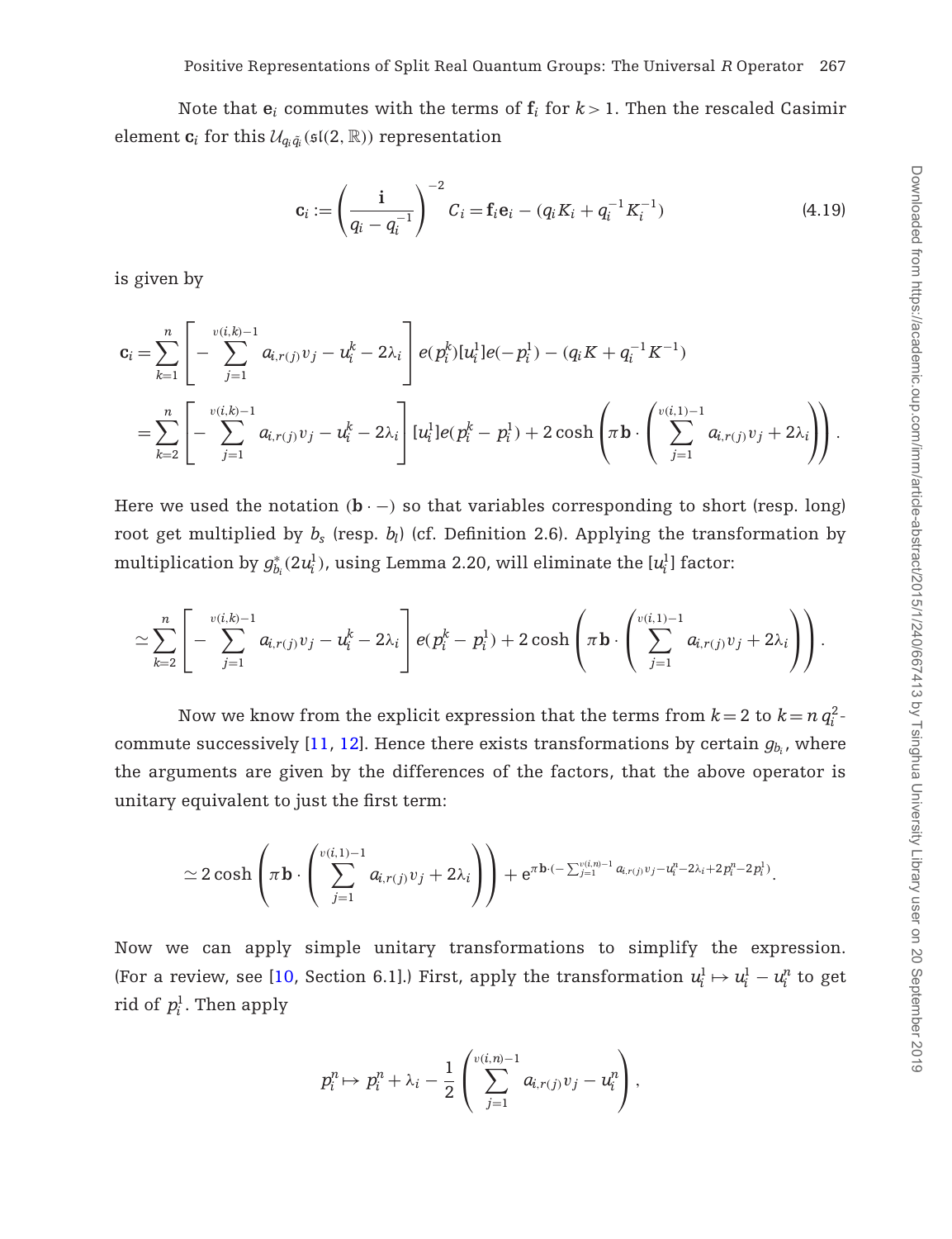so that the last term becomes simply  $\mathrm{e}^{2\pi b_i p_i^n}.$  Finally apply

$$
u_i^n\mapsto u_i^n-\lambda_i-\frac{1}{2}\sum_{j=1,\,v_j\neq u_i^n}^{v(i,1)-1}a_{i,r(j)}v_j,
$$

and we arrive at

$$
\mathbf{c}_i \simeq e^{2\pi b_i u_i^n} + e^{-2\pi b_i u_i^n} + e^{2\pi b_i p_i^n}.
$$

We know from [\[10](#page-46-9), [14\]](#page-46-0) that this is unitary equivalent to

$$
\mathbf{c}_i \simeq \int_{\mathbb{R}^+} (e^{2\pi b_i \gamma} + e^{-2\pi b_i \gamma}) \, d\mu(\gamma),
$$

with the measure given by  $d\mu(\gamma) = |S_{b_i}(Q_i + 2\gamma)|^2 d\gamma$ .

Finally, by reversing the transformations above, skipping the variables  $u_i^n$ , we obtain an explicit expression of the action **e***i*,**f***<sup>i</sup>* involving only the last variable in

$$
L^{2}(\mathbb{R}^{N-2})\otimes\int_{\mathbb{R}_{+}}P_{\gamma}\,\mathrm{d}\mu(\gamma).
$$

#### 4.4 **Unitary action of the Weyl element** *w***<sup>i</sup>**

Following the compact case in [\[16](#page-46-1)], we adjoin an element w to  $\mathcal{U}_{q\tilde{q}}(\mathfrak{sl}(2,\mathbb{R}))$  such that it satisfies the following:

$$
w \mathbf{e} w^{-1} = \mathbf{f},\tag{4.20}
$$

$$
w \mathbf{f} w^{-1} = \mathbf{e},\tag{4.21}
$$

$$
wKw^{-1} = K^{-1},\tag{4.22}
$$

with the Hopf algebra structure

$$
\Delta w = R^{-1}(w \otimes w),\tag{4.23}
$$

$$
S(w) = wK^{-\frac{0}{b}},
$$
\n(4.24)

$$
\epsilon(w) = 1,\tag{4.25}
$$

so that in addition it satisfies

$$
w^2 = v = uK^{-\frac{0}{b}},\tag{4.26}
$$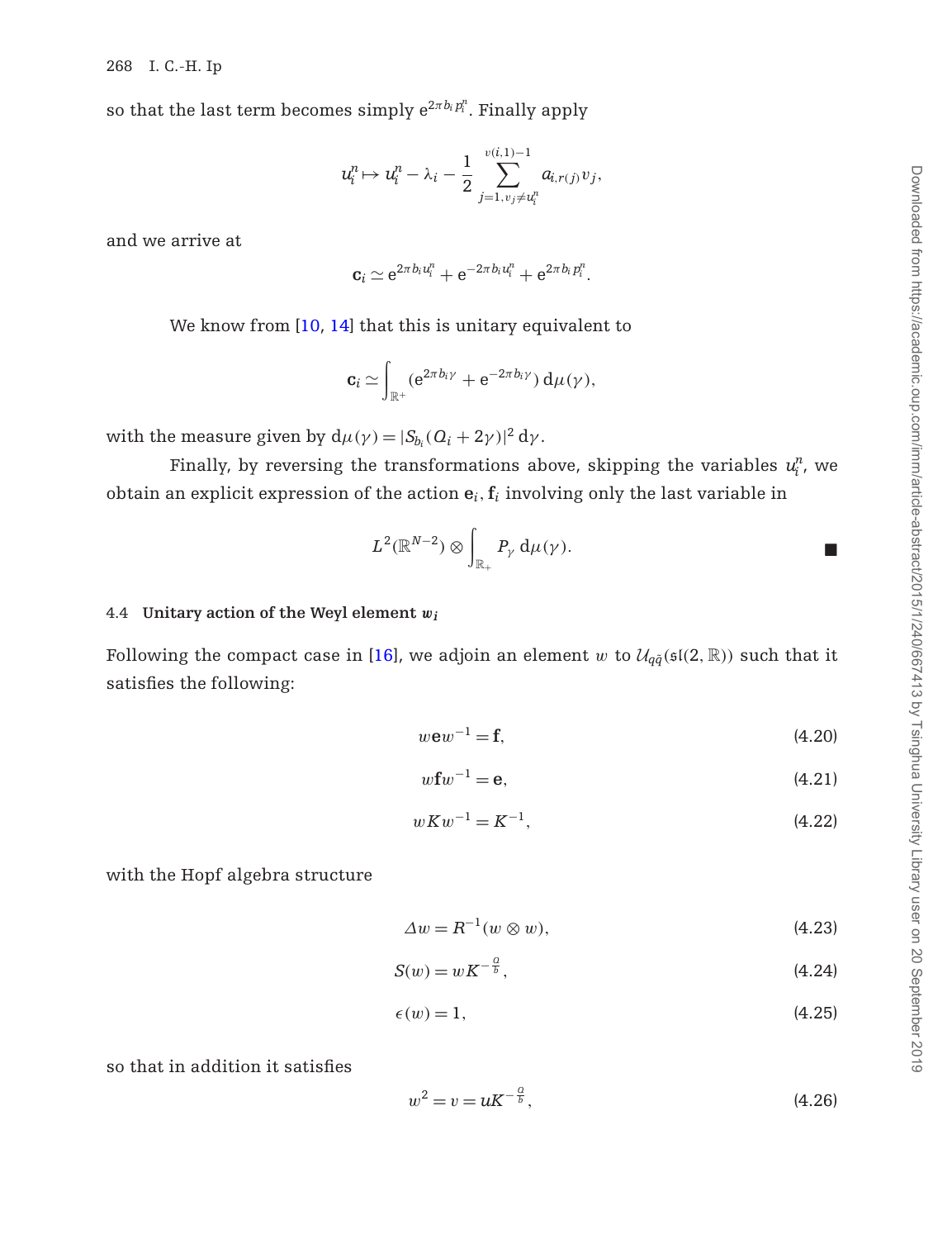which implies

$$
S(w)w = u.\t\t(4.27)
$$

On the positive representations considered in Proposition 2.8, we define the action of w on  $P_{\lambda} = L^2(\mathbb{R})$  as a unitary operator

<span id="page-29-0"></span>
$$
w \cdot f(x) = e^{\pi i (\lambda^2 + \frac{\alpha^2}{4})} f(-x),
$$
\n(4.28)

so that all the above properties are satisfied.

Now in the general case, consider the positive representation  $P_\lambda$  of  $\mathcal{U}_{q\tilde{q}}(g_\mathbb{R})$ . For each simple roots  $\alpha_i$ , using the branching rules of  $\mathcal{U}_{q\tilde{q}}(\mathfrak{sl}(2,\mathbb{R}))$  from Theorem 4.7, we define the action of  $w_i$  on  $P_\lambda$  as

<span id="page-29-1"></span>
$$
w_i := \mathrm{Id}_{N-2} \otimes \int_{\mathbb{R}_+} w_i^{\gamma} \, \mathrm{d}\mu(\gamma), \tag{4.29}
$$

where  $w_i^\gamma$  acts as [\(4.28\)](#page-29-0) on  $P_\gamma$ . It is clear that  $w_i$  is a unitary operator since the branching rules of  $\mathcal{U}_{q\tilde{q}}(\mathfrak{sl}(2,\mathbb{R}))$  is a unitary equivalence.

Now, we can follow the approach in [KR] and calculate the action of  $w_i{\bf e}_jw_i^{-1}$  and  $w_i \mathbf{f}_j w_i^{-1}$ , while we also have

$$
w_i K_j w_i^{-1} = K_j K_i^{-a_{ij}}.
$$
\n(4.30)

We will do the calculations mainly for **e***i*, while those for **f***<sup>i</sup>* is similar.

Let

$$
\bar{\mathbf{e}}_i := q_i^{\frac{1}{2}} K_i^{-\frac{1}{2}} \mathbf{e}_i,
$$
  

$$
\bar{\mathbf{f}}_i := q_i^{\frac{1}{2}} K_i^{\frac{1}{2}} \mathbf{f}_i,
$$

so that the *R* operator can be expressed as

$$
R_i = g_b(\bar{\mathbf{e}}_i \otimes \bar{\mathbf{f}}_i) q^{\frac{H_i \otimes H_i}{2}}.
$$
\n(4.31)

Note that  $\bar{\mathbf{e}}_i$  and  $\bar{\mathbf{f}}_i$  are still positive essentially self-adjoint and satisfy the transcendental relations.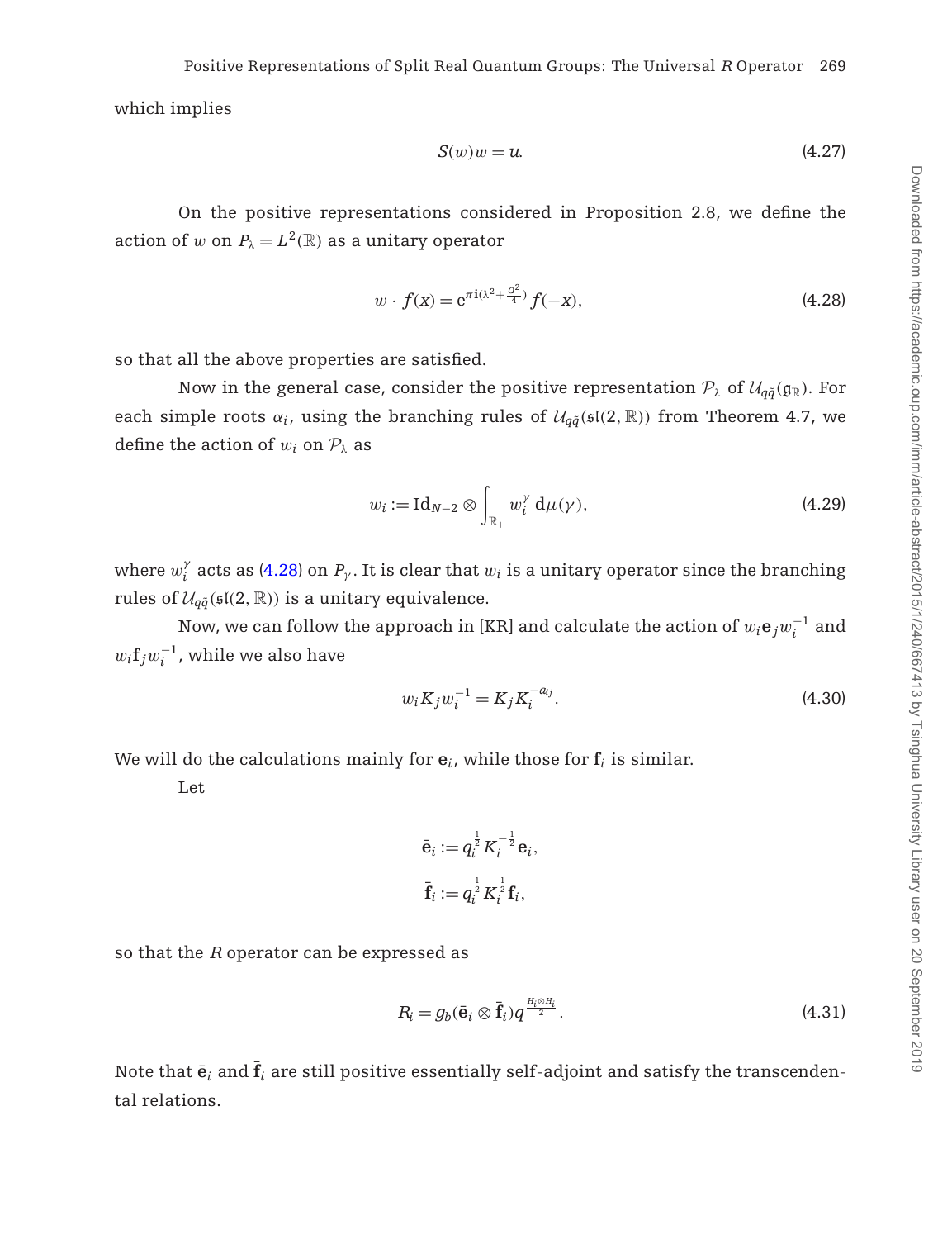For any Hopf algebra *A*, one can define the adjoint action of *A* on itself by

$$
a \circ b = \sum_{i} a^{i} b S(a_{i}), \qquad (4.32)
$$

where  $\Delta(a) = \sum_i a^i \otimes a_i$ . Then the action  $w_i \circ \bar{e}_j$  can be calculated exactly as in [KR], taking into account the new antipode, and we still obtain

$$
w_i \circ \bar{\mathbf{e}}_j = w_i \bar{\mathbf{e}}_j K_i^{\frac{1}{2}a_{ij}} w_i^{-1}.
$$
\n(4.33)

On the other hand,  $V_{ij} = \{(\bar{\mathbf{e}}_i)^n \circ \bar{\mathbf{e}}_j\}_{n=0}^{a_{ij}}$  is an irreducible  $\mathcal{U}_q(\mathfrak{sl}_2)$ -module with highest weight  $-a_{ij}$ . Since  $w_i$  flips the action of  $E_i$  and  $F_i$  by definition, the adjoint action maps the lowest weight vector to highest weight vector. In particular, we have

$$
w_i \circ \bar{\mathbf{e}}_j = c_{ij}\bar{\mathbf{e}}_i^{-a_{ij}} \circ \bar{\mathbf{e}}_j \tag{4.34}
$$

for some constant  $c_{ij}$ . Note that this equation also holds for the modular double counter $p$ art  $\tilde{\bf e}_j$ . Hence the constant  $c_{ij}$  is uniquely determined by the fact that  $w_i{\bf e}_jw_i^{-1}$  is positive and satisfy the transcendental relation. Now, it is easy to calculate that

$$
\bar{\mathbf{e}}_i^{-a_{ij}} \circ \bar{\mathbf{e}}_j = (-1)^{a_{ij}} \mathbf{e}_{ij} K_i^{\frac{a_{ij}}{2}} K_j^{-\frac{1}{2}},
$$
\n(4.35)

where  $e_{ij}$  is defined in Propositions 4.1 and 4.2, and

$$
w_i \bar{\mathbf{e}}_j K_i^{\frac{a_{ij}}{2}} w_i^{-1} = w_i q_j^{\frac{1}{2}} K_j^{-\frac{1}{2}} \mathbf{e}_j K_i^{\frac{a_{ij}}{2}} w_i^{-1}
$$

$$
= w_i \mathbf{e}_j w_i^{-1} q_j^{-\frac{1}{2}} K_j^{-\frac{1}{2}}.
$$

Hence, combining we have

$$
w_i \mathbf{e}_j w_i^{-1} = c'_{ij} \mathbf{e}_{ij} K_i^{\frac{a_{ij}}{2}}.
$$

The constant can now be easily determined by positivity to be  $c'_{ij} = q$  $-\frac{a_{ij}^2}{4}$ .

**Definition 4.8.** We define  $w'_i := w_i q$  $\frac{H_i^2}{i}$  and

$$
T_i(a) = w_i' a (w_i')^{-1}.
$$
\n(4.36)

 $\Box$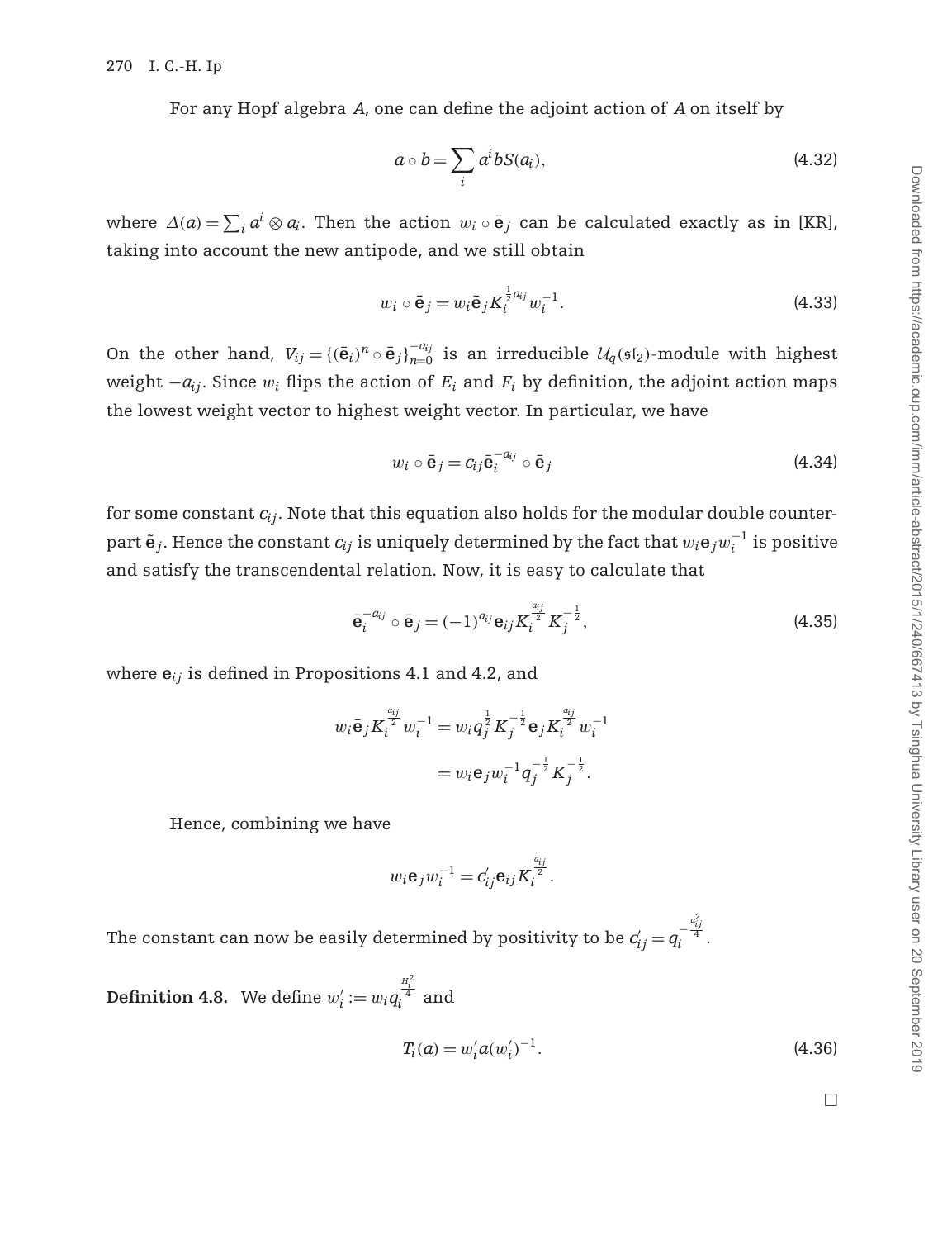The operators *Ti* resemble the Lusztig's isomorphisms [\[20](#page-46-14)], while taking positivity into account. We have

**Theorem 4.9.** The operators *Ti* are given on the generators by

$$
T_i(\mathbf{e}_i) = q_i \mathbf{f}_i K_i^{-1} = q_i^{-1} K_i^{-1} \mathbf{f}_i, \tag{4.37}
$$

$$
T_i(\mathbf{f}_i) = q_i^{-1} K_i \mathbf{e}_i = q_i \mathbf{e}_i K_i, \qquad (4.38)
$$

$$
T_i(\mathbf{e}_j) = \mathbf{e}_{ij} \quad \text{for } i, j \text{ adjacent,}
$$
\n(4.39)

$$
T_i(f_j) = f_{ij} \quad \text{for } i, j \text{ adjacent,}
$$
\n(4.40)

$$
T_i(K_j) = K_j K_i^{-a_{ij}}.
$$
\n(4.41)

In particular, Proposition 2.23 is still satisfied. Furthermore, the same relations also hold for the modular double counterpart  $\tilde{\mathbf{e}}_i$ ,  $\tilde{\mathbf{f}}_i$ , and  $\tilde{K}_i$ .  $\hfill\Box$ 

**Proof.** By definition,

$$
T_i(\mathbf{e}_i) = w_i q_i^{\frac{H_i^2}{4}} \mathbf{e}_i q_i^{-\frac{H_i^2}{4}} w_i^{-1}
$$
  
\n
$$
= w_i \mathbf{e}_i q_i^{\frac{(H_i + 2)^2}{4}} q_i^{-\frac{H_i^2}{4}} w_i^{-1}
$$
  
\n
$$
= w_i \mathbf{e}_i K_i q_i w_i^{-1}
$$
  
\n
$$
= q_i \mathbf{f}_i K_i^{-1} = q_i^{-1} K_i^{-1} \mathbf{f}_i,
$$
  
\n
$$
T_i(\mathbf{e}_j) = w_i q_i^{\frac{H_i^2}{4}} \mathbf{e}_j q_i^{-\frac{H_i^2}{4}} w_i^{-1}
$$
  
\n
$$
= w_i \mathbf{e}_i q_i^{\frac{(H_i + q_i j)^2}{4}} q_i^{-\frac{H_i^2}{4}} w_i^{-1}
$$
  
\n
$$
= q_i^{-\frac{q_i^2 j}{4}} \mathbf{e}_{ij} K_i^{-\frac{q_i j}{2}} K_i^{-\frac{q_i j}{2}} q_i^{\frac{q_i^2 j}{4}}
$$
  
\n
$$
= \mathbf{e}_{ij},
$$

and similarly for the calculations of **f**. The action *Ti* only differs from Lusztig's isomorphism by certain scaling, hence Proposition 2.23 is still satisfied due to positivity that restricts the scaling.

Finally, since  $w_i$  depends only on the root system, and independent of the interchange  $b_i \longleftrightarrow b_i^{-1}$  (cf. [\(4.28\)](#page-29-0)), all the previous arguments work for the tilde variables.  $\blacksquare$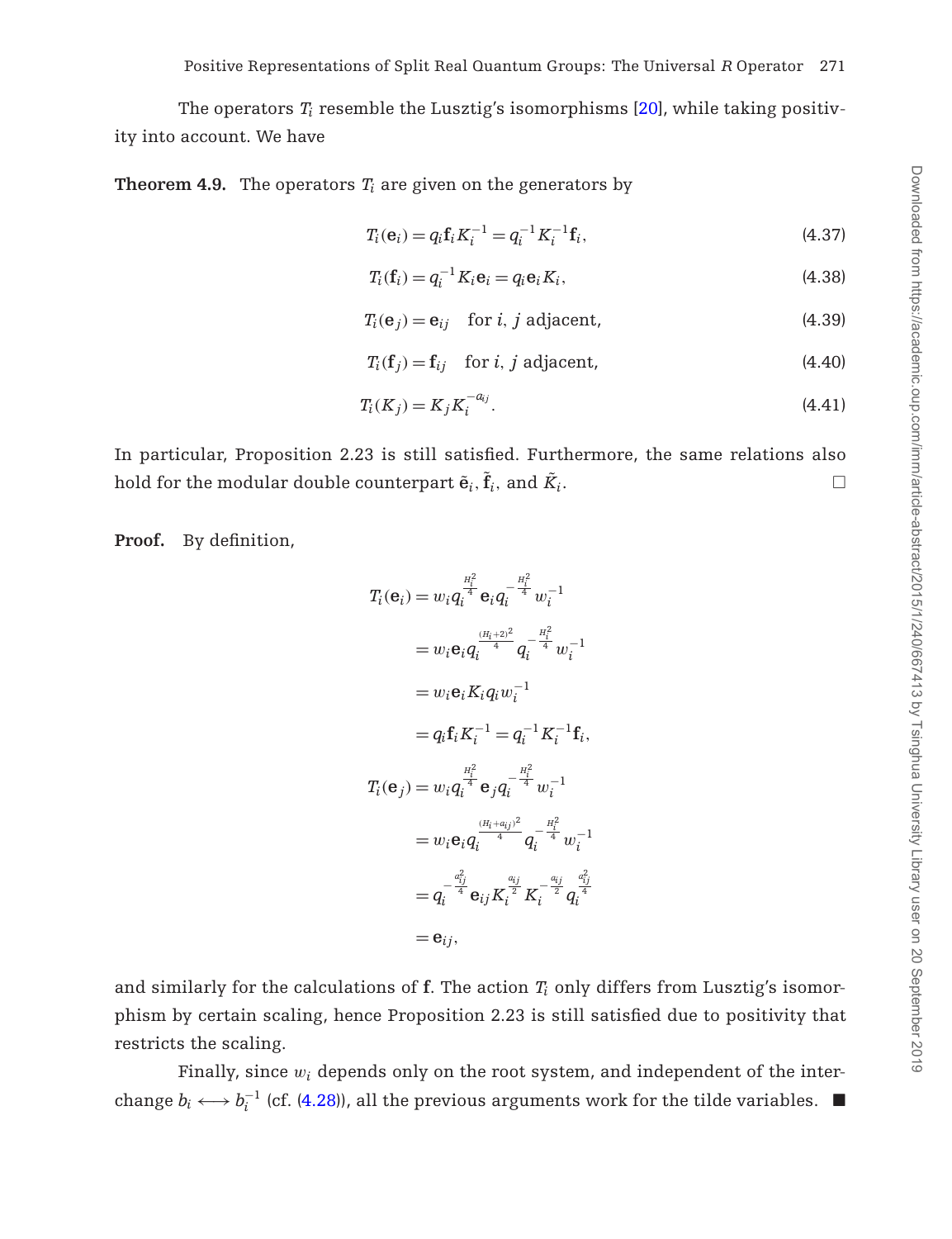**Corollary 4.10.** Under the positive representations  $P_{\lambda}$ , the operators  $T_{i_1} \ldots T_{i_k}(X_j)$ , where  $X = e$ , **f** or *K*, are positive essentially self-adjoint, and satisfy the transcendental relations.  $\Box$ 

#### 5 **Universal <sup>R</sup> Operator**

We are now in the position to define the universal *R* operator in the flavor of Sections 2.4 and 2.5, generalizing the respective formula.

**Theorem 5.1.** Let  $\mathfrak{g}_{\mathbb{R}}$  be the split real form of a simple Lie algebra g. Let  $w_0 = s_i s_i$ , ...  $s_i$ be a reduced expression of the longest element of the Weyl group. Then the universal *R* operator for the positive representations of  $\mathcal{U}_{q\bar{q}}(g_{\mathbb{R}})$  acting on  $\mathcal{P}_{\lambda_1} \otimes \mathcal{P}_{\lambda_2} \simeq L^2(\mathbb{R}^N) \otimes$  $L^2(\mathbb{R}^N)$  is given by

$$
R = \prod_{i,j} q_i^{\frac{1}{2}(A^{-1})_{ij} H_i \otimes H_j} \prod_{k=1}^N g_b(e_{\alpha_k} \otimes \mathbf{f}_{\alpha_k}) \prod_{ij} q_i^{\frac{1}{2}(A^{-1})_{ij} H_i \otimes H_j},
$$
(5.1)

where  $\mathbf{e}_{\alpha_k} = T_{i_1} T_{i_2} \dots T_{i_{k-1}} \mathbf{e}_{i_k}$ , similarly for  $\mathbf{f}_{\alpha_k}$ . The product is such that the term  $k=1$ appears on the rightmost position. Furthermore,  $R$  is a unitary operator.

**Remark 5.2.** By Corollary 4.10, the generators  $\mathbf{e}_{\alpha_k} \otimes \mathbf{f}_{\alpha_k}$  are positive, hence the expression is well defined. By Lemma 2.19, it is clear that *R* is a unitary operator. By commuting the last factor, *R* can also be written as

$$
R = \prod_{ij} q_i^{\frac{1}{2}(A^{-1})_{ij} H_i \otimes H_j} \prod_{k=1}^N g_b(\bar{\mathbf{e}}_{\alpha_k} \otimes \bar{\mathbf{f}}_{\alpha_k}),
$$
(5.2)

where  $\bar{\bf e}_{\alpha_k} \!=\! q_{i_k}^{-\frac{1}{2}}K_{\alpha_k}^{\frac{1}{2}}{\bf e}_{\alpha_k}$  and  $\bar{\bf f}_{\alpha_k} \!=\! q_{i_k}^{-\frac{1}{2}}K_{\alpha_k}^{-\frac{1}{2}}{\bf f}_{\alpha_k}.$  Note that the symmetrizing factor  $d$  of the Cartan matrix is absorbed in the definition of the  $q_i$ 's.  $\Box$ 

By general theory developed in [\[16](#page-46-1), [19\]](#page-46-2), the *R* operator can be written in terms of the root components as follows. By abuse of notation, let  $w_0 = w_{i_1} \dots w_{i_N}$ . Then

$$
R^{-1}(w_0 \otimes w_0) = \Delta(w_0)
$$
  
=  $\Delta(w_{i_1}) \dots \Delta(w_{i_N})$   
=  $R_{i_1}^{-1}(w_{i_1} \otimes w_{i_1}) \dots R_{i_N}^{-1}(w_{i_N} \otimes w_{i_N}),$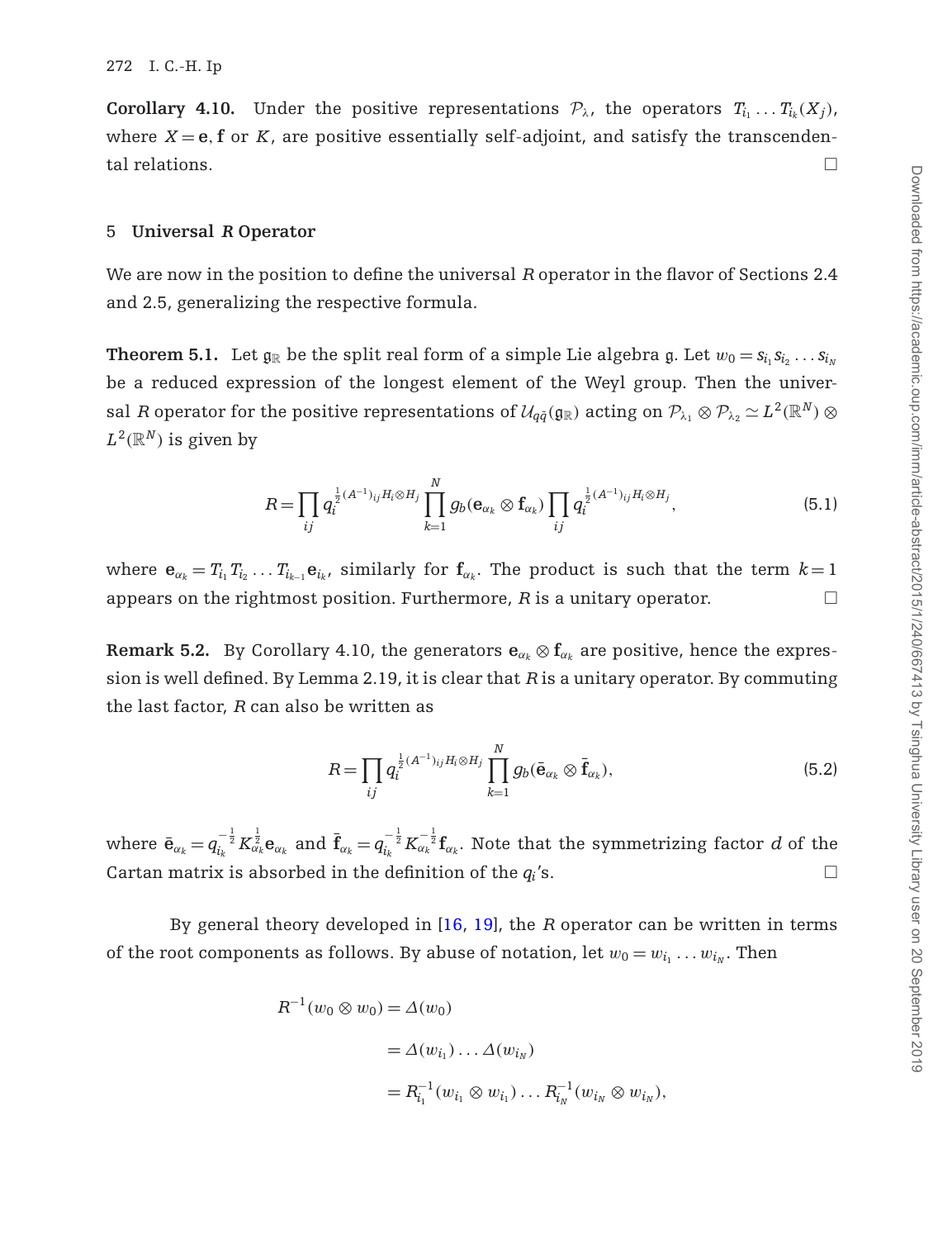or

<span id="page-33-0"></span>
$$
R = (w_0 \otimes w_0)(w_{i_N} \otimes w_{i_N})^{-1} R_{i_N} \dots (w_{i_1} \otimes w_{i_1})^{-1} R_{i_1}.
$$
 (5.3)

It turns out, not surprisingly, that it suffices to prove the braiding relations and quasitriangularity relations in the case of  $rank = 2$ . It is known that the braiding relations and quasi-triangularity relations imply

$$
(S \otimes S)(R) = R,\tag{5.4}
$$

In rank = 2 case, this means that the expression of *R* corresponding to the Coxeter rela-tion [\(2.55\)](#page-14-0) for the change of words of  $w_0$  is the same. Therefore, the definition given in Theorem 5.1 does not depend on the choice of reduced expression, hence the expression of *R* is uniquely defined.

In the next section, we will show that this *R* operator arises as the canonical element of certain Drinfeld's double construction. Hence the braiding relation and the quasi-triangularity will be automatic from the formal algebraic manipulation. However, it is still instructive to see explicitly how the functional equations of the quantum dilogarithm  $q_b(x)$  play a role in the calculation of these properties.

#### 5.1 **Braiding relations in simply laced case**

Consider the case of type  $A_2$ , and choose  $w_0 = s_1 s_2 s_1$ . The universal *R* operator is given explicitly by

$$
R = \mathbf{Q}^{\frac{1}{2}} g_b(\mathbf{e}_2 \otimes \mathbf{f}_2) g_b(\mathbf{e}_{12} \otimes \mathbf{f}_{12}) g_b(\mathbf{e}_1 \otimes \mathbf{f}_1) \mathbf{Q}^{\frac{1}{2}},
$$
\n(5.5)

where

$$
0 = q^{\frac{2}{3}H_1 \otimes H_1 + \frac{1}{3}H_1 \otimes H_2 + \frac{1}{3}H_2 \otimes H_1 + \frac{2}{3}H_2 \otimes H_2}.
$$
\n(5.6)

We will show that

$$
\Delta'(\mathbf{e}_1)R = R\Delta(\mathbf{e}_1). \tag{5.7}
$$

The other cases are similar.

$$
\Delta'(\mathbf{e}_1)\mathbf{Q}^{\frac{1}{2}} = (\mathbf{e}_1 \otimes K_1^{-\frac{1}{2}} + K_1^{\frac{1}{2}} \otimes \mathbf{e}_1)\mathbf{Q}^{\frac{1}{2}}
$$

$$
= \mathbf{Q}^{\frac{1}{2}}(\mathbf{e}_1 \otimes K_1^{-1} + 1 \otimes \mathbf{e}_1).
$$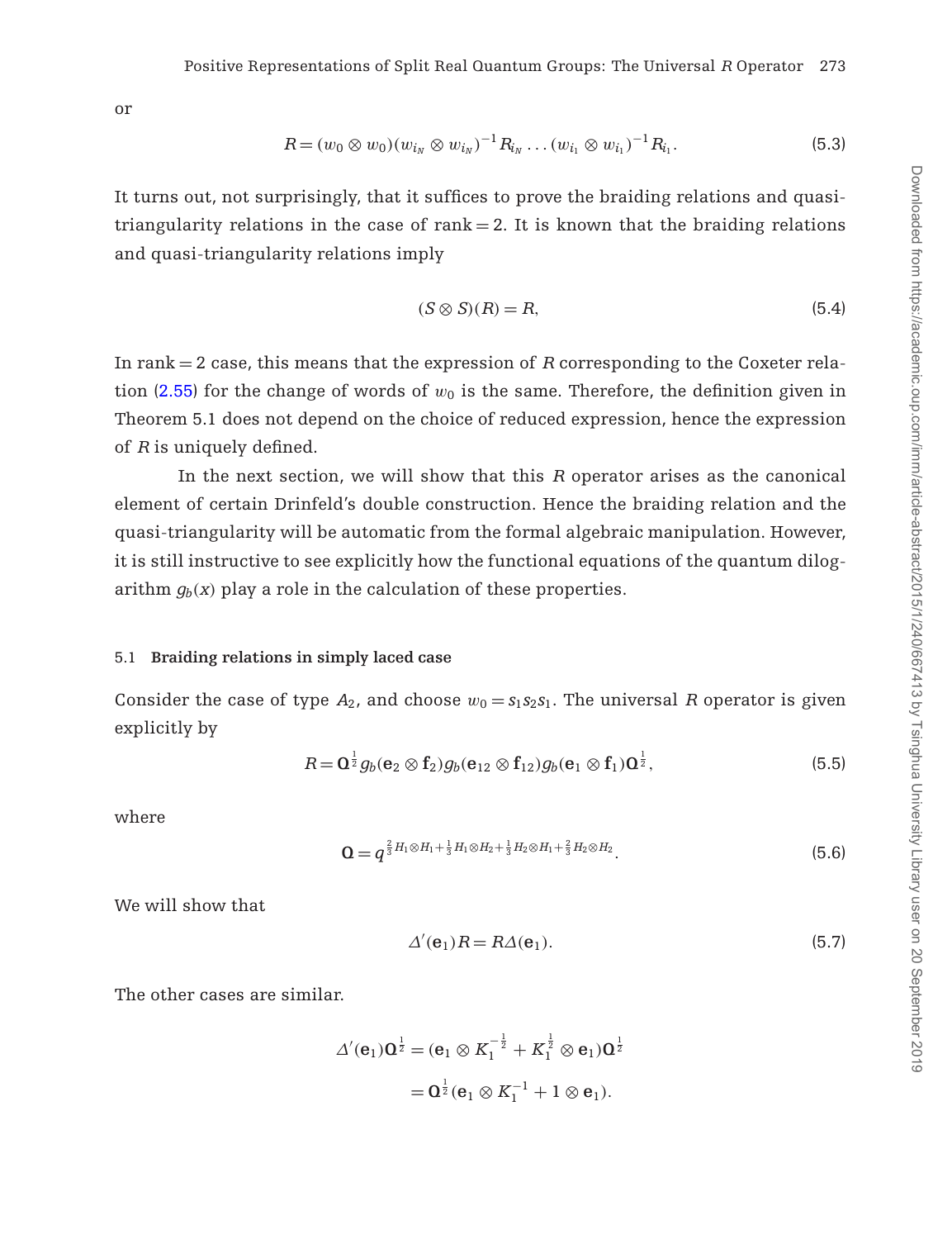Next we have

$$
(\mathbf{e}_1 \otimes K_1^{-1} + 1 \otimes \mathbf{e}_1)g_b(\mathbf{e}_2 \otimes \mathbf{f}_2) = g_b(\mathbf{e}_2 \otimes \mathbf{f}_2)(\mathbf{e}_1 \otimes K_1^{-1} + \mathbf{e}_{12} \otimes q^{\frac{1}{2}}K_1^{-1}\mathbf{f}_2 + 1 \otimes \mathbf{e}_1),
$$

where we used the generalized pentagon relation [\(3.3\)](#page-17-0) with

$$
\frac{[\mathbf{e}_2 \otimes \mathbf{f}_2, \mathbf{e}_1 \otimes K_1^{-1}]}{q - q^{-1}} = \mathbf{e}_{12} \otimes q^{\frac{1}{2}} K_1^{-1} \mathbf{f}_2,
$$

and the fact that  $1 \otimes \mathbf{e}_1$  commute with  $\mathbf{e}_2 \otimes \mathbf{f}_2$  . Then we have by [\(3.3\)](#page-17-0) again

$$
(\mathbf{e}_1 \otimes K_1^{-1} + \mathbf{e}_{12} \otimes q^{\frac{1}{2}} K_1^{-1} \mathbf{f}_2 + 1 \otimes \mathbf{e}_1) g_b(\mathbf{e}_{12} \otimes \mathbf{f}_{12}) = g_b(\mathbf{e}_{12} \otimes \mathbf{f}_{12})(\mathbf{e}_1 \otimes K_1^{-1} + 1 \otimes \mathbf{e}_1),
$$

where we used  $e_1f_{12} = f_{12}e_1 + q^{\frac{1}{2}}(q - q^{-1})K_1^{-1}f_2$  such that

$$
\frac{\left[1\otimes \mathbf{e}_1,\mathbf{e}_{12}\otimes \mathbf{f}_{12}\right]}{q-q^{-1}}=\mathbf{e}_{12}\otimes q^{\frac{1}{2}}K_1^{-1}\mathbf{f}_2.
$$

Finally, by Lemma 2.26,

$$
(\boldsymbol{e}_1 \otimes K_1^{-1} + 1 \otimes \boldsymbol{e}_1) g_b(\boldsymbol{e}_1 \otimes \boldsymbol{f}_1) = g_b(\boldsymbol{e}_1 \otimes \boldsymbol{f}_1) (\boldsymbol{e}_1 \otimes K_1 + 1 \otimes \boldsymbol{e}_1)
$$

and

$$
(\mathbf{e}_1 \otimes K_1 + 1 \otimes \mathbf{e}_1) \mathbf{Q}^{\frac{1}{2}} = \mathbf{Q}^{\frac{1}{2}} (\mathbf{e}_1 \otimes K_1^{\frac{1}{2}} + K_1^{-\frac{1}{2}} \otimes \mathbf{e}_1)
$$

$$
= \mathbf{Q}^{\frac{1}{2}} \Delta(\mathbf{e}_1).
$$

Recall the expression of *R* given by [\(5.3\)](#page-33-0). What we have shown is that (by abuse of notation, write  $w_i := w_i \otimes w_i$ :

$$
w_0 w_1^{-1} R_1 w_2^{-1} R_2 w_1^{-1} R_1 \Delta(E_1) = \Delta'(E_1) w_0 w_1^{-1} R_1 w_2^{-1} R_2 w_1^{-1} R_1,
$$
  

$$
w_0 w_2^{-1} R_2 w_1^{-1} R_1 w_2^{-1} R_2 \Delta(E_1) = \Delta'(E_1) w_0 w_2^{-1} R_2 w_1^{-1} R_1 w_2^{-1} R_2,
$$

or simplifying:

$$
w_1^{-1} R_1 w_2^{-1} R_2 \Delta(E_1) = \Delta(q^{\frac{1}{2}} E_2 K_2^{\frac{1}{2}}) w_1^{-1} R_1 w_2^{-1} R_2, \tag{5.8}
$$

$$
w_1^{-1} R_1 w_2^{-1} R_2 \Delta(F_1) = \Delta(q^{\frac{1}{2}} F_2 K_2^{-\frac{1}{2}}) w_1^{-1} R_1 w_2^{-1} R_2, \tag{5.9}
$$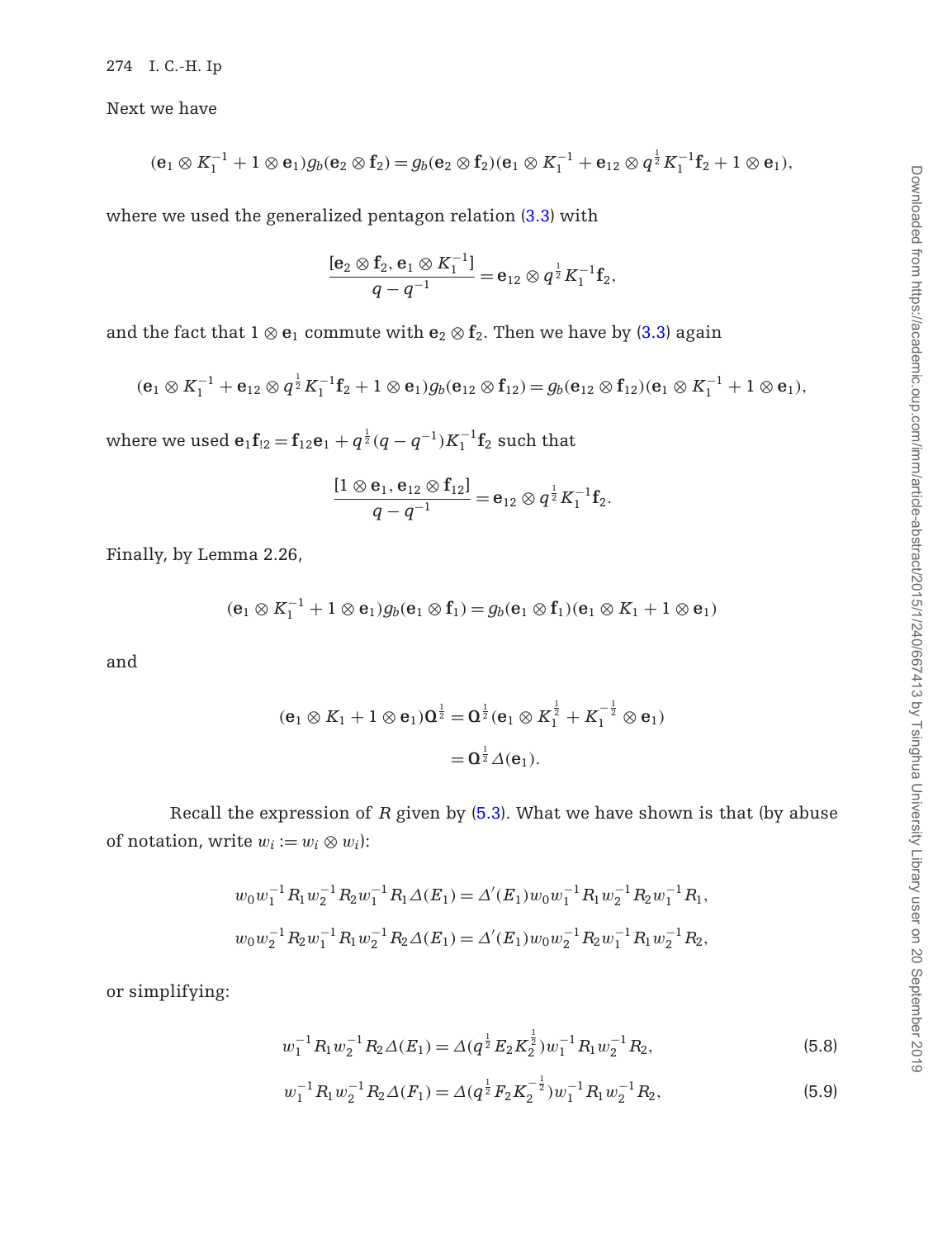and also

$$
w_1^{-1}R_1\Delta(E_1) = \Delta'(F_1)w_1^{-1}R_1.
$$
\n(5.10)

Applying this repeatedly, we can show the braiding relation for all other simply laced type.

# 5.2 **Quasi-triangularity relations in simply laced case**

Again let us work with  $\mathcal{U}_{q\bar{q}}(\mathfrak{sl}(3,\mathbb{R}))$ . We will prove the first relation

$$
(\Delta \otimes 1)R = R_{13}R_{23},
$$

the second one is similar. We have

$$
(\Delta \otimes 1)R = \Delta(\mathbf{Q}^{\frac{1}{2}})(g_b(\Delta \mathbf{e}_2 \otimes \mathbf{f}_2)g_b(\Delta \mathbf{e}_{12} \otimes \mathbf{f}_{12})g_b(\Delta \mathbf{e}_1 \otimes \mathbf{f}_1)\Delta(\mathbf{Q}^{\frac{1}{2}})
$$
  
\n
$$
= \mathbf{Q}_{13}^{\frac{1}{2}}\mathbf{Q}_{23}^{\frac{1}{2}}g_b(\mathbf{e}_2 \otimes K_2^{\frac{1}{2}} \otimes \mathbf{f}_2 + K_2^{-\frac{1}{2}} \otimes \mathbf{e}_2 \otimes \mathbf{f}_2)
$$
  
\n
$$
\cdot g_b(\mathbf{e}_{12} \otimes K_1^{\frac{1}{2}} K_2^{\frac{1}{2}} \otimes \mathbf{f}_{12} + K_2^{-\frac{1}{2}} \mathbf{e}_1 \otimes K_1^{\frac{1}{2}} \mathbf{e}_2 \otimes \mathbf{f}_{12} + K_1^{-\frac{1}{2}} K_2^{-\frac{1}{2}} \otimes \mathbf{e}_{12} \otimes \mathbf{f}_{12})
$$
  
\n
$$
\cdot g_b(\mathbf{e}_1 \otimes K_1^{\frac{1}{2}} \otimes \mathbf{f}_1 + K_1^{-\frac{1}{2}} \otimes \mathbf{e}_1 \otimes \mathbf{f}_1) \mathbf{Q}_{13}^{\frac{1}{2}} \mathbf{Q}_{23}^{\frac{1}{2}}
$$
  
\n
$$
= \mathbf{Q}_{13}^{\frac{1}{2}}\mathbf{Q}_{23}^{\frac{1}{2}}g_b(\mathbf{e}_2 \otimes K_2^{\frac{1}{2}} \otimes \mathbf{f}_2)g_b(K_2^{-\frac{1}{2}} \mathbf{e}_1 \otimes K_1^{\frac{1}{2}} \mathbf{e}_2 \otimes \mathbf{f}_{12})g_b(K_1^{-\frac{1}{2}} K_2^{-\frac{1}{2}} \otimes \mathbf{e}_{12} \otimes \mathbf{f}_{12})
$$
  
\n
$$
\cdot g_b(\mathbf{e}_{12} \otimes K_1^{\frac{1}{2}} \otimes \mathbf{f}_1)g_b(K_1^{-\frac{1}{2}} \otimes \mathbf{e}_1 \otimes \mathbf{f}_1
$$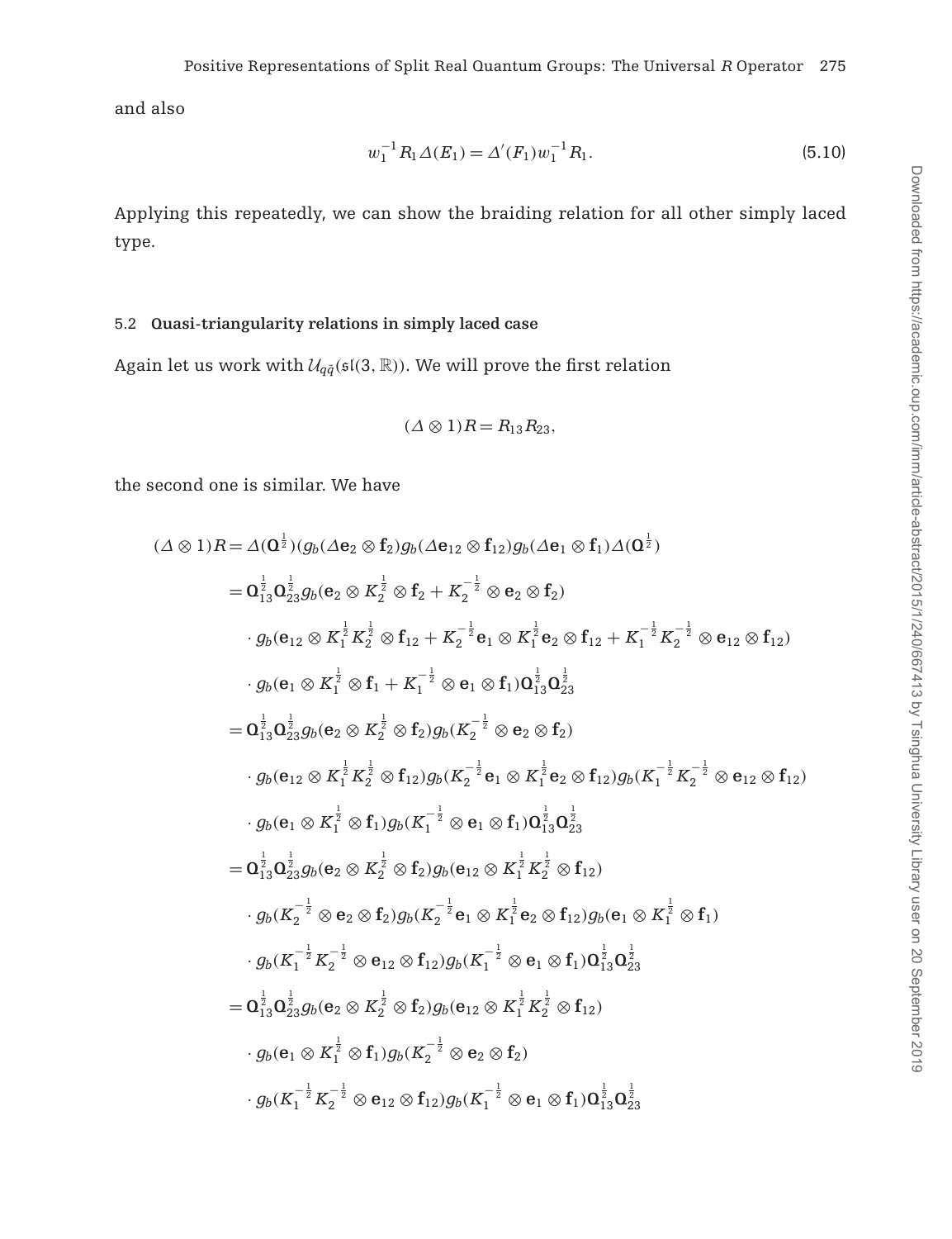$$
= \mathbf{Q}_{13}^{\frac{1}{2}}g_b(\mathbf{e}_2 \otimes 1 \otimes \mathbf{f}_2)g_b(\mathbf{e}_{12} \otimes 1 \otimes \mathbf{f}_{12})g_b(\mathbf{e}_1 \otimes 1 \otimes \mathbf{f}_1)\mathbf{Q}_{13}^{\frac{1}{2}}\cdot \mathbf{Q}_{23}^{\frac{1}{2}}g_b(1 \otimes \mathbf{e}_2 \otimes \mathbf{f}_2)g_b(1 \otimes \mathbf{e}_{12} \otimes \mathbf{f}_{12})g_b(1 \otimes \mathbf{e}_1 \otimes \mathbf{f}_1)\mathbf{Q}_{23}^{\frac{1}{2}}= R_{13}R_{23}.
$$

Where in the fourth line we used

$$
\frac{[K_2^{-\frac{1}{2}} \otimes e_2 \otimes f_2, e_1 \otimes K_1^{\frac{1}{2}} \otimes f_1]}{q - q^{-1}} = K_2^{-\frac{1}{2}} e_1 \otimes K_1^{\frac{1}{2}} e_2 \otimes f_1_2.
$$

By the relation  $R_{12} = w_1 R_2 w_1^{-1}$ , the above calculation is also equivalent to the following relation of the quantum dilogarithms:

$$
g_b(K_2^{-\frac{1}{2}}e_1 \otimes K_1^{\frac{1}{2}}e_2 \otimes f_{12})
$$
  
=  $g_b^*(K_2^{-\frac{1}{2}} \otimes e_2 \otimes f_2)g_b(e_1 \otimes K_1^{\frac{1}{2}} \otimes f_1)g_b(K_2^{-\frac{1}{2}} \otimes e_2 \otimes f_2)g_b^*(e_1 \otimes K_1^{\frac{1}{2}} \otimes f_1)$   
=  $g_b^*(e_{12} \otimes K_1^{\frac{1}{2}}K_2^{\frac{1}{2}} \otimes f_{12})g_b(K_2^{\frac{1}{2}}f_2 \otimes K_2^{-\frac{1}{2}}e_2 \otimes 1)g_b(e_{12} \otimes K_1^{\frac{1}{2}}K_2^{\frac{1}{2}} \otimes f_{12})$   
 $\times g_b^*(K_2^{\frac{1}{2}}f_2 \otimes K_2^{-\frac{1}{2}}e_2 \otimes 1),$ 

or after rewriting, that  $g_b(K_2^{-\frac{1}{2}}\otimes\mathbf{e}_2\otimes\mathbf{f}_2)g_b(K_2^{\frac{1}{2}}\mathbf{f}_2\otimes K_2^{-\frac{1}{2}}\mathbf{e}_2\otimes1)$  commute with  $g_b(\mathbf{e}_{12}\otimes$  $K_1^{\frac{1}{2}} K_2^{\frac{1}{2}} \otimes \mathbf{f}_{12}) g_b(\mathbf{e}_1 \otimes K_1^{\frac{1}{2}} \otimes \mathbf{f}_1).$  Symbolically, using superscript for the corresponding root, and the leg notation for the operators, we present this relation informally as

$$
G_{23}^2 G_{21}^{'2} G_{13}^{12} G_{13}^1 = G_{13}^{12} G_{13}^1 G_{23}^2 G_{21}^{'2}, \tag{5.11}
$$

which resembles the so-called "Tetrahedron Equation" [\[15](#page-46-17)]. It suffices to apply this relation, together with [\(5.3\)](#page-33-0) repeatedly to obtain the quasi-triangular relation in higher rank.

#### 5.3 **Remarks on the nonsimply laced case**

The relations for the nonsimply laced case can also be done along the same line. What we have found is that the braiding relations amount to the generalized pentagon relations of  $q_b$  given by Proposition 3.2, and the same relations apply to all higher rank case.

On the other hand, the quasi-triangularity is more difficult. For type  $B_2$ , it is equivalent to the generalized exponential relation given in Proposition 3.3, which is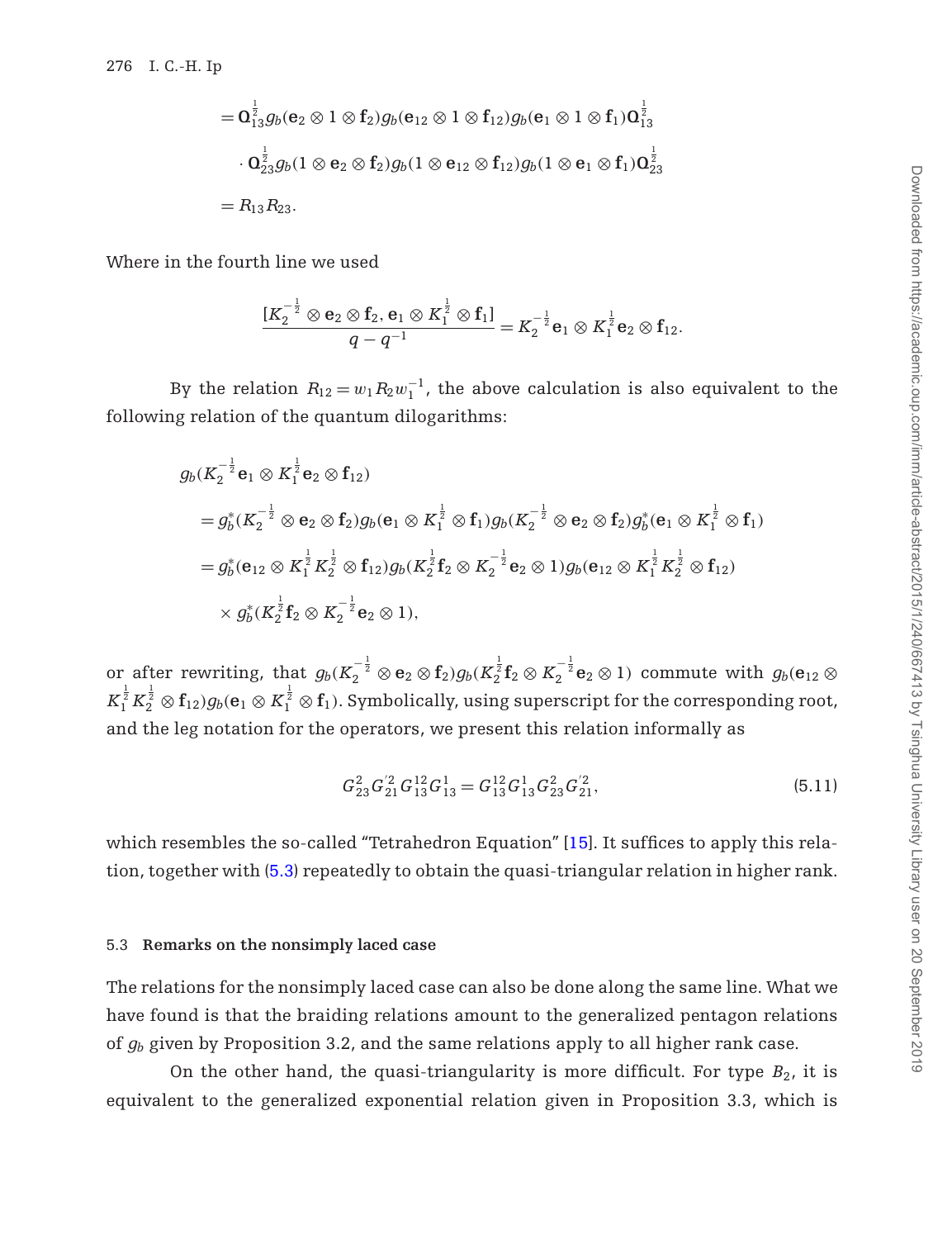needed to break down the coproduct of **e**<sup>21</sup> and **e**12. For simplicity, let

$$
\mathbf{e}'_3 := \mathbf{e}_{121} = \mathbf{e}_{2^{-1}1} = \frac{q^{\frac{1}{2}} \mathbf{e}_2 \mathbf{e}_1 - q^{-\frac{1}{2}} \mathbf{e}_1 \mathbf{e}_2}{q - q^{-1}},
$$
(5.12)

$$
\mathbf{e}_X := \mathbf{e}_{12} = \frac{\mathbf{e}'_3 \mathbf{e}_1 - \mathbf{e}_1 \mathbf{e}'_3}{q^{\frac{1}{2}} - q^{-\frac{1}{2}}}.
$$
 (5.13)

(Recall  $q = e^{\pi i b_i^2} = q_2$  and  $q^{\frac{1}{2}} = e^{\pi i b_s^2} = q_1$ .) Then *R* is given by

$$
R = \mathbf{Q}^{\frac{1}{2}} g_b(\mathbf{e}_2 \otimes \mathbf{f}_2) g_b(\mathbf{e}'_3 \otimes \mathbf{f}'_3) g_b(\mathbf{e}_X \otimes \mathbf{f}_X) g_b(\mathbf{e}_1 \otimes \mathbf{f}_1) \mathbf{Q}^{\frac{1}{2}}.
$$
 (5.14)

Proposition 3.3 then implies

$$
g_{b_s}(\Delta(\mathbf{e}'_3) \otimes \mathbf{f}'_3) = g_{b_s}(\mathbf{e}'_3 \otimes K_3^{\frac{1}{2}} \otimes \mathbf{f}'_3) g_{b_l}(\mathbf{e}_X K_2^{-\frac{1}{2}} \otimes \mathbf{e}_2 K_X^{\frac{1}{2}} \otimes \mathbf{f}'_3^2)
$$

$$
\cdot g_{b_s}(\mathbf{e}_1 K_2^{-\frac{1}{2}} \otimes \mathbf{e}_2 K_1^{\frac{1}{2}} \otimes \mathbf{f}'_3) g_{b_s} (K_3^{-\frac{1}{2}} \otimes \mathbf{e}'_3 \otimes \mathbf{f}'_3),
$$

$$
g_{b_l}(\Delta(\mathbf{e}_X) \otimes \mathbf{f}_X) = g_{b_l}(\mathbf{e}_X \otimes K_X^{\frac{1}{2}} \otimes \mathbf{f}_X) g_{b_l}(\mathbf{e}_1^2 K_2^{-\frac{1}{2}} \otimes \mathbf{e}_2 K_1 \otimes \mathbf{f}_X)
$$

$$
\cdot g_{b_s}(\mathbf{e}_1 K_3^{-\frac{1}{2}} \otimes \mathbf{e}'_3 K_1^{\frac{1}{2}} \otimes \mathbf{f}_X) g_{b_l} (K_X^{-\frac{1}{2}} \otimes \mathbf{e}_X \otimes \mathbf{f}_X),
$$

and together with the generalized pentagon relations the quasi-triangularity can be proved. Again these can be rephrased as a generalized tetrahedron equation using the quantum Weyl element. We conjecture that these are all we need to prove the higher rank case, as well as the case in type  $G_2$ .

# <sup>6</sup> *<sup>U</sup>***qq**˜*(***g**<sup>R</sup>*)* **as a Quasi-Triangular Multiplier Hopf Algebra**

So far, we have worked on the algebraic calculation quite formally. From the explicit expression of the *R* operator in Theorem 5.1, it motivates us to define *R* as the canonical element of certain Drinfeld's double construction. The accurate language to use here turns out to be the so-called multiplier Hopf algebra [\[26\]](#page-47-0) and its Drinfeld's double construction [\[3](#page-45-3)], which gives the notion of a quasi-triangular multiplier Hopf algebra introduced by Zhang [\[28](#page-47-2)].

Let us recall the basic definitions. For further details please refer to [\[26](#page-47-0)].

**Definition 6.1.** Let  $B(H)$  be the algebra of bounded linear operators on a Hilbert space *H*. Then the multiplier algebra *M*(*A*) of a *C*<sup>\*</sup>-algebra  $A \subset B(H)$  is the *C*<sup>\*</sup>-algebra of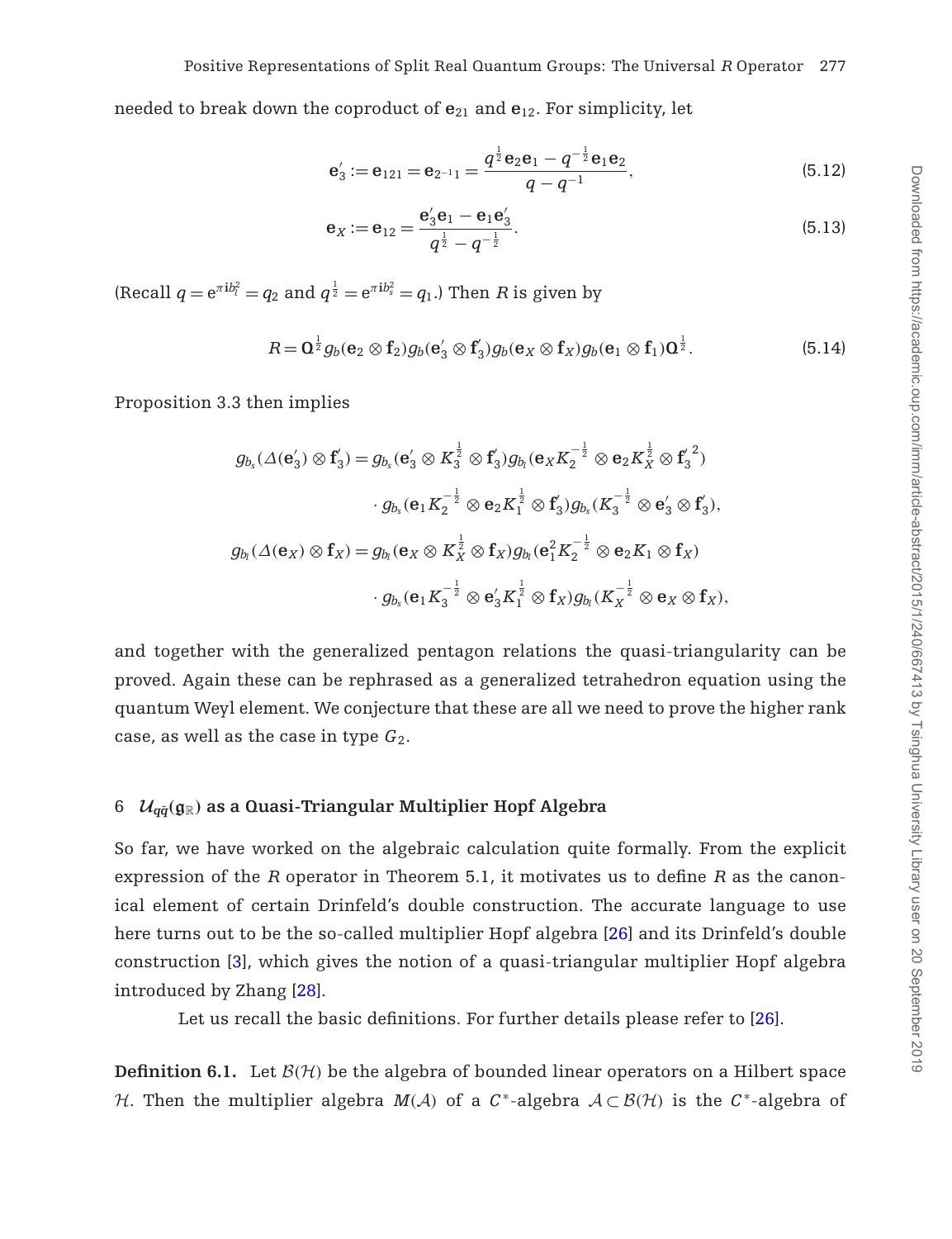operators

$$
M(\mathcal{A}) = \{b \in \mathcal{B}(\mathcal{H}) : b\mathcal{A} \subset \mathcal{A}, \mathcal{A}b \subset \mathcal{A}\}.
$$
 (6.1)

In particular, *A* is an ideal of  $M(A)$ .

**Definition 6.2.** A multiplier Hopf \*-algebra is a *<sup>C</sup>*<sup>∗</sup>-algebra *<sup>A</sup>* together with the antipode *S*, the counit  $\epsilon$ , and the coproduct map

$$
\Delta: \mathcal{A} \to M(\mathcal{A} \otimes \mathcal{A}), \tag{6.2}
$$

all of which can be extended to a map from  $M(A)$ , such that the usual properties of a Hopf algebra holds on the level of  $M(\mathcal{A})$ .

**Definition 6.3.** A quasi-triangular multiplier Hopf algebra is a multiplier Hopf algebra *A* together with an invertible element  $R \in M(\mathcal{A} \otimes \mathcal{A})$  such that

$$
(\Delta \otimes id)(R) = R_{13}R_{23} \in M(\mathcal{A} \otimes \mathcal{A} \otimes \mathcal{A}), \tag{6.3}
$$

$$
(\mathrm{id} \otimes \Delta)(R) = R_{13}R_{12} \in M(\mathcal{A} \otimes \mathcal{A} \otimes \mathcal{A}),\tag{6.4}
$$

$$
\Delta'(a)R = R\Delta(a) \in M(\mathcal{A} \otimes \mathcal{A}) \quad \forall a \in M(\mathcal{A}), \tag{6.5}
$$

$$
(\epsilon \otimes id)(R) = (id \otimes \epsilon)(R) = 1 \in M(\mathcal{A}).
$$
\n(6.6)

 $\Box$ 

Furthermore, the element  $u := m^{op}(1 \otimes S)(R)$  will be an invertible element in  $M(A)$  such that

$$
S^2(a) = uau^{-1} \quad \forall a \in M(\mathcal{A}). \tag{6.7}
$$

**Definition 6.4.** A ribbon multiplier Hopf algebra is a quasi-triangular multiplier Hopf algebra *A* that possesses a central ribbon element  $v \in M(A)$ , such that

$$
v^2 = uS(u), \quad S(v) = v, \quad \epsilon(v) = 1,
$$
\n(6.8)

$$
\Delta(v) = (R_{21}R_{12})^{-1}(v \otimes v)
$$
\n(6.9)

hold in  $M(A)$ .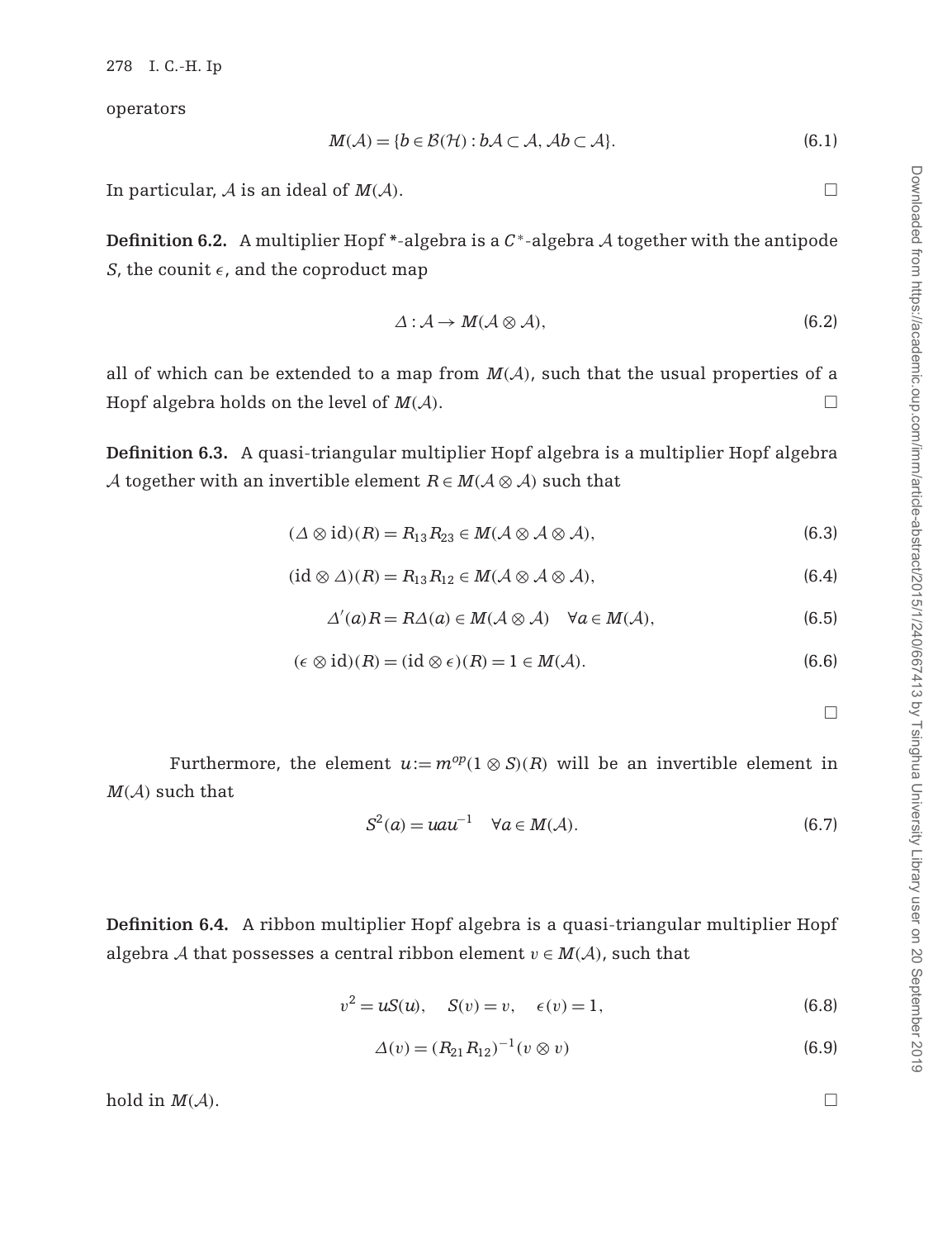# $6.1$  The Borel subalgebra  $\mathcal{U}_{q\tilde{q}}^{C^*}(\mathfrak{b}_\mathbb{R})$

Let us fix a positive representation  $P_\lambda$  of  $\mathcal{U}_{q\bar{q}}(g_\mathbb{R})$ , and fix a reduced expression  $w_0 = s_{i_1} \ldots s_{i_N}$  of the longest element of the Weyl group. Motivated from the compact case, as well as the expression of *R*, it is intuitive to choose a "basis" given by

$$
\prod_{i=1}^{n} H_i^{m_i} \prod_{k=1}^{N} \mathbf{e}_{\alpha_k}^{ib_{i_k}^{-1}t_k} = H_1^{m_1} \dots H_n^{m_n} \mathbf{e}_{\alpha_N}^{ib_{i_N}^{-1}t_N} \dots \mathbf{e}_{\alpha_1}^{ib_{i_1}^{-1}t_1}.
$$
 (6.10)

Here,  $N = l(w_0)$ ,  $n = \text{rank}(\mathfrak{g})$ , while  $t_i \in \mathbb{R}$ , and as before

<span id="page-39-0"></span>
$$
\mathbf{e}_{\alpha_k} := T_{i_1} T_{i_2} \dots T_{i_{k-1}} \mathbf{e}_{i_k}.
$$
\n(6.11)

Following the approach in [\[10](#page-46-9)] for the harmonic analysis of the quantum plane, we give the following definition.

**Definition 6.5.** We define the *C*<sup>∗</sup>-algebraic version of the Borel subalgebra

$$
\mathbf{Ub} := \mathcal{U}_{q\tilde{q}}^{C^*}(\mathfrak{b}_{\mathbb{R}}^+)
$$

as the operator norm closure of the linear span of all bounded operators on  $L^2(\mathbb{R}^N)$  of the form

$$
\overrightarrow{F} := F_0(\mathbf{H}) \prod_{k=1}^N \int_C \frac{F_k(t_k)}{G_{b_{i_k}}(Q_{i_k} + \mathbf{i}t_k)} \mathbf{e}_{\alpha_k}^{\mathbf{i}b_{i_k}^{-1}t_k} dt_k, \tag{6.12}
$$

where  $\mathbf{e}_{\alpha_k}$  is given by [\(6.11\)](#page-39-0) and

$$
F_0(\mathbf{H}) := F_0(\mathbf{i}b_1 H_1, \dots, \mathbf{i}b_n H_b) \tag{6.13}
$$

is a smooth compactly supported functions on the positive operators  $i\mathbf{b}_k H_k$ ,  $F_k(\mathbf{t}_k)$  are entire analytic functions that have rapid decay along the real direction (i.e., for fixed *y*0,  $F_k(x+{\bf i}y_0)$  decays faster than any exponential function in *x*). Finally, the contour *C* is along the real axis which goes above the pole of  $G_b$  at  $t_k = 0$ .

Since  $\mathbf{e}_{\alpha_k}$  are positive essentially self-adjoint,  $\mathbf{e}_{\alpha_k}^{ib_k^{-1}t}$  is unitary, and by the decay properties of  $F_k$ , the operator  $\overrightarrow{F}$  is indeed a well-defined bounded operator acting on  $L^2(\mathbb{R}^N)$ . Furthermore, since the positive representations are injective, the definition of this algebra does not depend on the choice of the parameter  $\lambda$ . Finally, by Proposition 6.8 below, the usual complex conjugation gives the star structure of **Ub**.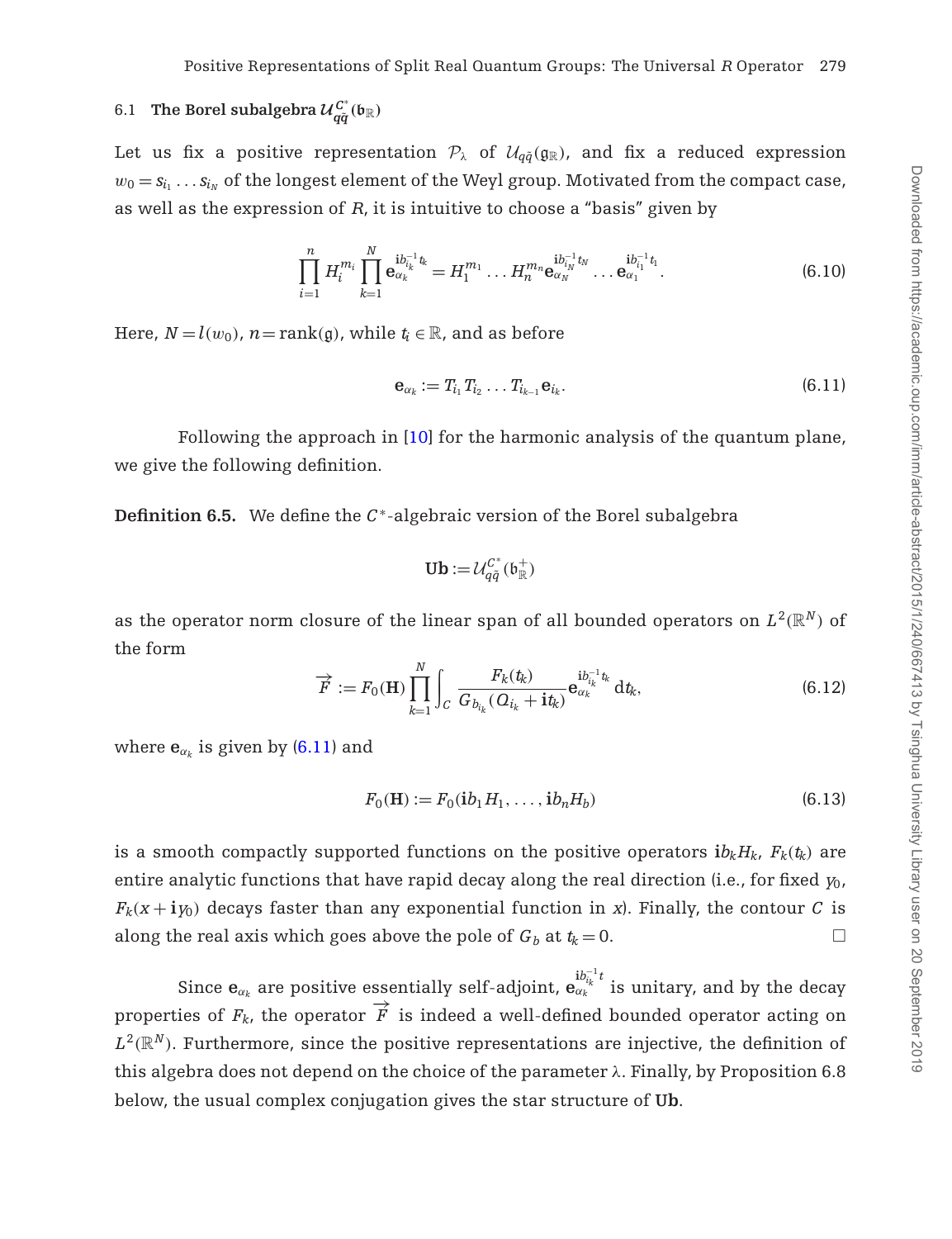**Remark 6.6.** Definition 6.5 is compatible with the modular double counterpart. In other words, we obtain the same algebra when we replace all variables  $\mathbf{e}_{\alpha_k}$ ,  $\mathbf{i}_{b_i}H_i$  with  $\tilde{\mathbf{e}}_{\alpha_k}, \mathbf{i}b_i^{-1}\tilde{H}_i$  due to the transcendental relations. Hence  $\mathbf{U}\mathbf{b}$  can indeed be called the modular double of the Borel subalgebra.  $\Box$ 

**Proposition 6.7.** The map defined by

$$
\Delta(\overrightarrow{F}) = F_0(\Delta(\mathbf{H})) \prod_{k=1}^N \int_C \frac{F_k(t_k)}{G_{b_{i_k}}(Q_{i_k} + \mathbf{i}t_k)} \Delta(\mathbf{e}_{\alpha_k})^{\mathbf{i}b_{i_k}^{-1}t_k} dt_k \tag{6.14}
$$

is a coproduct  $\Delta : \mathcal{A} \to M(\mathcal{A} \otimes \mathcal{A})$ , where  $\Delta(H_i) = H_i \otimes 1 + 1 \otimes H_i$ .

**Proof.** Coassociativity is immediate since the expression is the same as in the usual case. The factors  $G_{b_{i_k}}(O_{i_k}+{\bf i} t_k)$  are needed in order to define the coproduct in the sense of a multiplier Hopf algebra. This follows from the use of the *q*-binomial formula (Lemma 2.13), or in the nonsimply laced case, the generalized exponential rela- $\text{A}(\mathbf{e}_{\alpha_k})^{i b_{i_k}^{-1} t_k} = \mathbf{A}(\mathbf{e}_{\alpha_k})^{i b_{i_k}^{-1} t_k}$  cancels the factors  $G_{b_i}(Q_{i_k} + i t_k)$  and introduce two new factors  $G_{b_i}(Q_{i_k} + i \tau_1) G_{b_i}(Q_{i_k} + i \tau_2)$  in the respective  $\text{factors for } \mathbf{e}_{\alpha_k}^{\mathbf{i} b_{\alpha_k}^{-1}\tau_1}\otimes \mathbf{e}_{\alpha_k}^{\mathbf{i} b_{\alpha_k}^{-1}\tau_2}.$  For nonsimple roots, the extra integration can be shown to be holomorphic due to meromorphicity of  $G_b$  as well as application of the delta distribution rules (Proposition 2.15).

For the term  $\prod_{k=1}^N \mathbf{e}_{\alpha_k}^{ib_{i_k}^{-1}t}$  to deserve to be called a "basis", it suffices to show that we can interchange the order of the generators. Only the  $rank = 2$  cases need to be considered, and we show this for the simply laced type as follows.

**Proposition 6.8.** In type  $A_2$ , we have

<span id="page-40-0"></span>
$$
\frac{\mathbf{e}_{2}^{\mathbf{i}b^{-1}t}\mathbf{e}_{1}^{\mathbf{i}b^{-1}s}}{G_{b}(Q+\mathbf{i}t)G_{b}(Q+\mathbf{i}s)} = \int_{\mathcal{C}} \frac{\mathbf{e}^{2\pi\mathbf{i}(s+t)\tau-\pi\mathbf{i}s}t-\frac{5}{2}\pi\mathbf{i}t^{2}}{\mathbf{e}_{1}^{\mathbf{i}b^{-1}(s-\tau)}\mathbf{e}_{21}^{\mathbf{i}b^{-1}\tau}\mathbf{e}_{2}^{\mathbf{i}b^{-1}(t-\tau)}} d\tau, \qquad (6.15)
$$

where the contour separate the poles of  $\tau = 0$  and  $\tau = s$ , *t*.

<span id="page-40-1"></span>
$$
\frac{\mathbf{e}_{12}^{\mathbf{i}b^{-1}t}}{G_b(0+\mathbf{i}t)} = \int_C \frac{e^{\pi \Omega(\tau-t) + \pi \mathbf{i} \tau t - \frac{3}{2}\pi \mathbf{i} \tau^2} \mathbf{e}_1^{\mathbf{i}b^{-1}\tau} \mathbf{e}_{21}^{\mathbf{i}b^{-1}(t-\tau)} \mathbf{e}_2^{\mathbf{i}b^{-1}\tau}}{G_b(0+\mathbf{i}t - \mathbf{i}\tau) G_b(0+\mathbf{i}\tau)} d\tau,
$$
(6.16)

where the contour separate the poles of  $\tau = 0$  and  $\tau = t$ .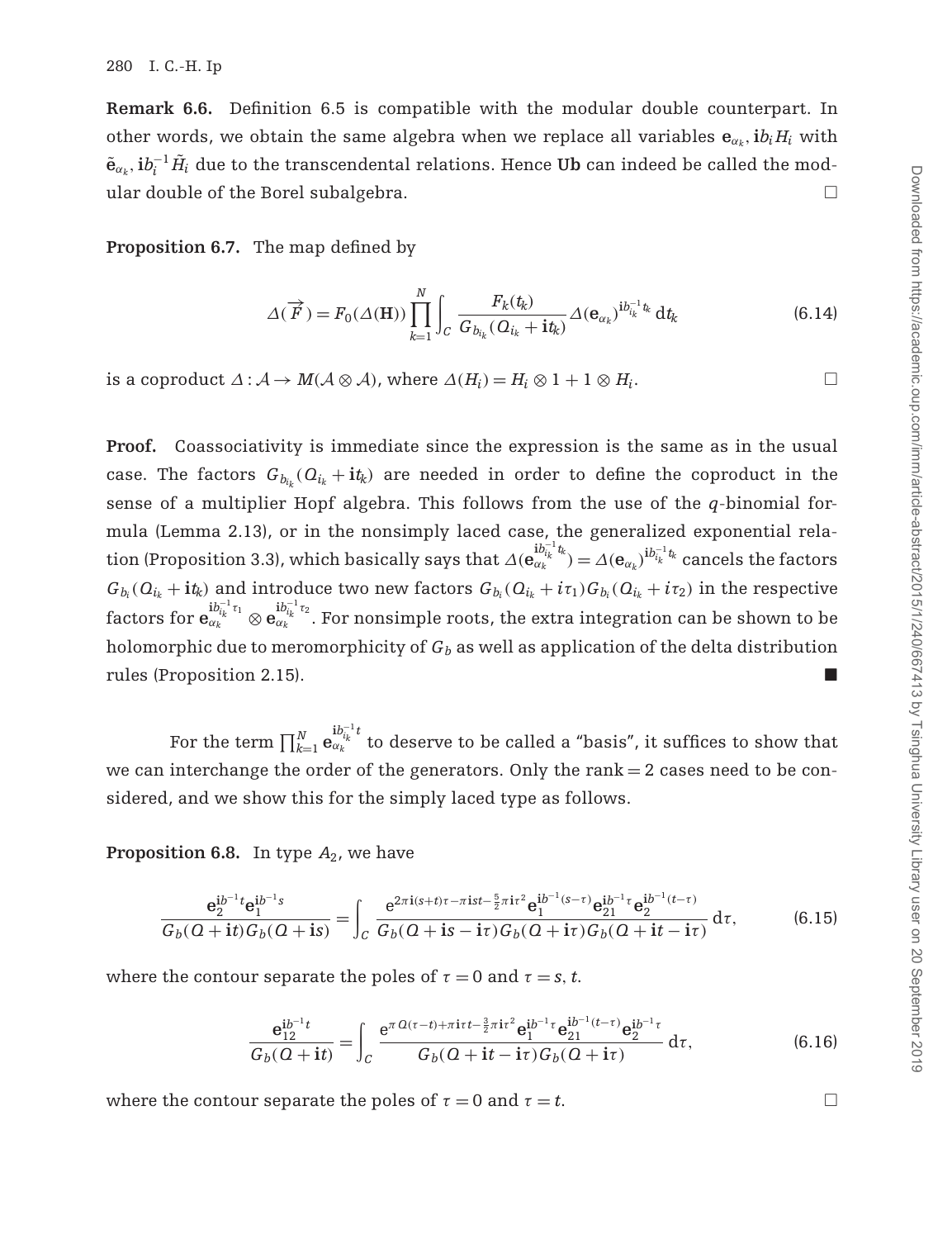Note that by taking  $s, t \rightarrow -ib$ , one recovers the standard relation

$$
\mathbf{e}_2 \mathbf{e}_1 = q \mathbf{e}_1 \mathbf{e}_2 - (q - q^{-1}) q^{\frac{1}{2}} \mathbf{e}_{21},\tag{6.17}
$$

$$
\mathbf{e}_{12} = q^{\frac{1}{2}} \mathbf{e}_1 \mathbf{e}_2 - q \mathbf{e}_{21}, \tag{6.18}
$$

by means of Proposition 2.15. Also, the factors  $G_b(Q + it)$  implies that the holomorphicity condition for **Ub** is still satisfied.

**Proof.** By the generalized pentagon relation [\(3.3\)](#page-17-0), we have

$$
g_b(q^{-\frac{1}{2}}K_2^{\frac{1}{2}}e_2)g_b(q^{\frac{1}{2}}K_1^{-\frac{1}{2}}e_1)=g_b(q^{\frac{1}{2}}K_1^{-\frac{1}{2}}e_1)g_b(K_1^{-\frac{1}{2}}K_2^{\frac{1}{2}}e_2)g_b(q^{-\frac{1}{2}}K_2^{\frac{1}{2}}e_2).
$$

Now expand the relation using Lemma 2.18, and equate the powers of  $K_1$  and  $K_2$  we will obtain [\(6.15\)](#page-40-0).

Next, using again the generalized pentagon relation again, written as

$$
g_b^*(q^{\frac{1}{2}}K_2^{-\frac{1}{2}}e_2)g_b(q^{-\frac{1}{2}}K_1^{\frac{1}{2}}e_1)g_b(q^{\frac{1}{2}}K_2^{-\frac{1}{2}}e_2)g_b^*(q^{-\frac{1}{2}}K_1^{\frac{1}{2}}e_1)=g_b(K_2^{-\frac{1}{2}}K_1^{\frac{1}{2}}e_{12}),
$$

expanding by Lemma 2.18 and equating again the powers of  $K_1$  and  $K_2$ , and using the first equation to interchange  $e_1$  and  $e_2$ , the integral can be evaluated explicitly and we  $\alpha$  obtain [\(6.16\)](#page-40-1).

The interchange relation for type  $B_n$ ,  $C_n$ , and  $F_4$  can be obtained along the same line by combining Propositions 3.2 and 3.3. For the  $G_2$  case, one can also obtain the interchange relation for the generators  $e_1$  and  $e_2$  using the general form of the pentagon equation of *gb* generalizing the one given in [\[17](#page-46-16)], however, explicit interchange relations for the nonsimple root basis have not been computed.

As a corollary, we can now define the antipode.

**Definition 6.9.** The antipode is defined on the generators by (cf. [\(4.9\)](#page-22-2))

$$
S(H_i) = -H_i \tag{6.19}
$$

$$
S(e_i^{ib_i^{-1}t}) = e^{-\pi Q_i t} e_i
$$
\n(6.20)

and extended anti-homomorphically.

So, for example, we have  $S(e_{12}^{ib^{-1}t}) = e^{-2\pi \Omega t} e_{21}^{ib^{-1}t}$ .

 $\Box$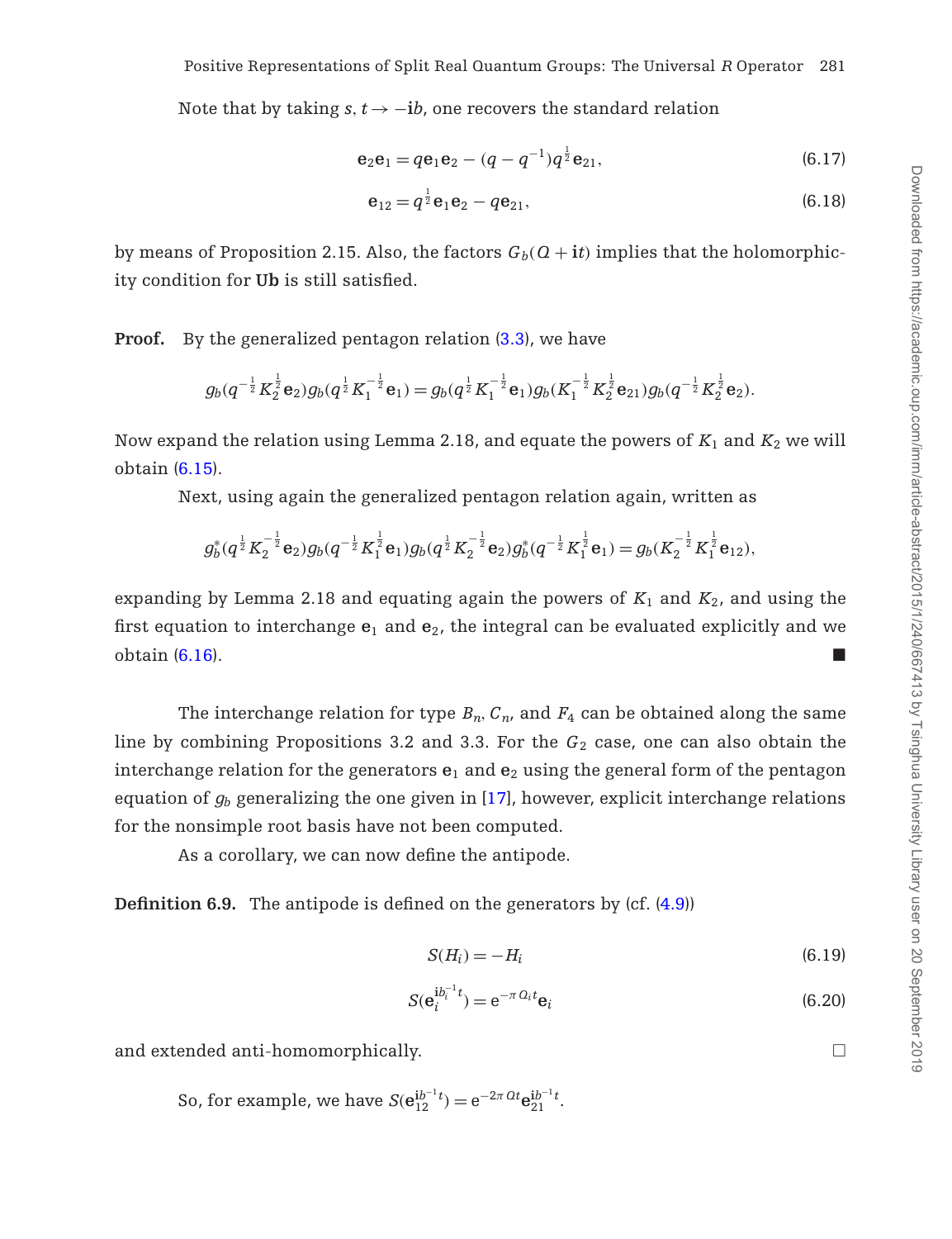**Corollary 6.10.** The antipode is a map from **Ub** to **Ub**. Furthermore, **Ub** also possesses a natural star structure given by complex conjugation, such that the analytic properties are satisfied.  $\square$ 

**Proof.** The antipode is well defined by the interchange relation from Proposition 6.8, while the star structure follows from the complex conjugation properties [\(2.31\)](#page-11-2) of  $G_b(x)$ .

Finally, we define the counit

$$
\epsilon(\overrightarrow{F}) = F_0(\mathbf{0}) \in \mathbb{C},\tag{6.21}
$$

by setting all *Hi* to be zero.

**Corollary 6.11.** The *C*<sup>∗</sup>-algebra **Ub** is a multiplier Hopf \*-algebra in the sense of Definition 6.2.  $\Box$ 

# 6.2 **Hopf pairing and Drinfeld's double**

For two Hopf algebra *A*, *A'*, a pairing is called a Hopf pairing if for  $a \in A$ , *b*,  $c \in A'$ ,

$$
\langle a, bc \rangle = \langle \Delta(a), b \otimes c \rangle = \sum \langle a^i, b \rangle \langle a_i, c \rangle, \tag{6.22}
$$

$$
\langle S(a), b \rangle = \langle a, S(b) \rangle, \tag{6.23}
$$

$$
\langle a, 1 \rangle = \epsilon(a), \quad \langle 1, b \rangle = \epsilon(b), \tag{6.24}
$$

where  $\Delta(a) = \sum a^i \otimes a_i$ . Moreover, it can be extended naturally to the multiplier algebra *M*(*A*). Let  $\textbf{Ub}^-$  be the multiplier Hopf algebra generated in the above sense by  $\textbf{i}b_iH_i'$  and  $f_{\alpha k}$  with the opposite coproduct. Then we define the pairing on the generators (we used the modified generator, cf. Remark 5.2) as

**Proposition 6.12.** There exists a Hopf pairing given by

$$
\langle (\mathbf{i}b_i H_i)^n, (\mathbf{i}b_i H_i')^m \rangle = \delta_{mn} n! \frac{\mathbf{i}}{\pi},\tag{6.25}
$$

$$
\langle \bar{\mathbf{e}}_{\alpha_k}^{ib_{i_k}^{-1}s}, \bar{\mathbf{f}}_{\alpha_k}^{ib_{i_k}^{-1}t} \rangle = \delta(s-t) G_{b_{i_k}}(Q_{i_k} + \mathbf{i}t) e^{\pi \mathbf{i}t^2}, \tag{6.26}
$$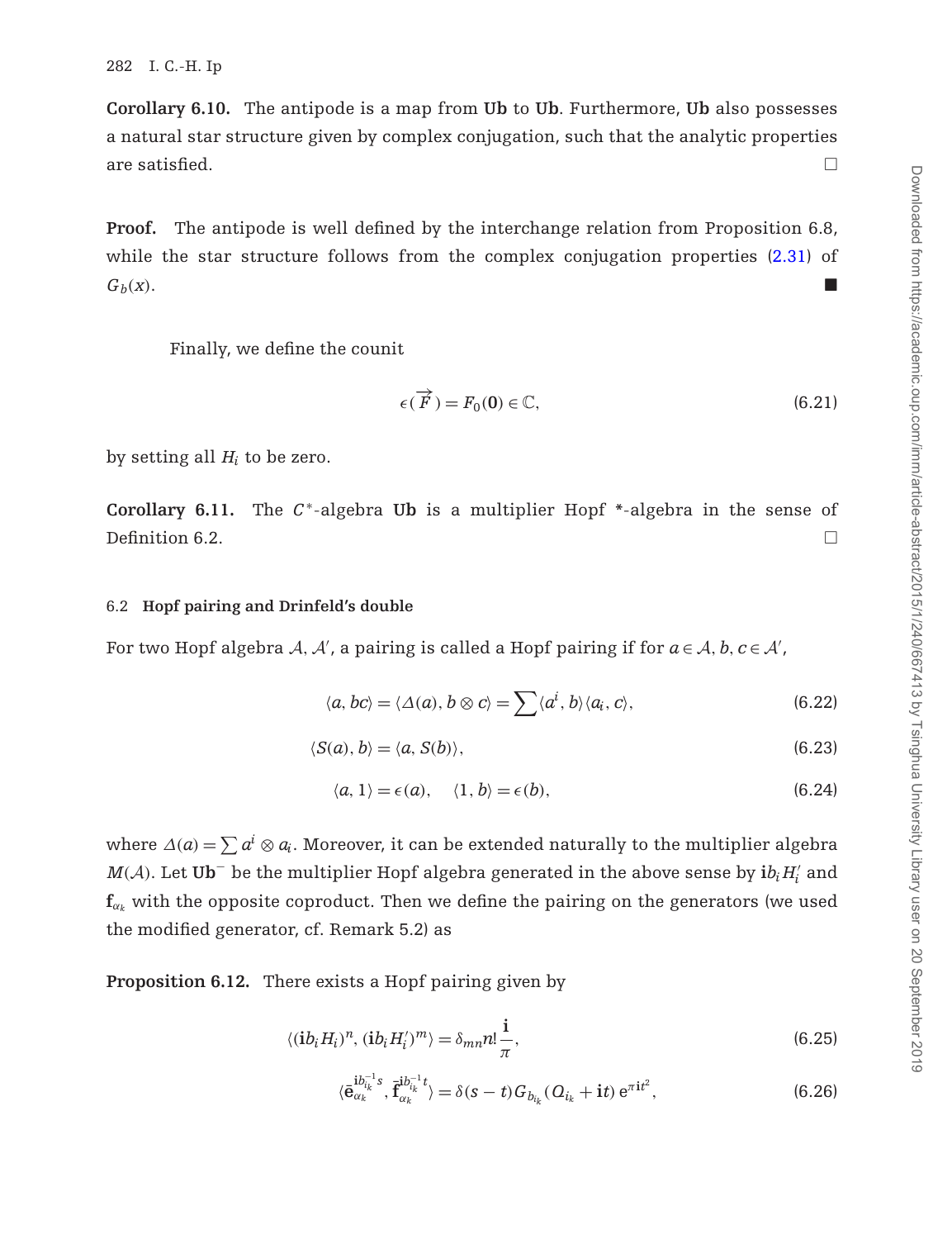or more generally, denoting  $\overrightarrow{F} \in \mathbf{Ub}, \overrightarrow{F'} \in \mathbf{Ub}^-,$ 

$$
\langle \overrightarrow{F}, \overrightarrow{F'} \rangle = \langle F_0(\mathbf{H}), F'_0(\mathbf{H'}) \rangle \prod_{k=1}^N \int \frac{F_{i_k}(t_k) F'_{i_k}(t_k) e^{\pi i t_k^2}}{G_{b_{i_k}}(Q_{i_k} + i t_k)} dt_k.
$$
 (6.27)

**Proof.** We will show that the definition is consistent with the Hopf pairing between simple root generators:

$$
\langle \bar{e}^{ib^{-1}s}, \bar{f}^{ib^{-1}t} \rangle = \langle \bar{e}^{ib^{-1}s}, \bar{f}^{ib^{-1}t_1} \bar{f}^{ib^{-1}t_2} \rangle
$$
  
\n
$$
= \langle \Delta(\bar{e}^{ib^{-1}s}), \bar{f}^{ib^{-1}t_1} \otimes \bar{f}^{ib^{-1}t_2} \rangle
$$
  
\n
$$
= \left\langle \int_C \frac{G_b(-is + i\tau)G_b(-i\tau)}{G_b(-is)} \bar{e}^{ib^{-1}\tau} \otimes K^{ib^{-1}\tau} \bar{e}^{ib^{-1}(s-\tau)}, \bar{f}^{ib^{-1}t_1} \otimes \bar{f}^{ib^{-1}t_2} \right\rangle
$$
  
\n
$$
= \int_C \frac{G_b(-is + i\tau)G_b(-i\tau)}{G_b(-is)} \delta(\tau - t_1) e^{\pi i t_1^2} G_b(0 + i t_1) \delta(s - \tau - t_2)
$$
  
\n
$$
\times e^{\pi i t_2^2} G_b(0 + i t_2) d\tau
$$
  
\n
$$
= \frac{G_b(-i t_2)G_b(-i t_1)G_b(0 + i t_1)G_b(0 + i t_2)}{G_b(-is)} e^{\pi i t_1^2 + \pi i t_2^2} \delta(s - t_1 - t_2)
$$
  
\n
$$
= e^{\pi i s^2} G_b(0 + i s) \delta(s - (t_1 + t_2)).
$$

The other cases are similar. The properties involving antipode are easy to check if we choose the reverse ordering of the basis of  $\text{Ub}^-$ . The properties of  $\epsilon$  are trivial.  $\blacksquare$ 

Now we recall the Drinfeld's double construction in the setting of multiplier Hopf algebra.

**Definition 6.13** ([\[3](#page-45-3)])**.** The Drinfeld's double *D* of multiplier Hopf algebra *A* and its dual *A*' is a Hopf algebra with underlying vector space  $A \otimes A'$ , comultiplication  $\Delta_A \otimes \Delta_{A'}^{op}$ and product given by

$$
(a \otimes x)(b \otimes y) = \sum ab_{(2)} \otimes x_{(2)} y \langle b_{(1)}, S_{\mathcal{A}'}^{-1}(x_{(3)}) \rangle \langle b_{(3)}, x_{(1)} \rangle.
$$
 (6.28)

 $\Box$ 

Then it is known [\[4\]](#page-45-4) that the Drinfeld's double  $D$  is a quasi-triangular multiplier Hopf algebra, where *R* is given by the canonical element, which is the unique element in

 $\sqcup$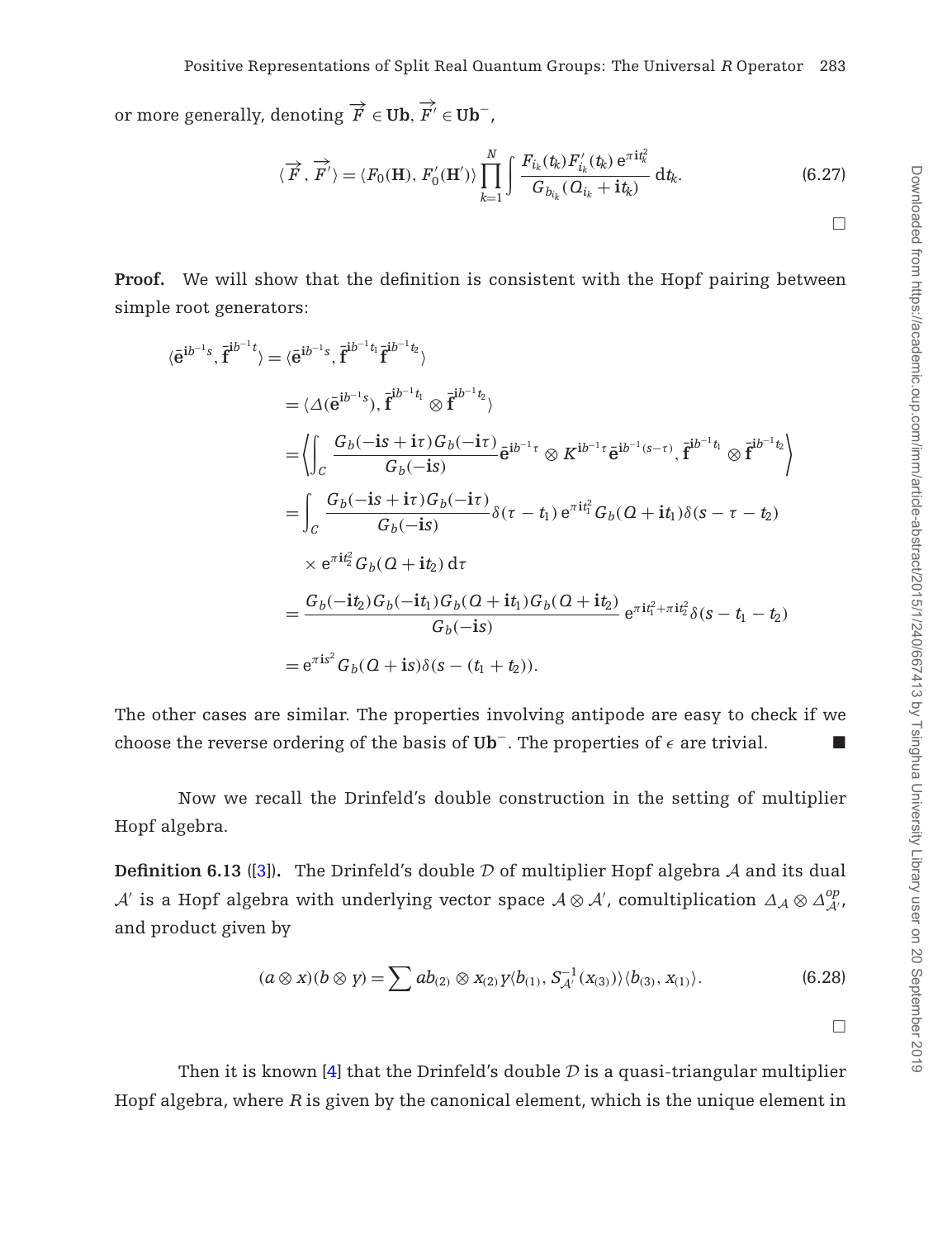$M(D \otimes D)$  such that

$$
\langle R, b \otimes a \rangle = \langle a, b \rangle, \quad a \in \mathcal{A}, b \in \mathcal{A}'.
$$
 (6.29)

**Definition 6.14.** We define

$$
\mathbf{U} := \mathcal{U}_{q\bar{q}}^{C^*}(\mathfrak{g}_{\mathbb{R}}) := \mathcal{D}(\mathbf{U}\mathbf{b})/(H'_i = (A^{-1})_{ij}H_j)
$$
(6.30)

to be the Drinfeld's double of the Borel subalgebra **Ub** modulo the Cartan subalgebra  $h \subset \mathbf{U} \mathbf{b}^-$ .

**Corollary 6.15. U** is a quasi-triangular multiplier Hopf algebra. The canonical element is given precisely by *R* as in Theorem 5.1.  $\Box$ 

**Proof.** This follows directly from the explicit expression of *R*, the integral expression of  $g_h(x)$  from [\(2.41\)](#page-13-6), and the Hopf pairing we are using.

Finally, we note that *R* acts as a unitary operator on the positive representations  $P_{\lambda_1} \otimes P_{\lambda_2}$  giving the braiding structure.

# 6.3 The ribbon structure of  $\hat{\mathcal{U}}_{q\tilde{q}}(g_{\mathbb{R}})$

In Section 4.2, we have computed in the case of  $\mathcal{U}_{q\bar{q}}(\mathfrak{sl}(2,\mathbb{R}))$  the element  $u=m^{op}(1\otimes S)(R)$ to be

$$
u=vK^{\frac{a}{b}},
$$

which is now clear that it lies in the multiplier algebra  $M(U_{q\tilde{q}}^{C^*}(\mathfrak{sl}(2,\mathbb{R})))$  in the sense defined in the previous subsection. Let us adjoin the unitary operators  $w_1, \ldots, w_n$  defined in [\(4.29\)](#page-29-1) to the algebra **U**, and call this  $\hat{\mathcal{U}}_{q\tilde{q}}(g_{\mathbb{R}})$ .

**Proposition 6.16.** Define  $v = w_0^2$  where  $w_0 = w_{i_1} \dots w_{i_N}$  with  $s_{i_1} \dots s_{i_N}$  a reduced expression of the longest element. Then *v* is a ribbon element, making  $\hat{\mathcal{U}}_{q\bar{q}}(g_{\mathbb{R}})$  a ribbon multiplier Hopf algebra.  $\Box$ 

The properties of v follows directly from the coproduct properties of  $w_i$ , and the fact that  $w_0^2$  commute with all the generators  $\mathbf{e}_i, \mathbf{f}_i, K$ , so that  $v$  is central. Furthermore,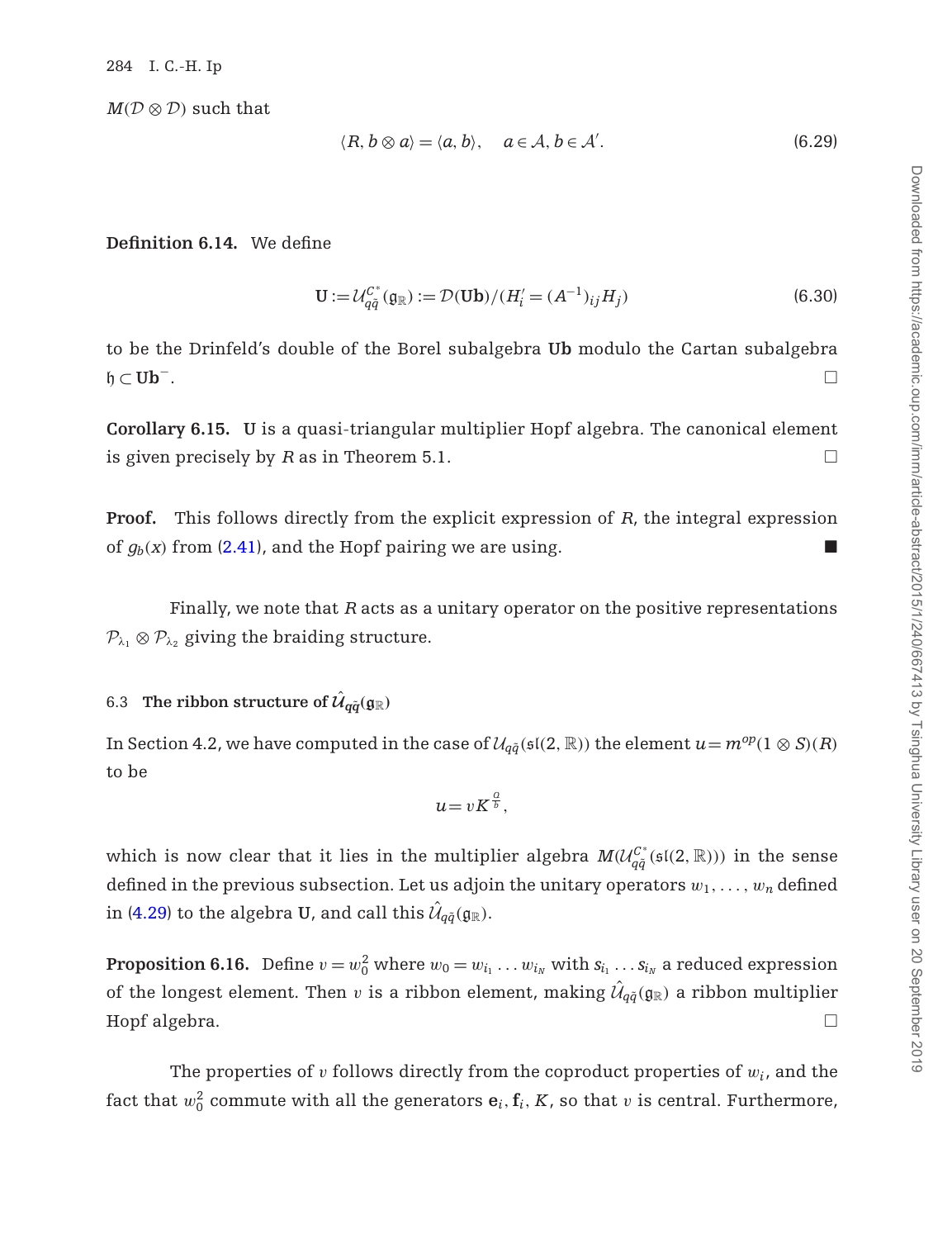the operator *u*can now be expressed as

$$
u = v \prod_{i=1}^{n} K_i^{\frac{\alpha_i}{b_i}}, \tag{6.31}
$$

which is again clear that it lies in the multiplier Hopf algebra *M*(**U**).

With the involvement of  $Q^2$  in the expression of v (cf.  $(4.16)$ ), this means that there are no classical limit as  $b \rightarrow 0$ , and we believe that this observation opens up a possibility of finding a new class of quantum topological invariants, where the ribbon structure plays a crucial role [\[24](#page-46-10), [25](#page-46-11)].

## **Acknowledgements**

I would like to thank my advisor Prof. I. Frenkel for ongoing support of this research program. I would also like to thank Changzheng Li for helpful discussion.

# **Funding**

This work was supported by World Premier International Research Center Initiative (WPI Initiative), MEXT, Japan.

# **References**

- <span id="page-45-1"></span>[1] Bytsko, A. G. and K. Teschner. "R-operator, co-product and Haar-measure for the modular double of  $U_q(\mathfrak{sl}(2,\mathbb{R}))$ ." *Communications in Mathematical Physics* 240, nos. 1–2 (2003): 171–96.
- <span id="page-45-5"></span>[2] Chari, V. and A. Pressley. *A Guide to Quantum Groups*. Cambridge: Cambridge University Press, 1994.
- <span id="page-45-3"></span>[3] Delvaux, L. and A. van Daele. "The Drinfel'd double of multiplier Hopf algebras." *Journal of Algebra* 272, no. 1 (2004): 273–91.
- <span id="page-45-4"></span>[4] Delvaux, L. and A. van Daele. "The Drinfel'd double versus the Heisenberg double for an algebraic quantum group." *Journal of Pure and Applied Algebra* 190, nos. 1–3 (2004): 59–84.
- <span id="page-45-6"></span>[5] Drinfeld, V. G. "Hopf algebras and the quantum Yang-Baxter equation." *Doklady Akademii Nauk SSSR* 283, no. 5 (1985): 1060–4.
- <span id="page-45-2"></span>[6] Faddeev, L. D. "Discrete Heisenberg-Weyl group and modular group." *Letters in Mathematical Physics* 34 (1995): 249–54.
- <span id="page-45-0"></span>[7] Faddeev, L. D. "Modular double of quantum group." *Mathematical Physics Studies* 21 (2000): 149–56.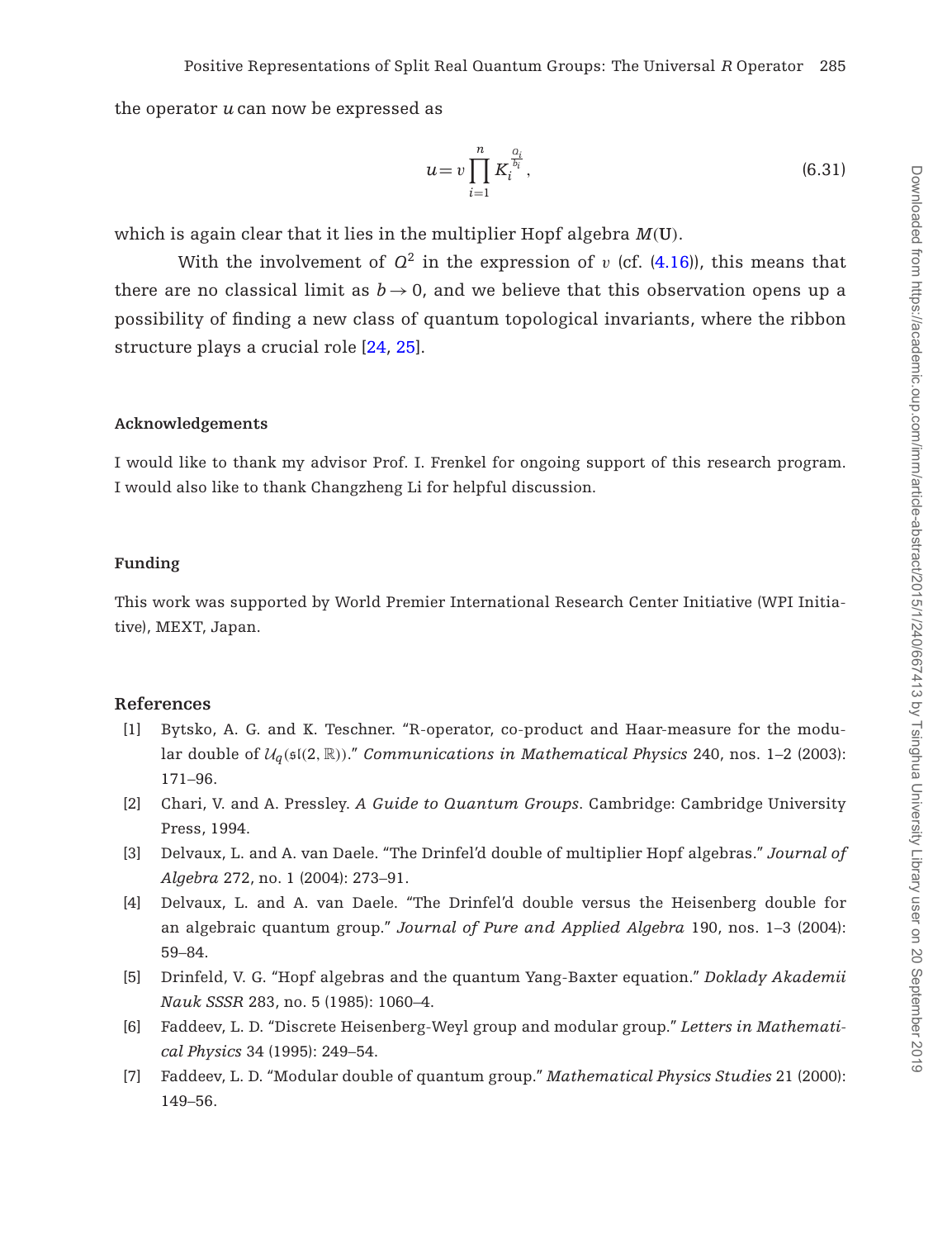- <span id="page-46-12"></span>[8] Faddeev, L. D. and R. M. Kashaev. "Quantum dilogarithm." *Modern Physics Letters* A9, no. 5 (1994): 427–34.
- <span id="page-46-3"></span>[9] Frenkel, I. B. and I. C. H. Ip. "Positive representations of split real quantum groups and future perspectives." *International Mathematics Research Notices* 2014, no. 8 (2014): 2126–64.
- <span id="page-46-9"></span>[10] Ip, I. "Representation of the quantum plane, its quantum double and harmonic analysis on *G L*<sup>+</sup> *<sup>q</sup>* (2, *R*)." *Selecta Mathematica*, to appear, doi:10.1007/s00029-012-0112-4.
- <span id="page-46-6"></span>[11] Ip, I. "Positive representations of split real simply laced quantum groups." (2012): preprint arXiv:1203:2018.
- <span id="page-46-7"></span>[12] Ip, I. "Positive representations of split real quantum groups of type *Bn*, *Cn*, *F*4, and *G*2." (2012): preprint arXiv:1205.2940.
- <span id="page-46-13"></span>[13] Jimbo, M. "A *<sup>q</sup>*-difference analogue of *<sup>U</sup>*(g) and the Yang-Baxter equation." *Letters in Mathematical Physics* 10, no. 1 (1985): 63–9.
- <span id="page-46-0"></span>[14] Kashaev, R. M. "The quantum dilogarithm and Dehn twist in quantum Teichmuller theory." ¨ *Integrable Structures of Exactly Solvable Two-Dimensional Models of Quantum Field Theory (Kiev, Ukraine, September 25–30, 2000)*, 211–21. NATO Science Series II Mathematical and Physical Chemistry 35. Dordrecht: Kluwer, 2001.
- <span id="page-46-17"></span>[15] Kashaev, R. M. and Yu. Volkov. "From the Tetrahedron Equation to Universal R-Matrices." *American Mathematical Society Translations Series 2* 201 (2000): 79–89.
- <span id="page-46-1"></span>[16] Kirillov, A. and N. Reshetikhin. "*q*-Weyl group and a multiplicative formula for universal *R* matrices." *Communications in Mathematical Physics* 134, no. 2 (1990): 421–31.
- <span id="page-46-16"></span>[17] Khoroshkin, S. M. and V. N. Tolstoy. "Universal *R* Matrix for Quantized (Super)Algebras." *Communications in Mathematical Physics* 141, no. 3 (1991): 599–617.
- <span id="page-46-15"></span>[18] Koornwinder, T. "Special functions and q-commuting variables." In *Special Functions, q-Series and Related Topics*, 131–66. Fields Institute Communicates 14. Providence, RI: American Mathematical Society, 1997.
- <span id="page-46-2"></span>[19] Levendorskiı, S. and Ya. Soibelman. "Some applications of the quantum Weyl groups." ˘ *Journal of Geometry and Physics* 7, no. 2 (1990): 241–54.
- <span id="page-46-14"></span>[20] Lusztig, G. "Quantum deformations of certain simple modules over enveloping algebras." *Advances in Mathematics* 70, no. 2 (1988): 237.
- <span id="page-46-8"></span>[21] Lusztig, G. "Canonical bases arising from quantized enveloping algebras." *Journal of the American Mathematical Society* 3, no. 3 (1990): 447–98.
- <span id="page-46-4"></span>[22] Ponsot, B. and J. Teschner. "Liouville bootstrap via harmonic analysis on a noncompact quantum group." (1999): preprint arXiv: hep-th/9911110.
- <span id="page-46-5"></span>[23] Ponsot, B. and J. Teschner. "Clebsch-Gordan and Racah-Wigner coefficients for a continuous series of representations of  $U_q(\mathfrak{sl}(2,\mathbb{R}))$ ." *Communications in Mathematical Physics* 224, no. 3 (2001): 613–55.
- <span id="page-46-10"></span>[24] Reshetikhin, N. and V. Turaev. "Ribbon graphs and their invariants derived from quantum groups." *Communications in Mathematical Physics* 127, no. 1 (1990): 1–26.
- <span id="page-46-11"></span>[25] Reshetikhin, N. and V. Turaev. "Invariants of 3-manifolds via link polynomials and quantum groups." *Inventiones Mathematicae* 103, no. 1 (1991): 547. doi:10.1007/BF01239527.